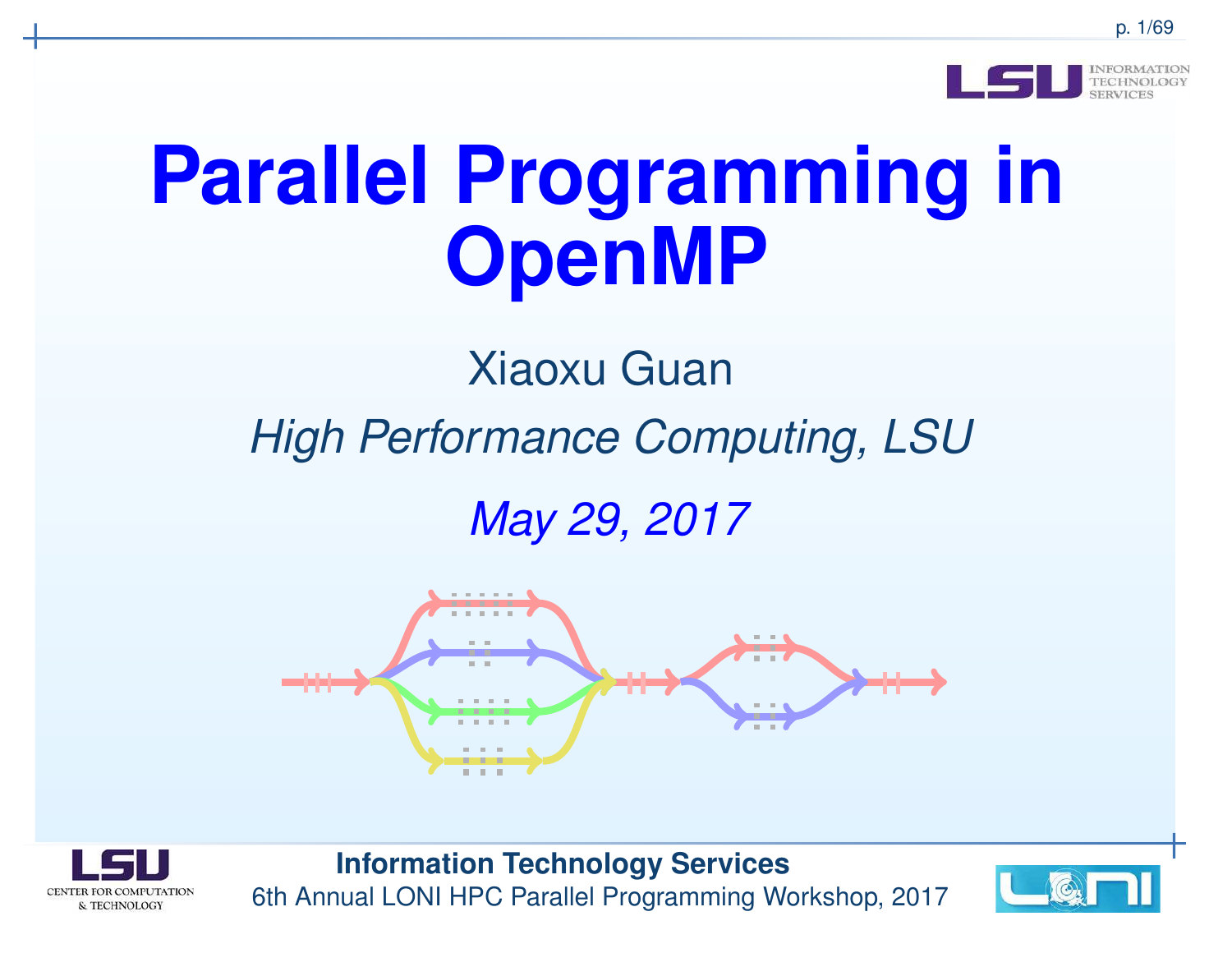#### **Overview**



- • Parallel programming
	- Prerequisite for parallel computing:
	- Constructs for **parallel execution**
	- **Data communications**
	- **Synchronization**
- • OpenMP programming: directives/pragmas, environment variables, and run-time libraries
	- **Variables** peculiar to OpenMP programming;
	- **Loop** level parallelism;
	- **Nested** thread parallelism;
	- **Non-loop** level parallelism;
	- **Data race** and **false sharing**;
- •Summary



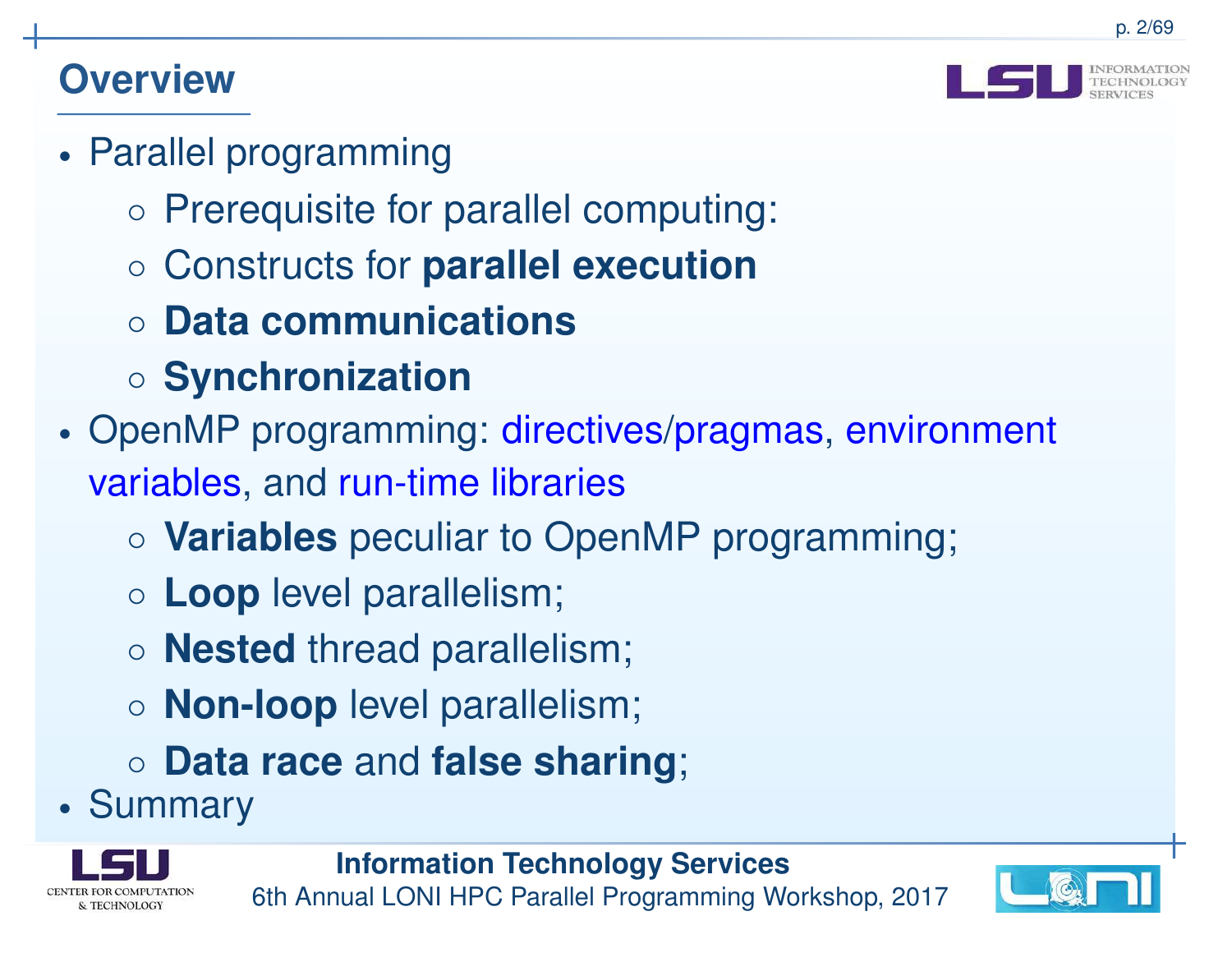# **Parallel programming**



- • Parallel programming environment;
	- ◦ $\circ$  Essential language extensions to the existing language (Fortran 95);
	- ◦ $\circ$  New constructs for directives/pragmas to existing serial programs (**OpenMP** and HPF);
	- ◦ $\circ$  Run-time libraries that support data communication and synchronization (**MPI** andPthreads);
- •**OpenMP** stands for **Open <sup>M</sup>**ulti-**P**rocessing (API);
- • **OpenMP** is one of the directives/pragmas approaches that support parallelism on **shared** memory systems;
- •**OpenMP** is supported by Fortran, and C/C++;
- • **OpenMP** allows us to start from <sup>a</sup> serial code and provides an incremental approach to express parallelism;



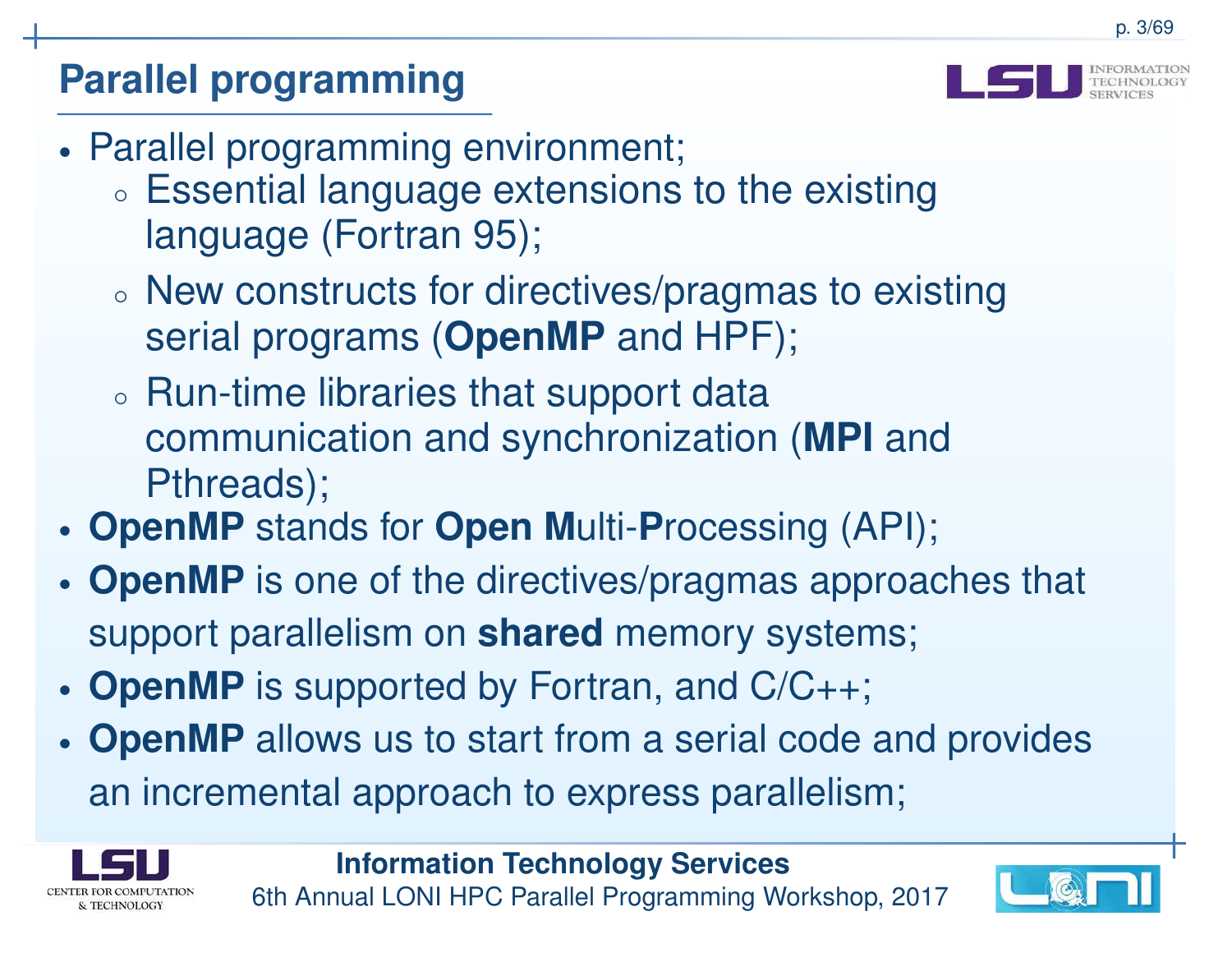# **Shared-memory parallel programming**



- •System level and user's application level;
- • **Pthreads** specification is from the IEEE POSIX standard;
	- ◦Many control knobs at low level;
	- ◦Difficult to use and relatively heavyweight threads;
- • Intel **Cilk Plus**
	- ◦C/C++ language extensions;
	- ◦ $\circ$  Supported by GCC and Intel C/C++ compilers;
	- ◦ Fork-join mechanism and efficient load-balancingvia work-stealing;
- •• Intel TBB (Threading Building Blocks)
	- ◦C++ libraries instead of language extension;
	- ◦ $\circ$  Supports task and loop-level parallelism;
- • **OpenCL**
	- ◦ $\circ$  Offload work to devices, C/C++, Python, Java APIs;
	- ◦∘ Low-level model;

& TECHNOLOGY

**Information Technology Services**

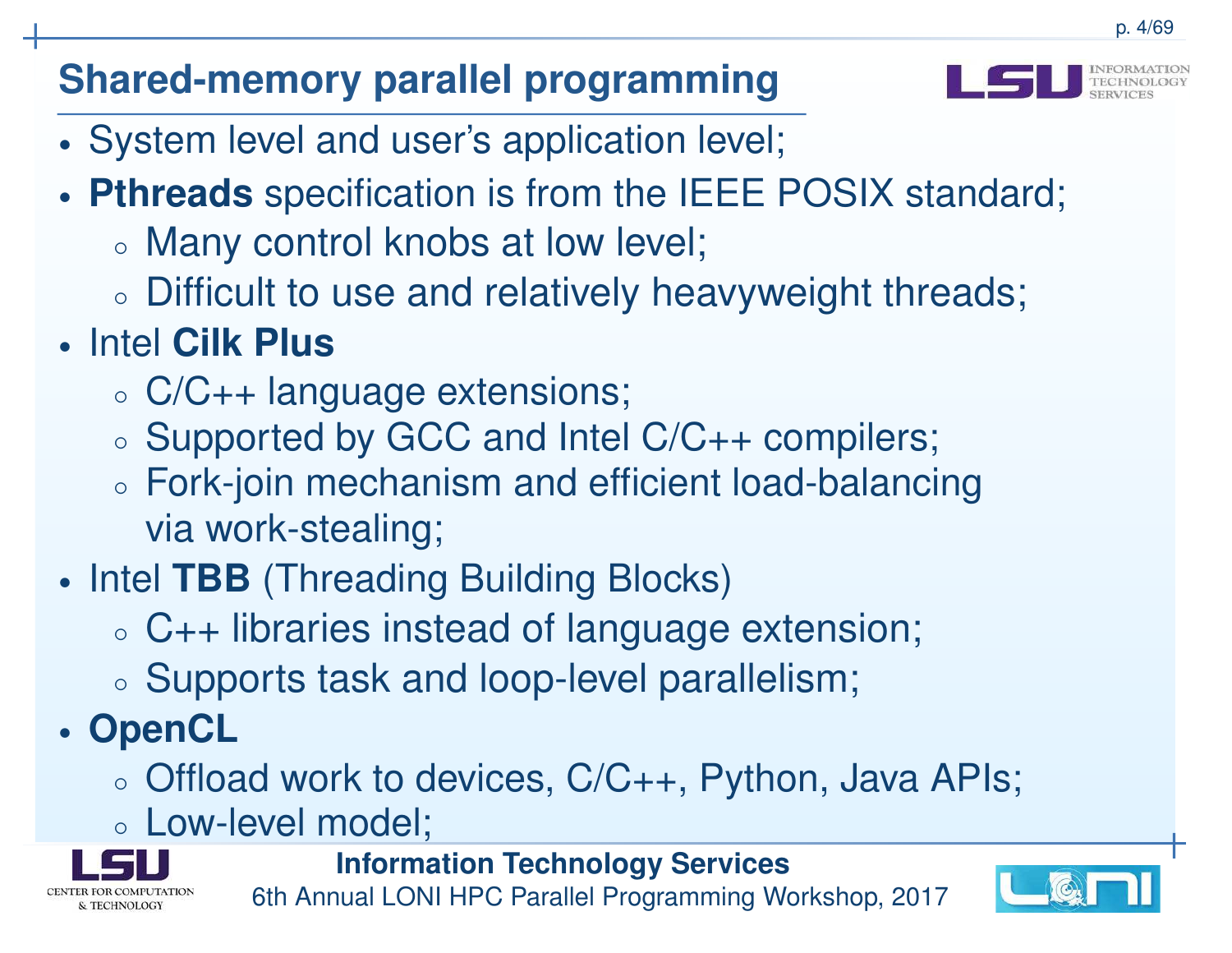# **The "Three Knights" in OpenMP**



- **(1) Directives/pragmas** need to express parallelism;
- **(2) Run-time libraries** can dynamically control or change code execution at run-time;
- **(3) Environment variables** specify the run-time options;
- • How does OpenMP achieve parallel computing?
	- ◦ Specify parallel execution – parallel constructs allowing parallel execution;
	- ◦ Data communication – data constructs for communication among threads;
	- ◦ $\circ$  Synchronization – synchronization constructs;
- •• OpenMP directives/pragmas:

Fortran: !\$omp, c\$omp, or \*\$omp [clauses]

C/C++: #pragma [clauses]



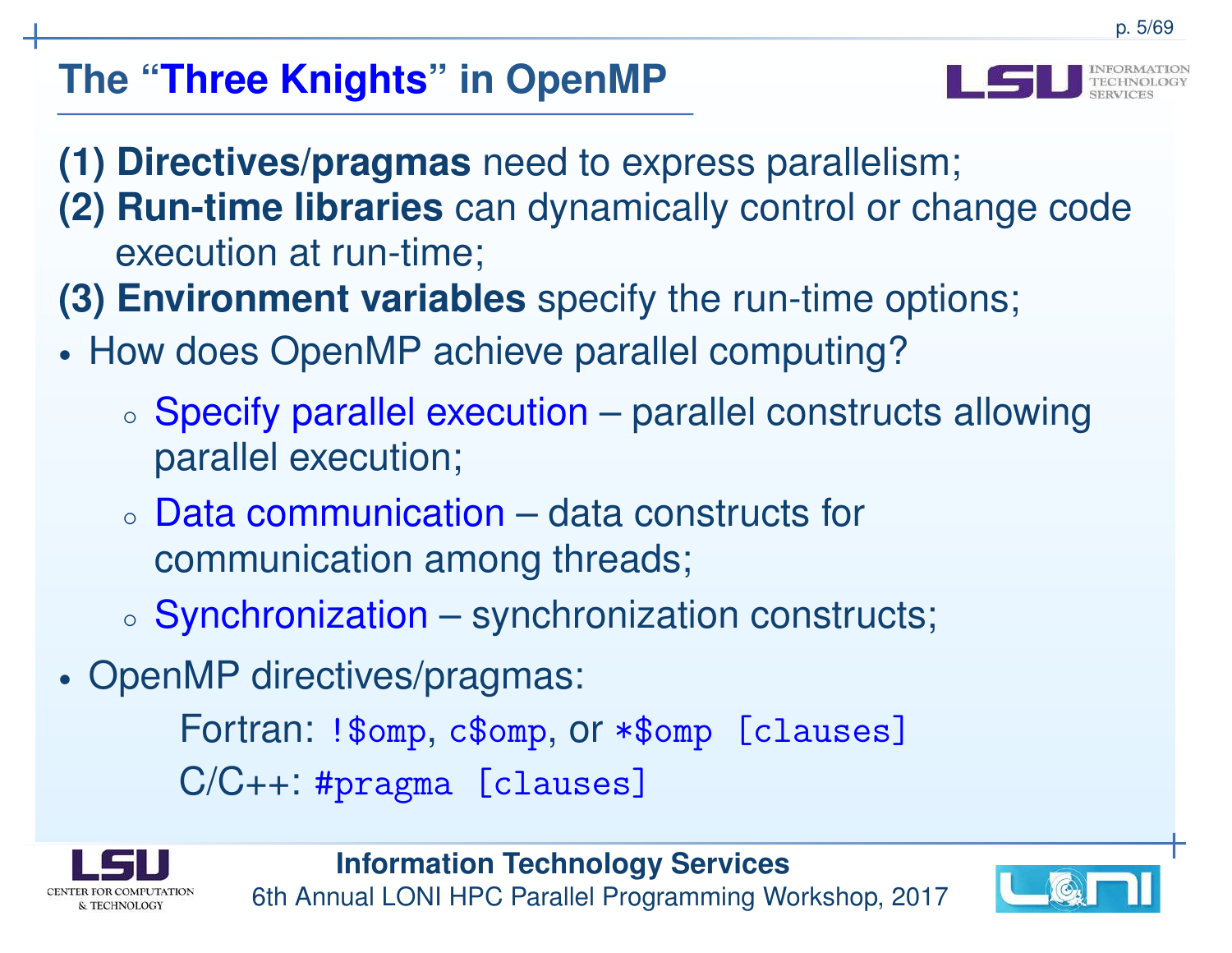#### **Parallel execution**

•

 Constructs for parallel execution: OpenMP starts with <sup>a</sup>single thread, but it supports the **directives** /**pragmas** to spawn multiple threads in <sup>a</sup> **fork** -**join** model;



- •OpenMP do and parallel directives;
- • OpenMP also allows you to change the number of threads at run-time;



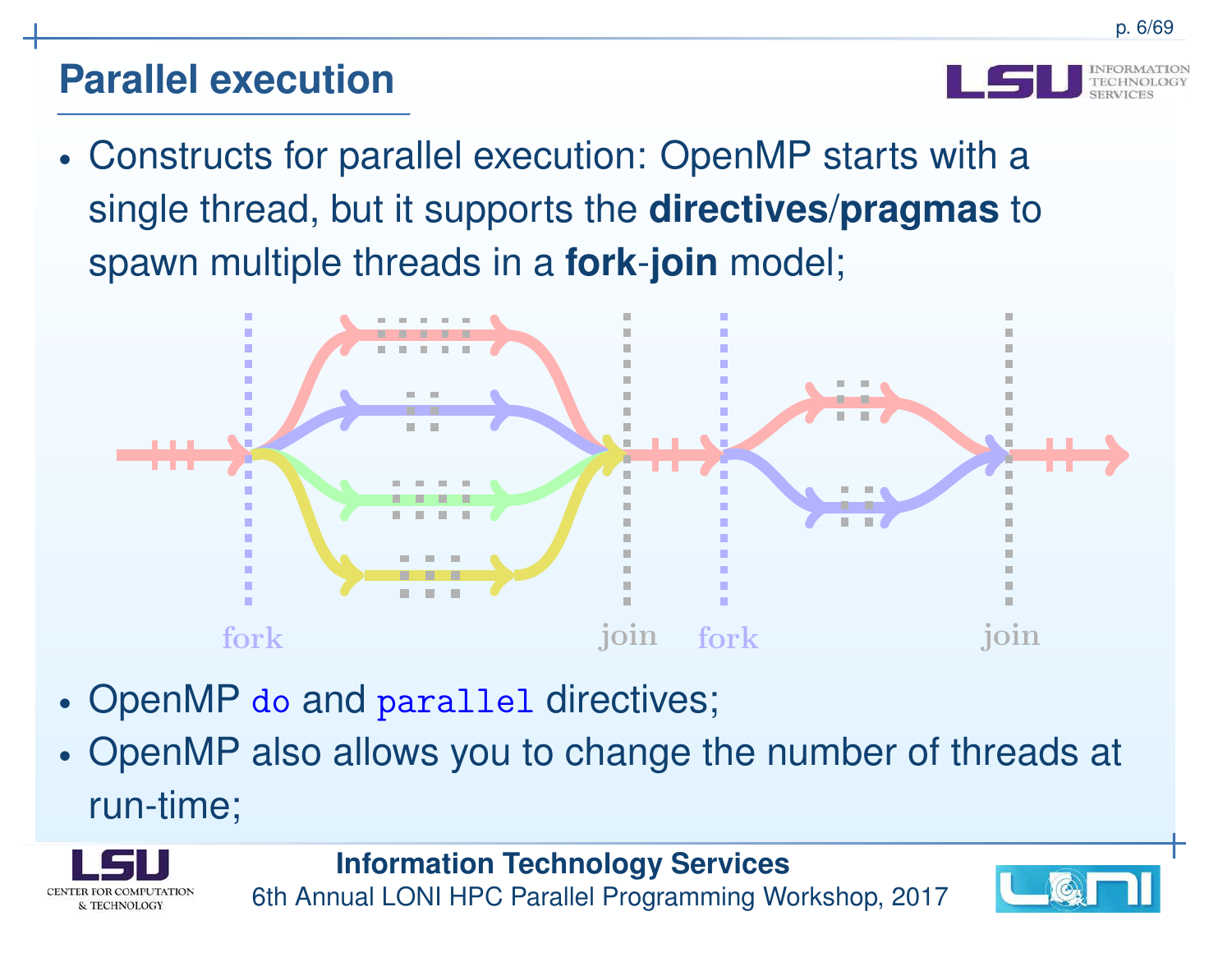### **Data communication**

p. 7/69

- • $\bullet$  Each thread was assigned to a unique thread ID from  $0$  to *N*−<sup>1</sup>. Here*N* is the total number of threads;
- Ih The key point is that there are three types of variables: private, shared, and reduction variables;
- • At run-time, there is always <sup>a</sup> common region in global memory that allows all threads to access it, and this memoryregion is used to store all shared variables;
- • Each thread was also assigned <sup>a</sup> private memory region tostore all private variables. Thread a cannot access the private variables stored in the private memory space forthread **b**;
- • **Data communications** are achieved through read and write operations on **shared** variables among the threads;



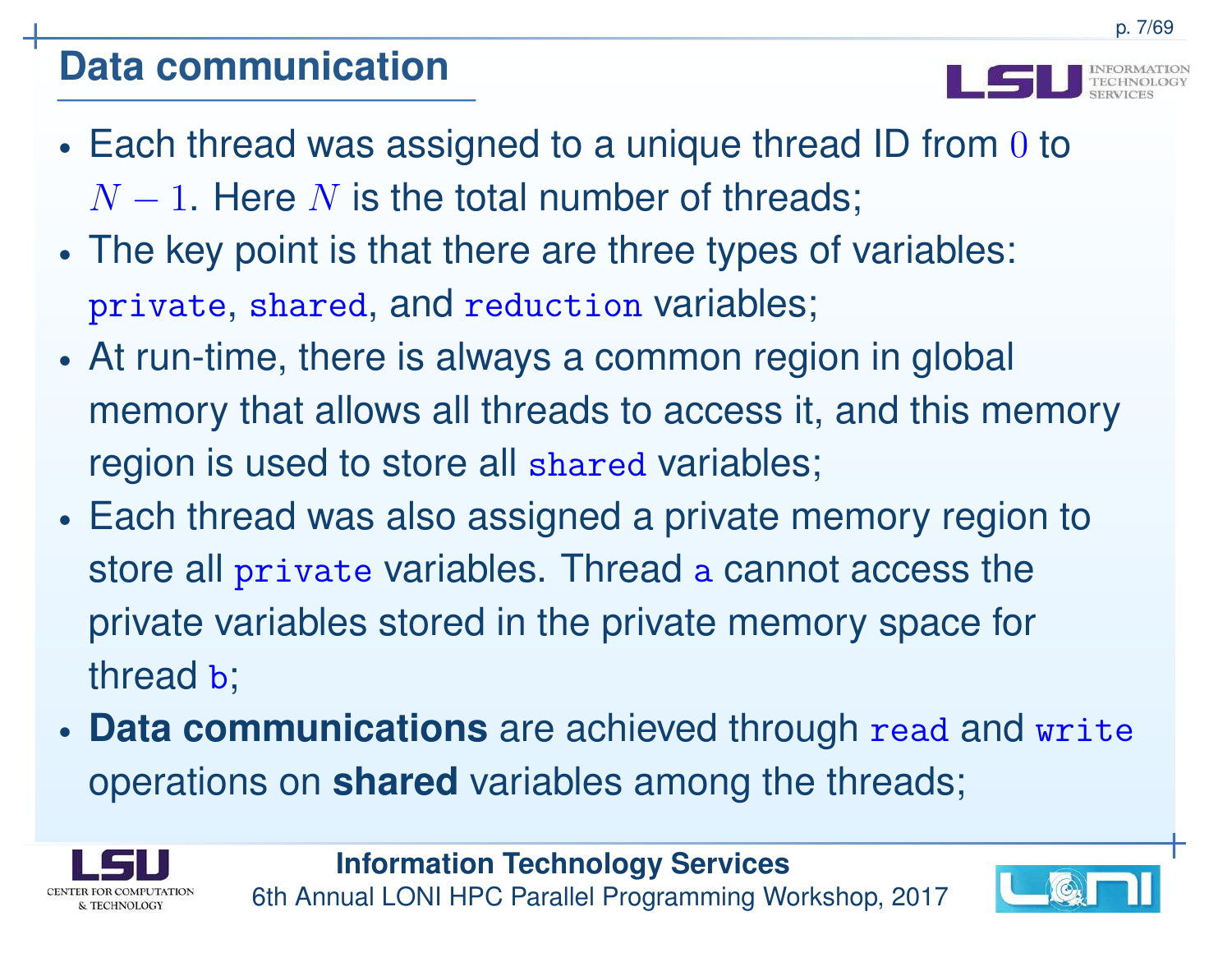

- • In OpenMP, synchronization is used to **(1)** control the access to **shared** variables and **(2)** coordinate the workflow;
- •Event and mutual exclusion synchronization;
- • **Event synchronization** includes **barrier** directives, which are either explicit or implicit; <sup>a</sup> thread has to wait until all threads reach the same point;
- • **Mutual exclusion** is supported through **critical**, **atomic**, **single**, and **master** directives. All these are used to control how many threads, which thread, or when <sup>a</sup> thread canexecute <sup>a</sup> specified code block or modify shared variables;
- •• Be careful with synchronization!



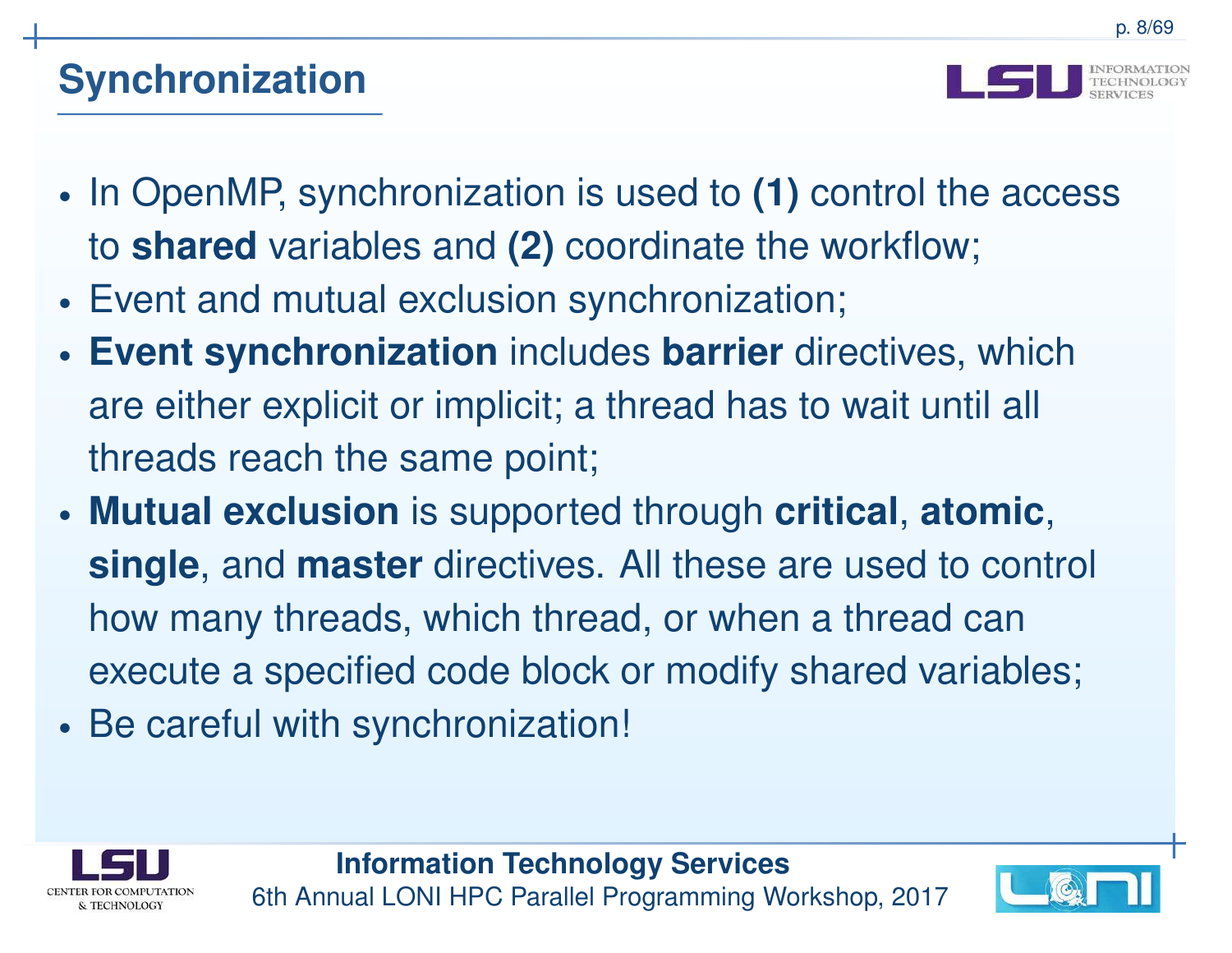# **Compile OpenMP code**



p. 9/69

•Compiler options that enable OpenMP directives/pragmas:

| <b>Compiler Fortran</b> |                   |              | $C++$           |
|-------------------------|-------------------|--------------|-----------------|
| Intel                   | ifort -openmp     | icc -openmp  | icpc -openmp    |
| PGI                     | $pgf90 - mp$      | $pgcc - mp$  | $pgCC - mp$     |
| GCC                     | gfortran -fopenmp | gcc -fopenmp | $gf++ -fopennp$ |

- • Compilers support **conditional compilation** in disabling OpenMP. Intel compiler also provides the flag -openmp-stubs at the compiler level;
- •Load modules on the HPC or LONI machines:
- $\mathbf{\$}$ module load [package name]
- soft add [+package name] (resoft) # intel, pgi, or gcc.  $\mathbf{\mathfrak{F}}$
- •Set up an environment variable:
- \$ expor<sup>t</sup> OMP\_NUM\_THREADS=[number of threads]



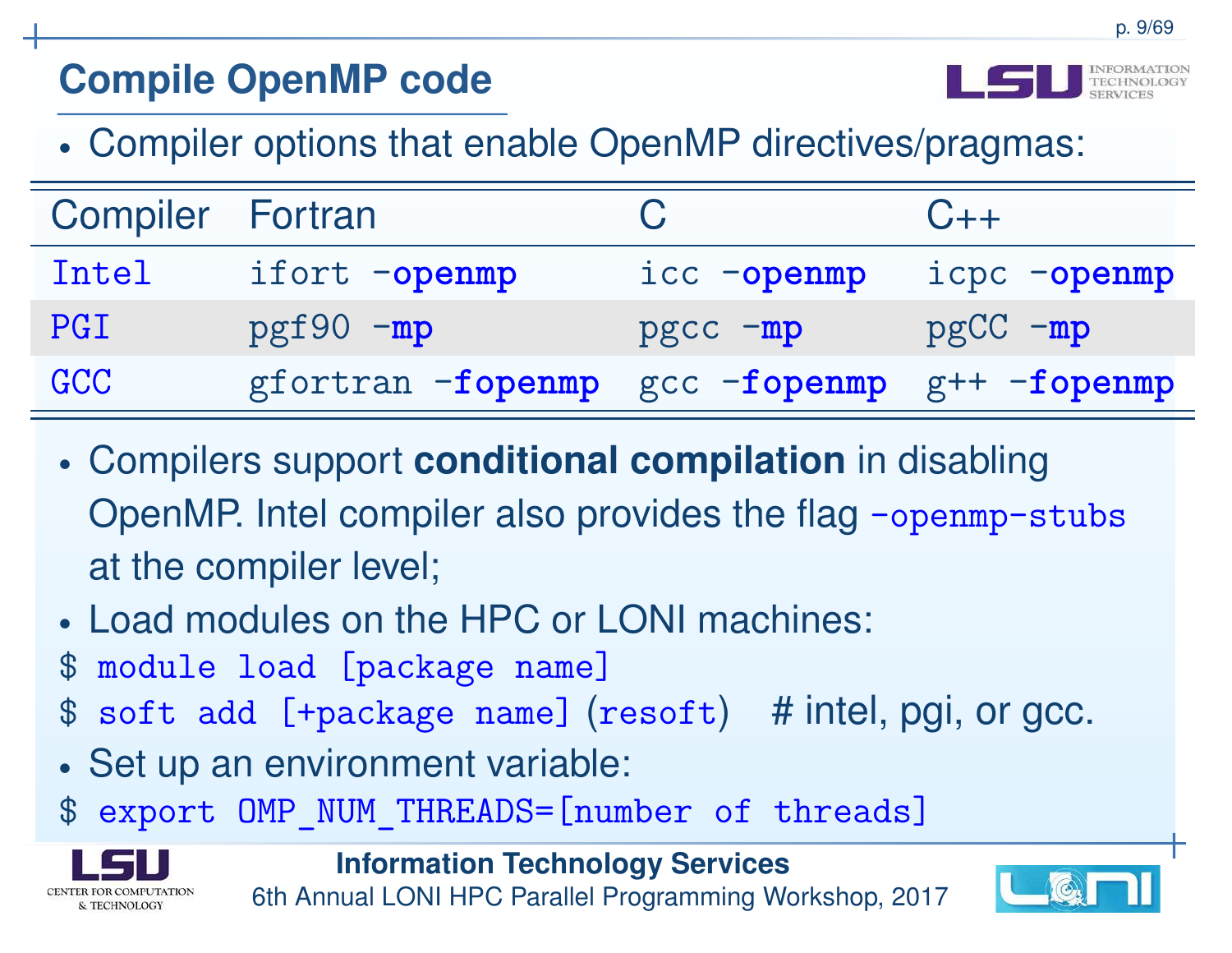

# **Loop level parallelism**



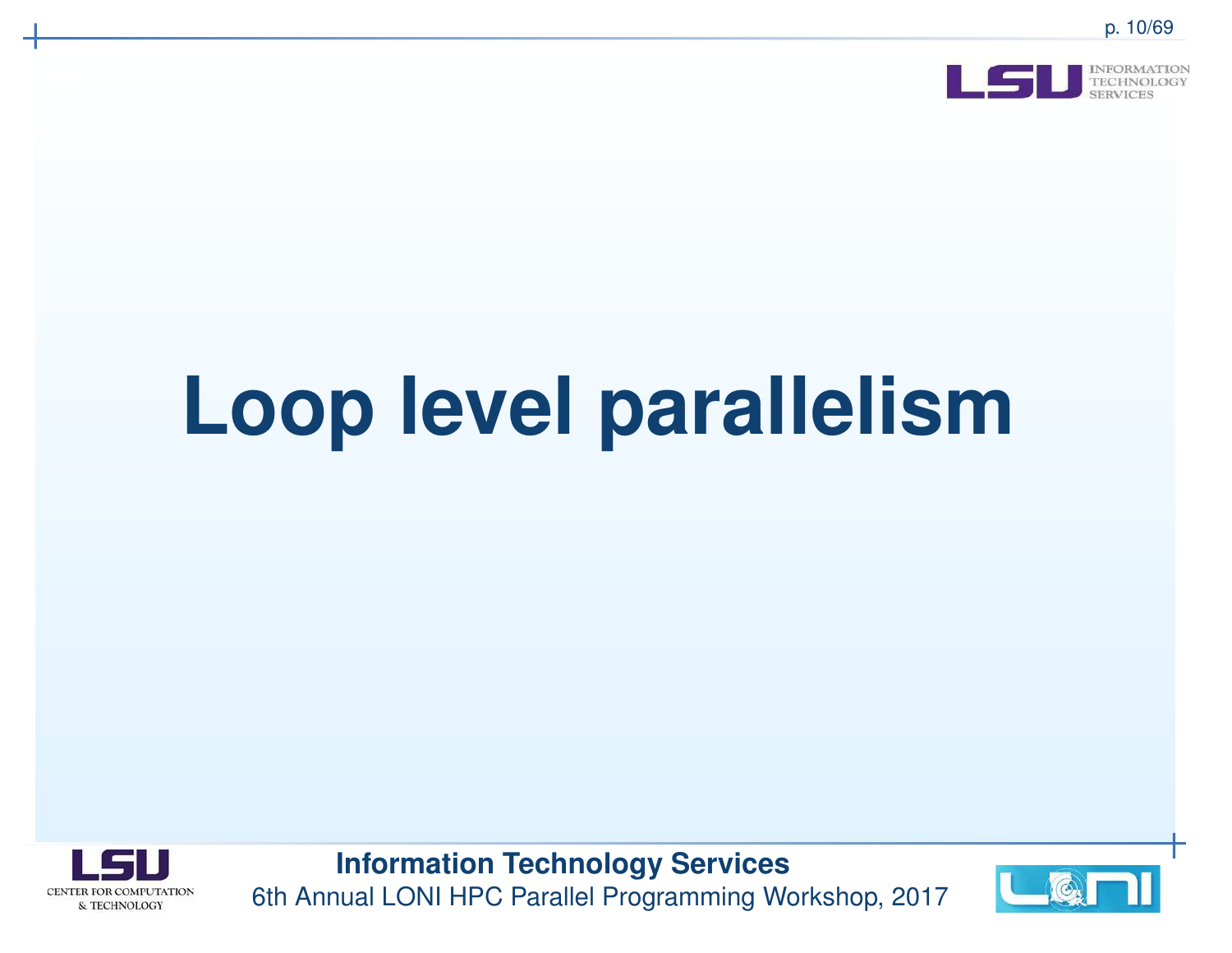#### **First OpenMP "Hello World!" in Fortran and C**

```
1program hello world Fortran (hello f.f90)
2 implicit none
3
4 integer :: id, omp_get_thread_num
5
6 !$omp parallel
 id = omp_get_thread_num()
78 write(*,'(1x,a,i3)') "Hello World! from", id
9 !$omp end parallel10
11 end program hello_world$ export OMP_NUM_THREADS=16# on Mike-II in bash shell, or inline setting
$ ifort -o hello hello.f90 -openmp
```


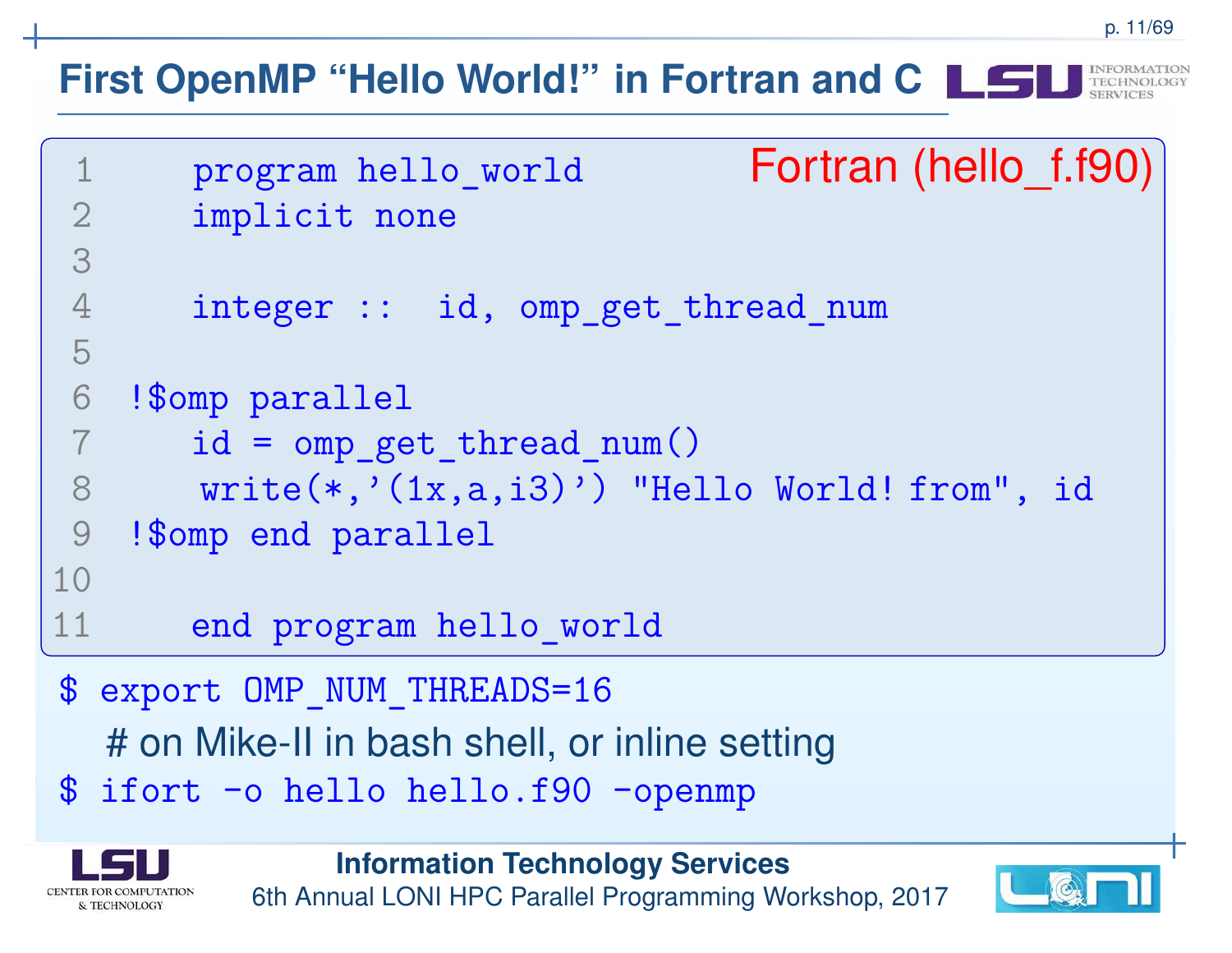#### p. 12/69**First OpenMP "Hello World!" in Fortran and C**1 #include <stdio.h> <sup>C</sup> (hello\_c.c) 2 #include <stdlib.h> 3 #include <omp.h> 4 5 int main( ) { 6 int id;7

```

8 #pragma omp parallel {
 id = omp_get_thread_num();9
 printf("Hello World! from %3d\n", id);
1011
12}}
```
- \$ export OMP NUM THREADS=16 # on Mike-II in bash shell, or inline setting
- \$ icc -o hello hello.c -openmp



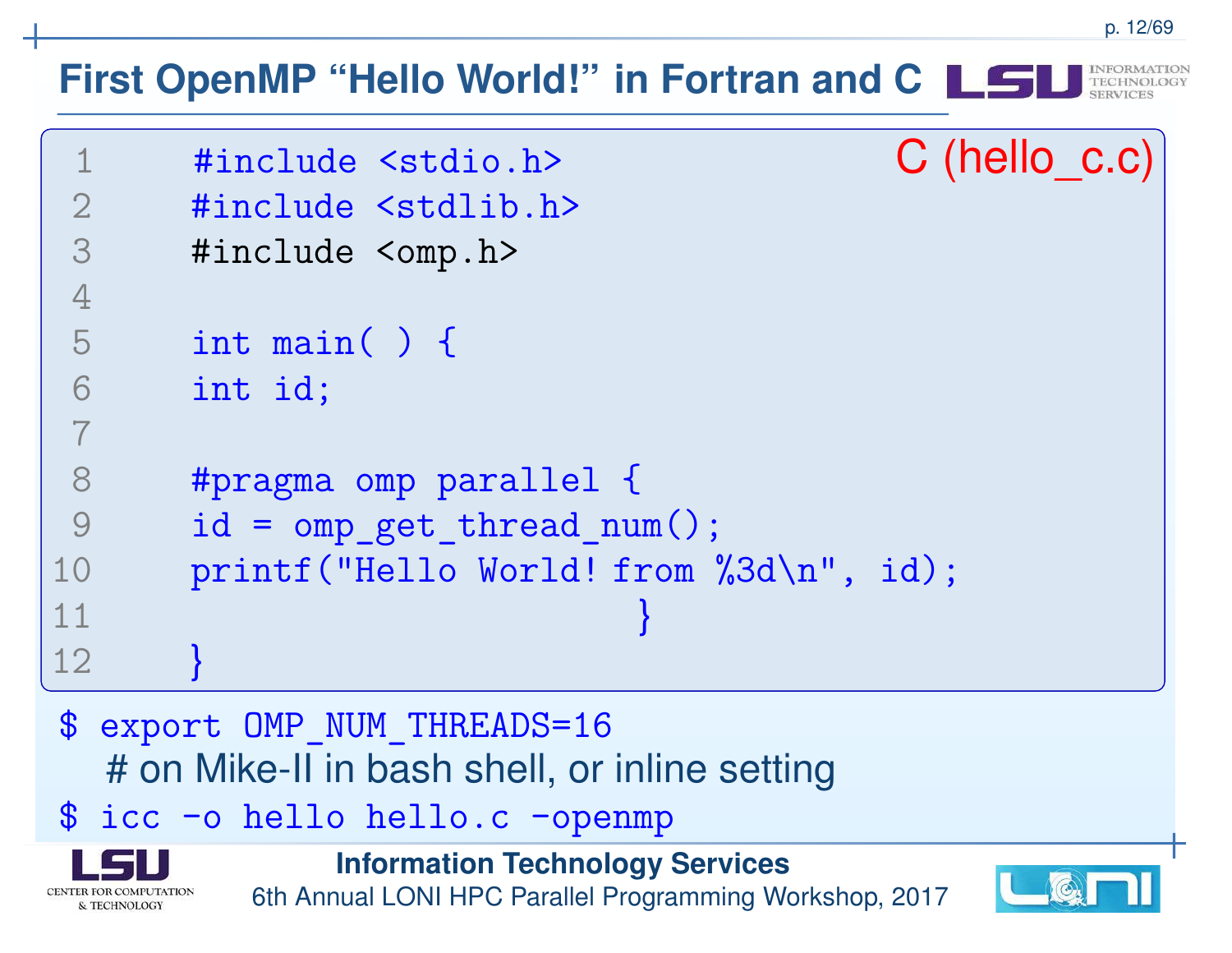# **Loop-level parallelism**

•

& TECHNOLOGY

- Loop-level parallelism is one of the fine-grained approachessupported by OpenMP;
- parallel do directive in Fortran and parallel for pragma in C/C++;

```
1!$omp parallel do [clauses] Fortran
2 do i = imin, imax, istep
3 loop body . . .
4 end do
5[!$omp end parallel do]
1#pragma omp parallel for [clauses] C/C++2for (i = imin; i \leq imax; increment expr)3
4{
        loop body . . .;
5}
```


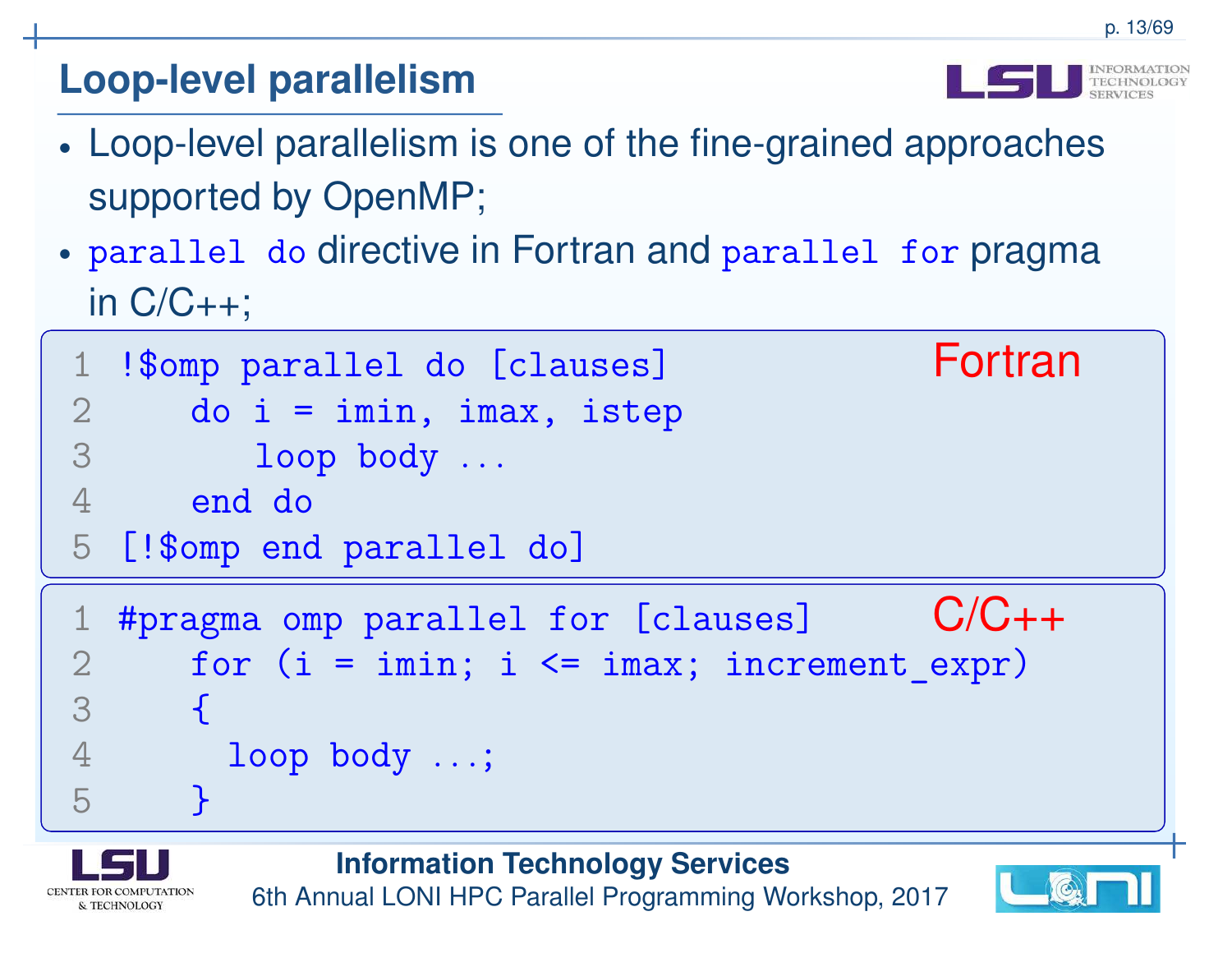#### **Loop-level parallelism**

•Other form of parallel loops:

```
1!$omp parallel [clauses] Fortran
2 !$omp do [clauses]
3do i = imin, imax, istep4 loop body . . .
5 end do
6 !$omp end do
 !$omp end parallel
71 #pragma omp parallel [clauses] C/C++2 #pragma omp for [clauses]
3for (i = imin; i \leq imax; increment expr)4
5{
        loop body . . .;
6<u>}</u>
```


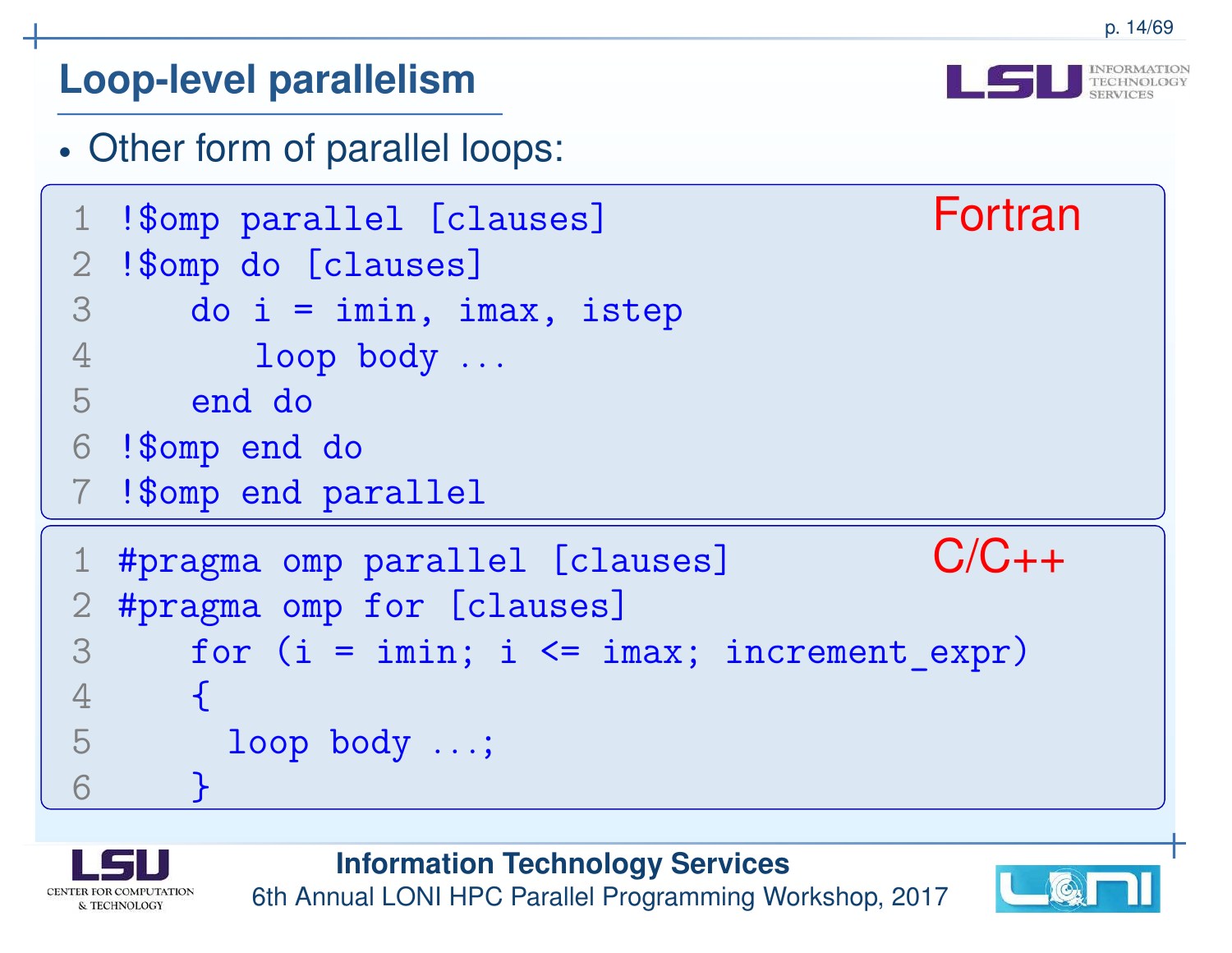# **Loop-level parallelism**

• How about nested multiple loops? Where do we addparallel for, right above outer loop or inner loop?

```
1 for (i = imin; i < imax; increment_i) C/C++
(inner loop)2{
3
 #pragma omp parallel for
4for (j = jmin; j \le jmax; increment_j)5 { loop body . . .; }
6}
```

```
1 #pragma omp parallel for C/C++ (outer loop)
2 for (i = imin; i \leq imax; increment_i)3{
4for (j = jmin; j \le jmax; increment j)5 { loop body . . .; }
6}
```
**Information Technology Services**



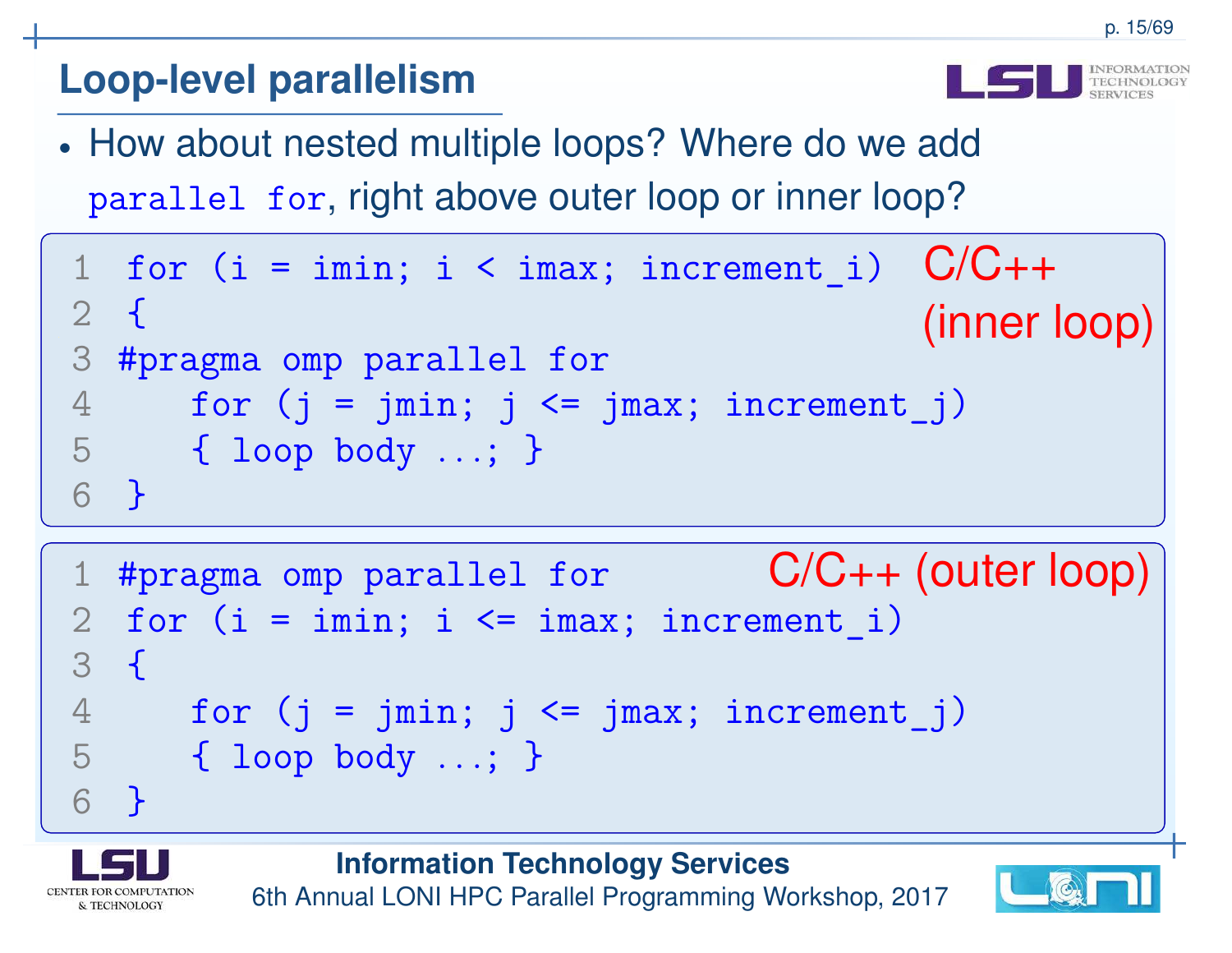## **More words on parallel loops**

- •• OpenMP only supports Fortran do loops and C/C++ for loops that the number of loop iterations is known for at run-time;
- •• However, it doesn't support other loops, including do-while and repeat-until loops in Fortran and while loops and do-while loops in C/C++. In these cases, the trip count of loop is **unknown** before entering the loop;
- • Loop body has to follow parallel do or parallel for immediately, and **nothing** in between them!
- • There is an **implicit** barrier at the end of parallel do or for loops;
- • All loops must have <sup>a</sup> single entry point and single exit point. We are **not** allowed to jump into <sup>a</sup> loop or branch out of <sup>a</sup> loop (but *. . .*);





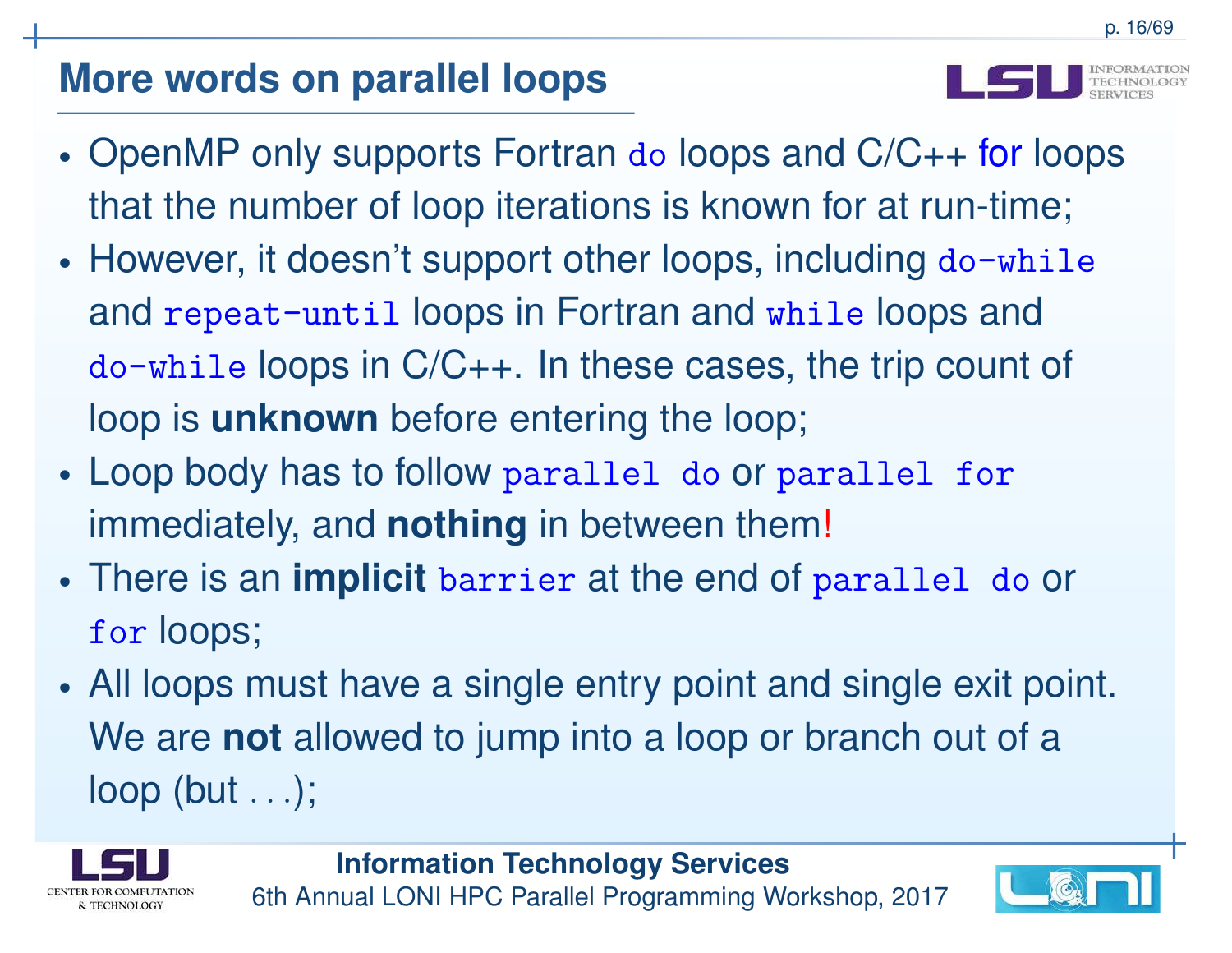- 
- • Once we have entered the parallel region, for some variables, multiple threads need to use the same named variables, but they store different values at different memory locations; these variables are called **private** variables;
- • All private variables are **undefined** or **uninitialized** before entry and after exit from parallel regions;
- • The **shared** variables are also necessary to allow data communication between threads;
- • **Default** scope for variables: by default all the variables areconsidered to be **shared** in parallel regions, unless they are explicitly declared as **private**, **reduction**, or **other** types;
- •• Remember, Fortran and C/C++ may have different settings regarding default rules;



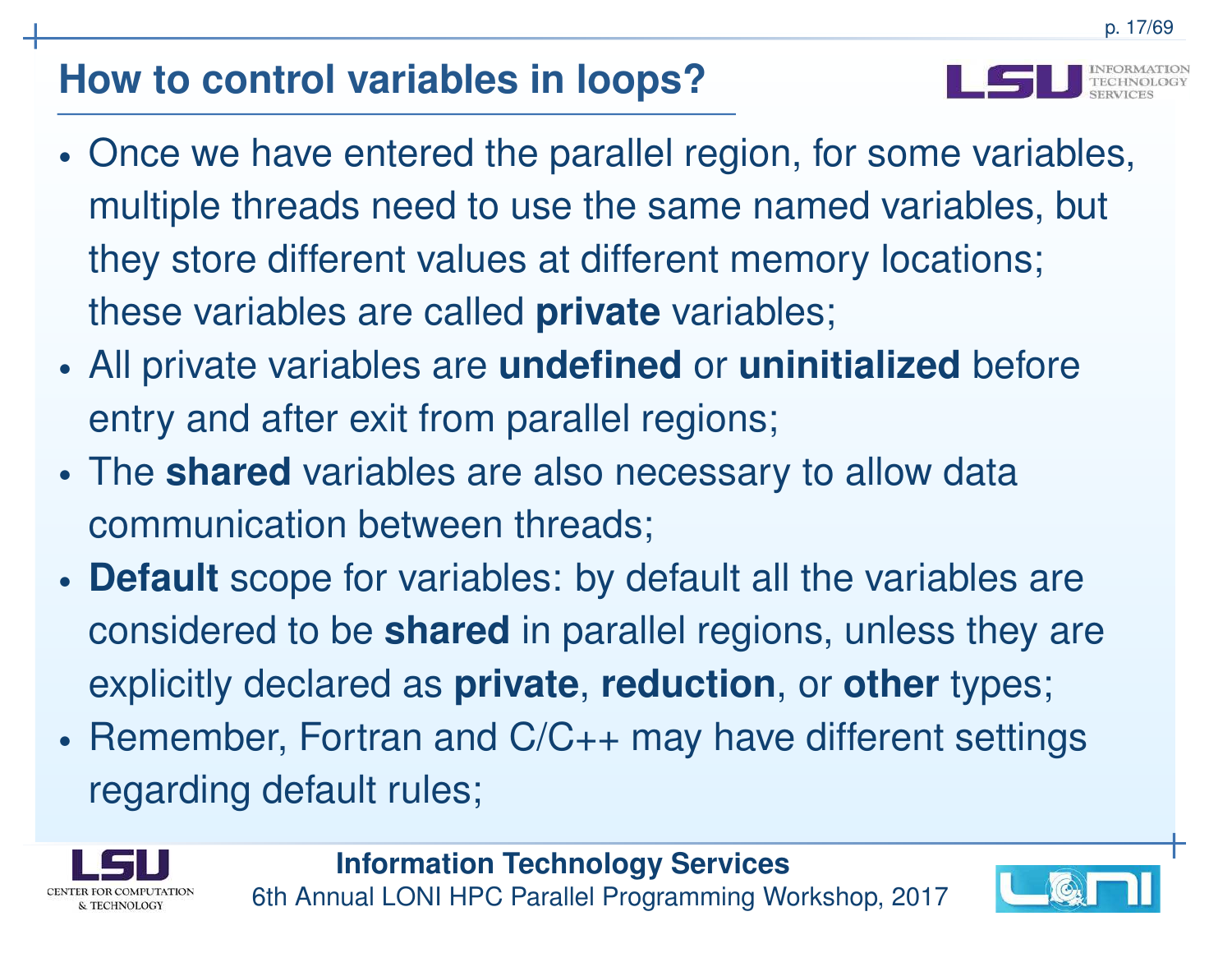- 
- •Let's see how we can do it, for instance, in parallel loops;
- •OpenMP provides <sup>a</sup> means to change the default rules;
- • Clauses default(none), default(private), anddefault(shared) in Fortran;
- •But only default(none) and default(shared) in C/C++;

```
1ALLOCATE( da(1:nsize), db(1:nsize)) \overline{F} Fortran
2!$omp parallel do default(none),
3 !$omp private(i,temp), &
4 !$omp shared(imin,imax,istep,scale,da,db)
5 do i = imin, imax, istep
6temp = scale * da(i)7 \text{ da}(i) = \text{temp} + \text{db}(i)78 end do
9 !$omp end parallel do
```


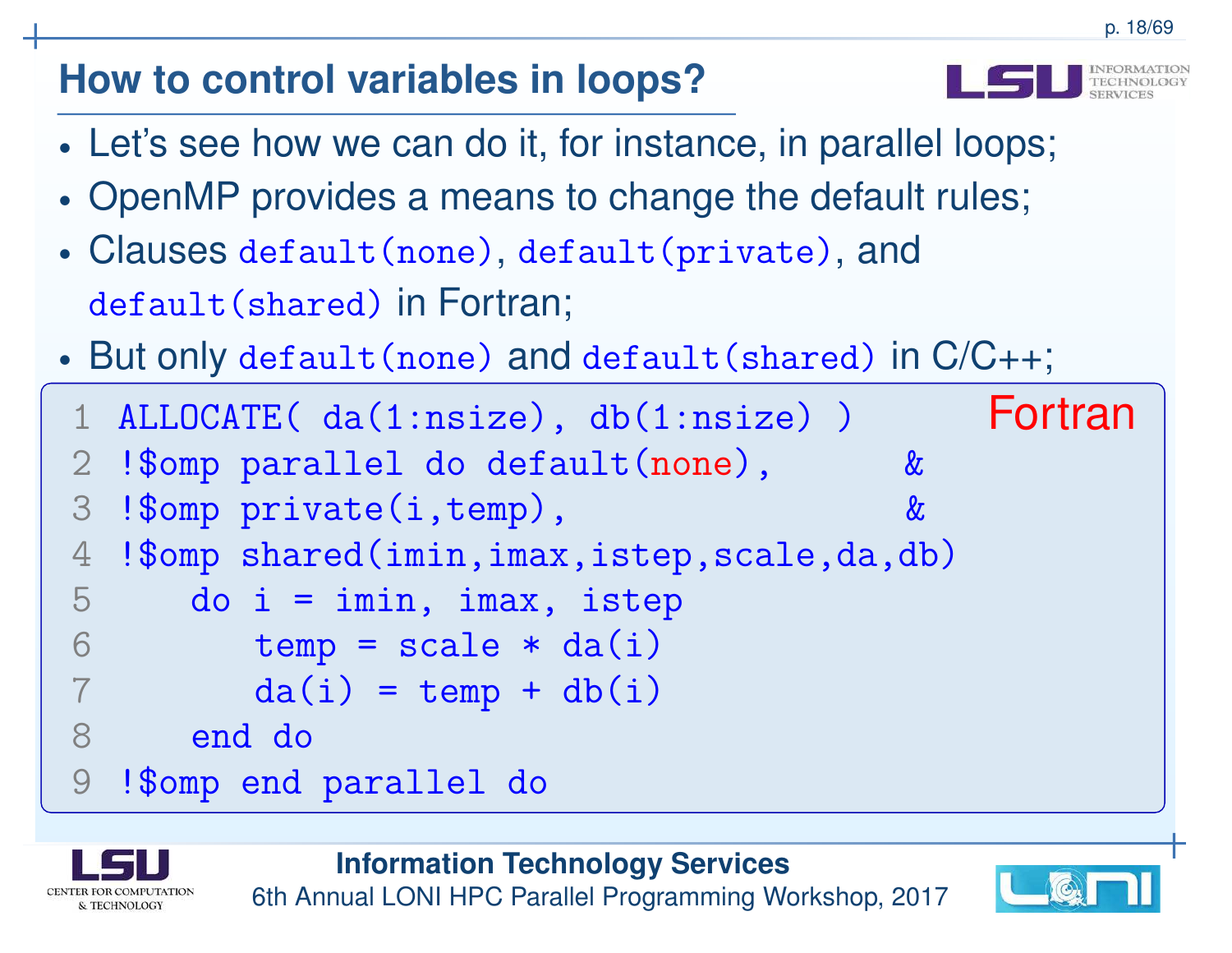- •• OpenMP reduction operations;
- • The reduction variable is very special that it has bothcharacters of private and shared variables;
- • Compiler needs to know what type of operation is associatedwith the reduction variable; operation =+, \*, max, min, etc;
- •reduction(operation : variables\_list)

```
1ALLOCATE( da(1:nsize) ) Fortran
\mathcal{D}_{\mathcal{L}} prod = 1.0d0
3 !$omp parallel do default(none), private(i), &
4 !$omp reduction(* : prod)
5do i = imin, imax, istep6prod = prod * da(i)<br>end do Whend do What happens if we compile it?
78 !$omp end parallel do
```


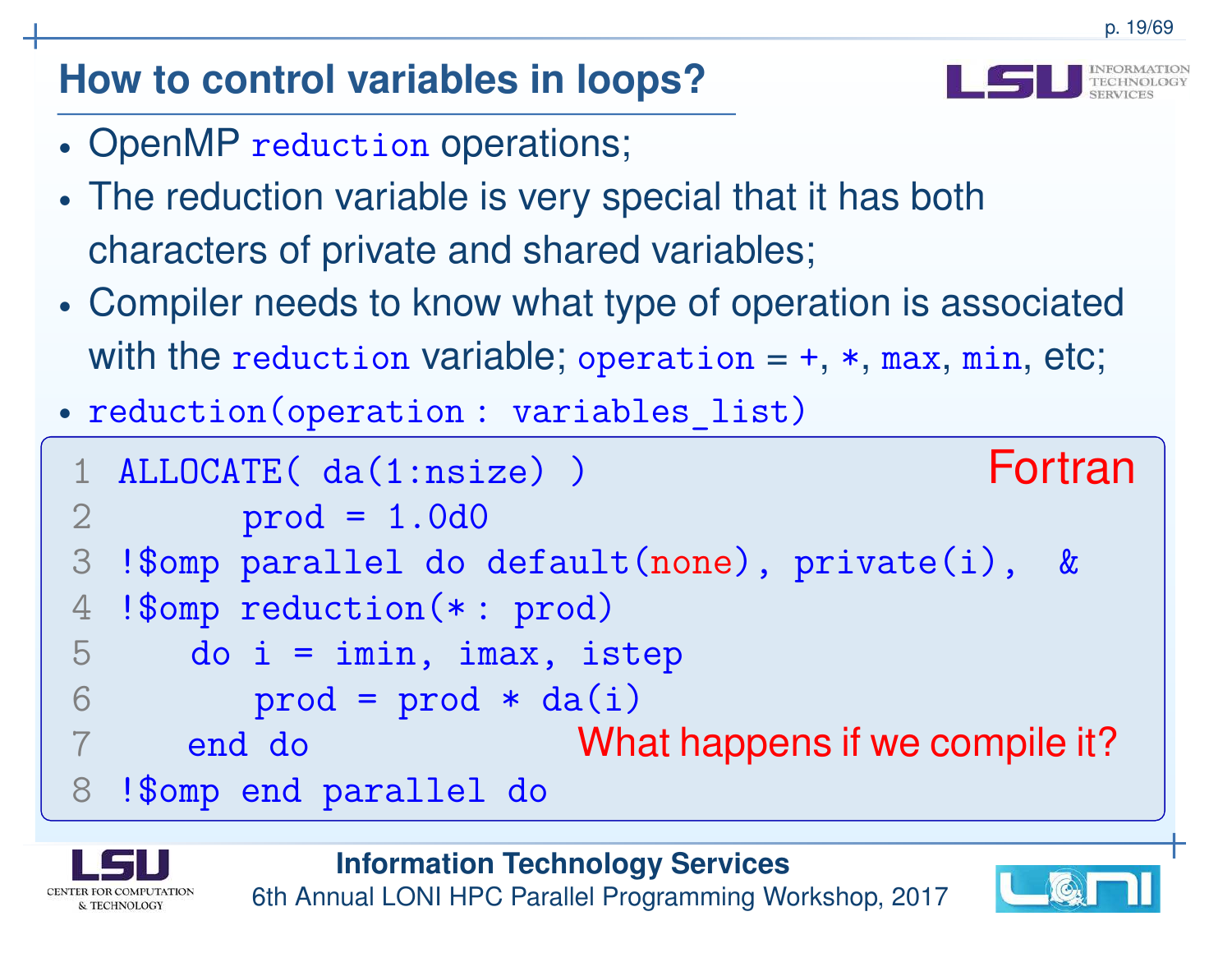

- • Two special "**private**" variables: firstprivate andlastprivate; they are used to initialize and finalize someprivate variables;
- • firstprivate: upon entering <sup>a</sup> parallel do/for, the private variable for each **slave** thread has <sup>a</sup> copy of the **master** thread's value;
- • lastprivate: upon exiting <sup>a</sup> parallel do/for, no matter which thread executed the **last** iteration (sequential), the private variable was copied back to the **master** thread;
- • Why do we need them? **(1)** all private variables are **undefined** outside of <sup>a</sup> parallel region, **(2)** they provide <sup>a</sup> simply way to exchange data to some extent through these special **private** variables;



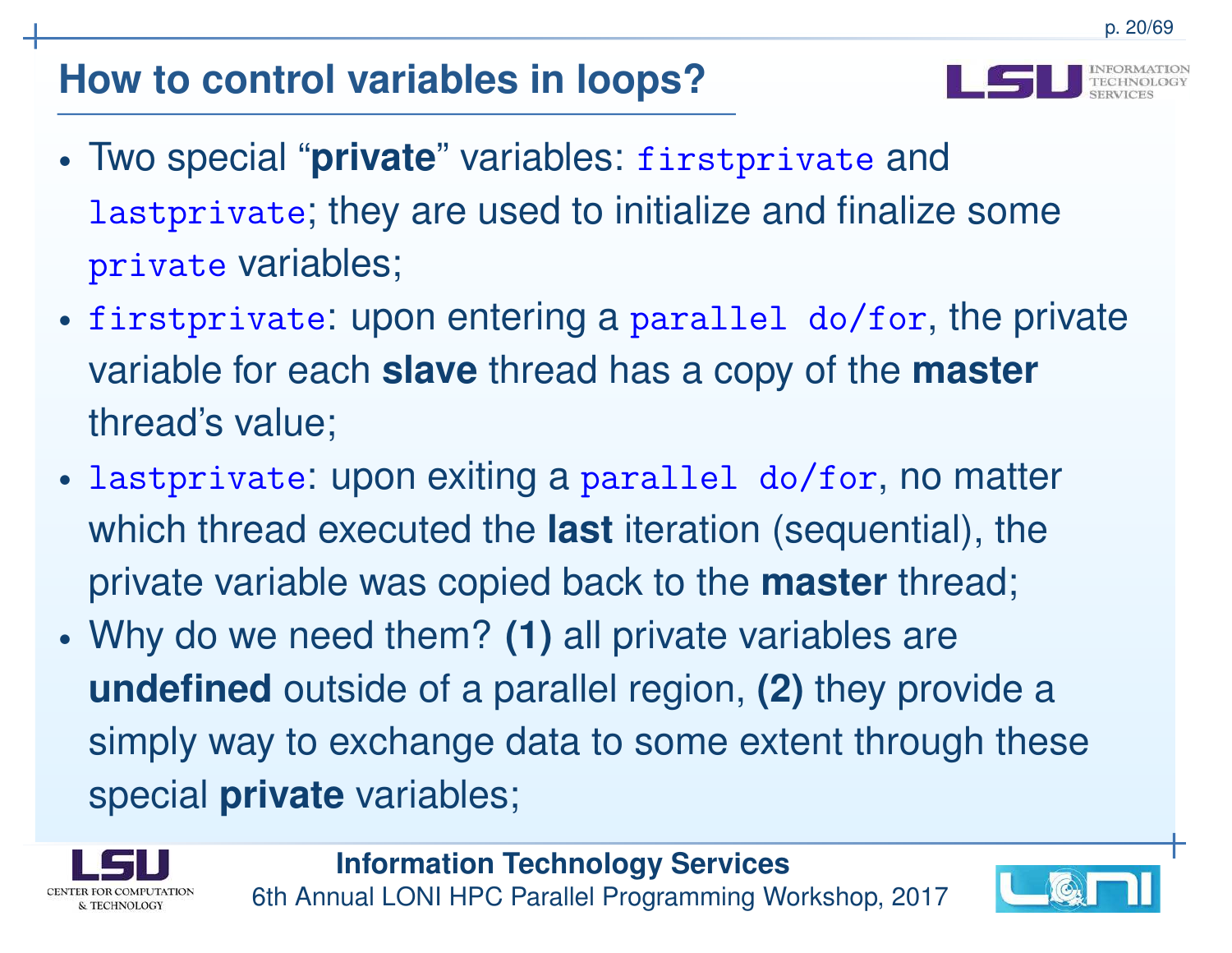- 
- •• In a parallel region, a given variable can only be one of private, shared, or reduction, but it can be both of firstprivate and lastprivate;

```
1double ashift = shift ; C/C++2 #pragma omp parallel for default(none),
3firstprivate(ashift), shared(a),
4 private(i)
5
6{
      for (i = imin; i \le imax; ++i)7
8{

 ashift = ashift + (double) i ;
9a[i] = a[i] + ashift;10
11<u>}</u>
    <u>}</u>
```
**Information Technology Services**



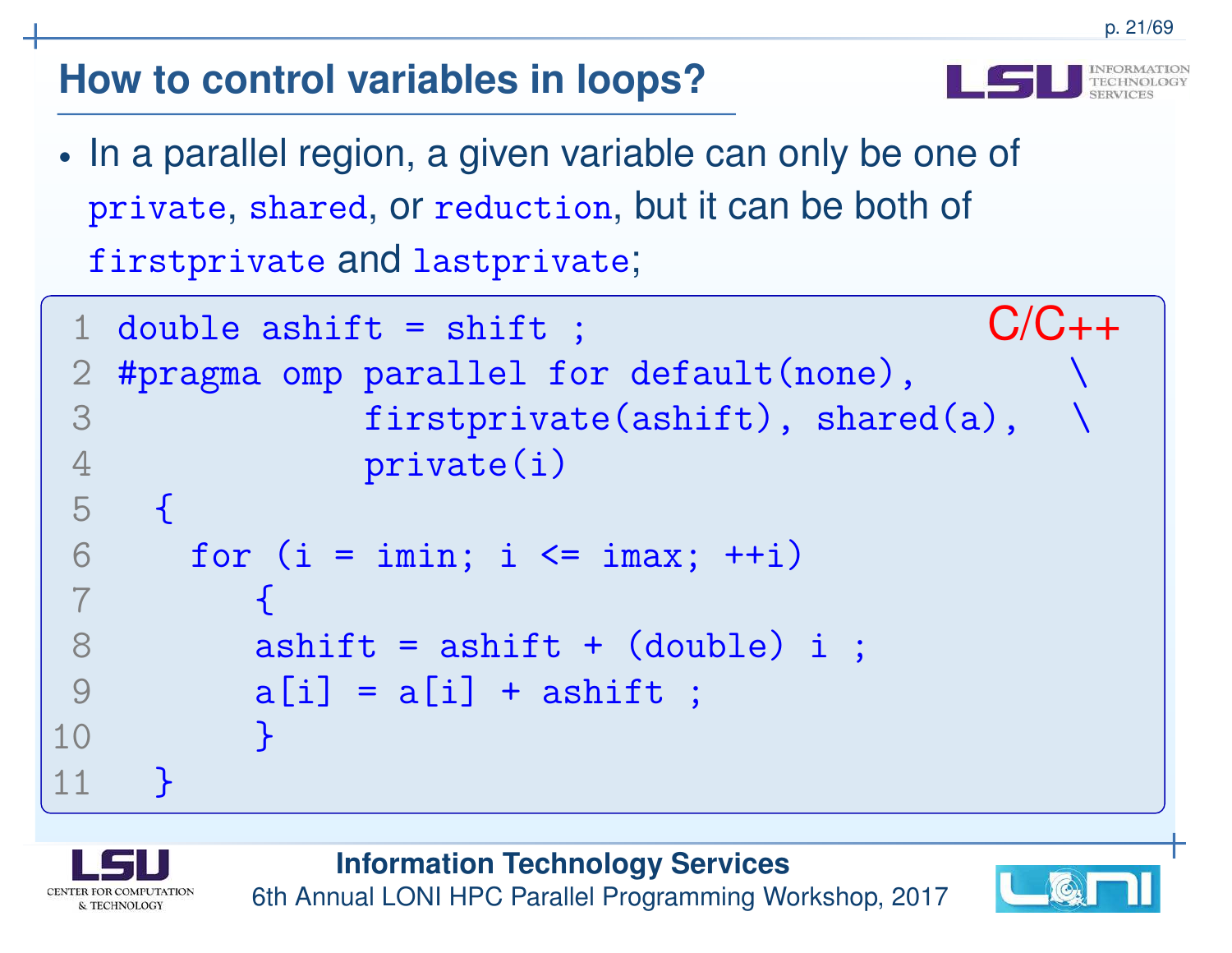

- • Exception of the default rules: Fortran and C/C++ behavedifferently;
- • The index in <sup>a</sup> parallel loop is always **private**. The index in <sup>a</sup>sequential loop is also **private** in Fortran, but is **shared** in <sup>C</sup>by default!
- •• Is the following code correct?
- •• Has the loop j been parallelized?

```
1#pragma omp parallel for C/C++
2 for (i = imin; i \leq imax; ++i)3
4\left\{ \right.for (j = jmin; j \le jmax; ++j)5a[i][j] = (double) (i + j);6}
```
#### •• Do we have the same issues in the Fortran version?



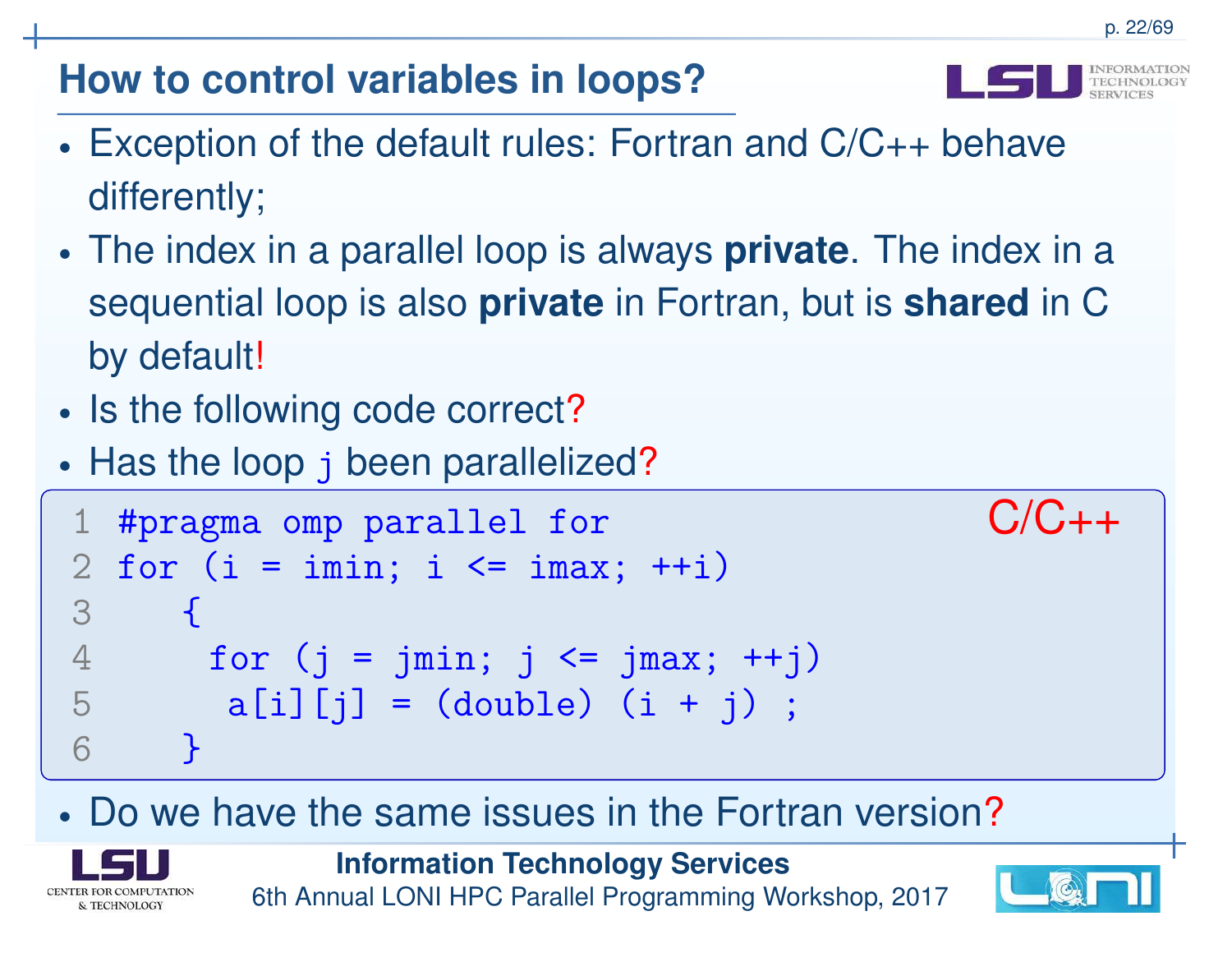

- • Exception of the default rules. Fortran and C/C++ behavedifferently;
- • The index in <sup>a</sup> parallel loop is always **private**. The index in <sup>a</sup>sequential loop is also **private** in Fortran, but is **shared** in <sup>C</sup>by default!
- •• Is the following code correct?
- •• Has the loop j been parallelized?

```
1#pragma omp parallel for private(i,j) C/C++2 for (i = imin; i \leq imax; ++i)3
4{
      for (j = jmin; j \le jmax; ++j)5a[i][j] = (double) (i + j);6}
```
#### •• Do we have the same issues in the Fortran version?



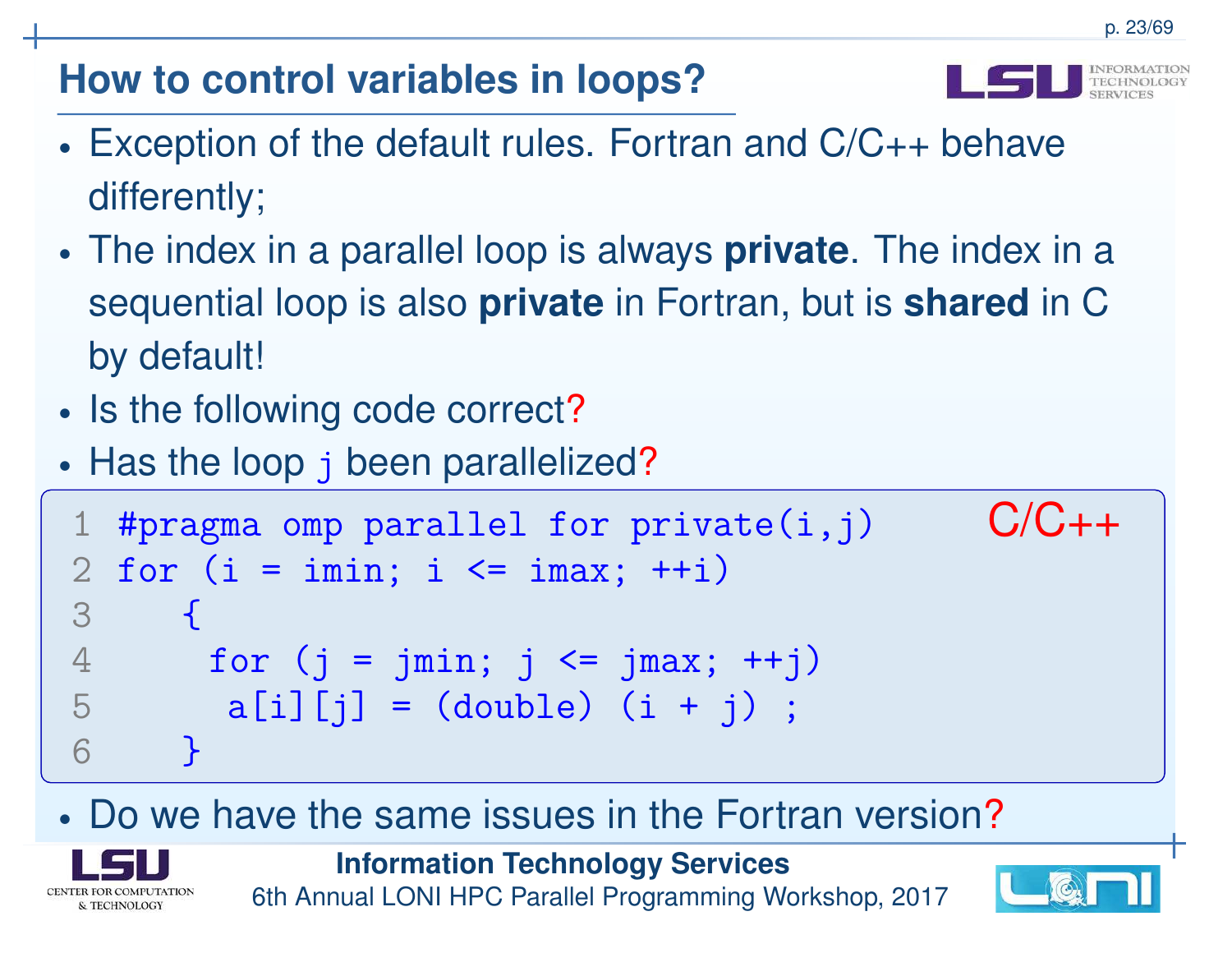#### **How to control loops?**

- •Parallelize multiple nested loops;
- •• The  $\mathtt{collapse}(n)$  for nested parallel loops  $(n\geqslant1);$
- $\bullet$  Fach thread takes a chunk of the  $\,$  i loop and  $\,$  $\bullet$  Each thread takes a chunk of the  $\mathtt{i}$  loop and a chunk of the  $\mathtt{j}$ loop at the same time;
- •• No statements in between;

```
1#pragma omp parallel for private(i,j), \ C/C++2 collapse(2)
3for (i = imin; i \le imax; ++i)4
5\left\{ \right.for (j = jmin; j \le jmax; ++j)6a[i][j] = (double) (i + j);7}
```


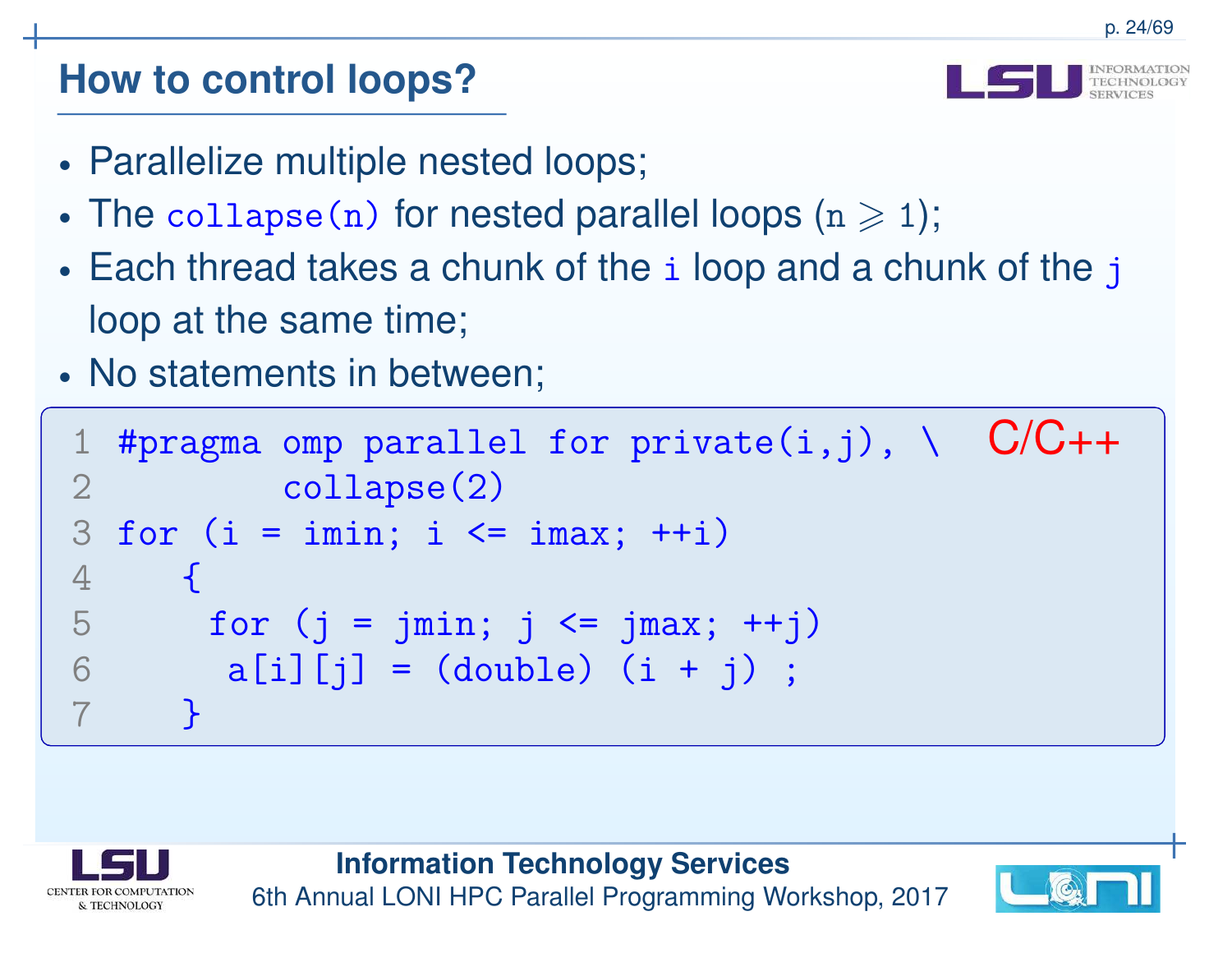#### • **Not** all loops are parallelizable. What can we do?• Think parallely and change your algorithms; • We have to maintain the correctness of the results; • One of the common mistakes is data race; 1#pragma omp parallel for  $C/C++$ 2 3 $\mathbf{\mathbf{r}}$ for  $(i = imin; i \le imax; ++i)$ 4 $r[i] = r[i] + r[i-1]$ ; 5}

**Restrictions on parallel loops**

- • **Data race** means that in <sup>a</sup> parallel region, the same memory location is referred by **two** or **more** statements, and at least one of them is <sup>a</sup> **write** operation;
- • Data race requires more attention and might lead to incorrectresults!





p. 25/69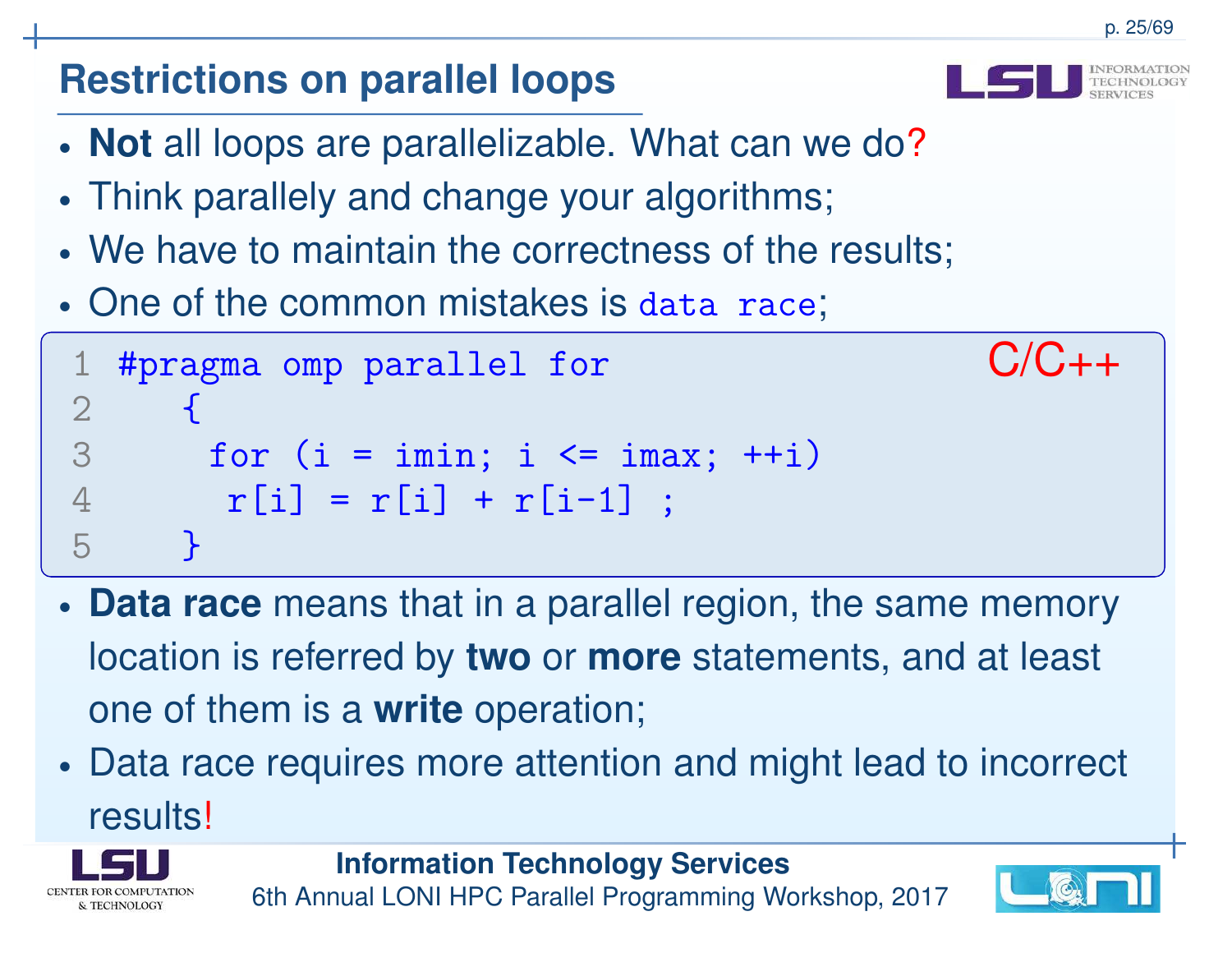# **Restrictions on parallel loops**

- •• A closer look at at the data race: let's run it on 2 threads and assume that  $r[0]$ =a;  $r[1]$ =b;  $r[2]$ =c; and imin=1; imax=2;
- •• Note, r [1] is referred **twice**, and thus we have two scenarios:

| if thread 0 finished first        | if thread 1 finished first |
|-----------------------------------|----------------------------|
| thread 0 thread 1                 | thread 1 thread 0          |
| $i = 1$ $i = 2$                   | $i = 2$ $i = 1$            |
| $r[0] = a$                        | $r[1]=b$ $r[0]=a$          |
| $r[1] = a + b$ $r[2] = a + b + c$ | $r[2] = b+c$ $r[1] = b+a$  |
|                                   |                            |
| time                              |                            |

• OpenMP standard does **not** guarantee which thread finishes first or later;



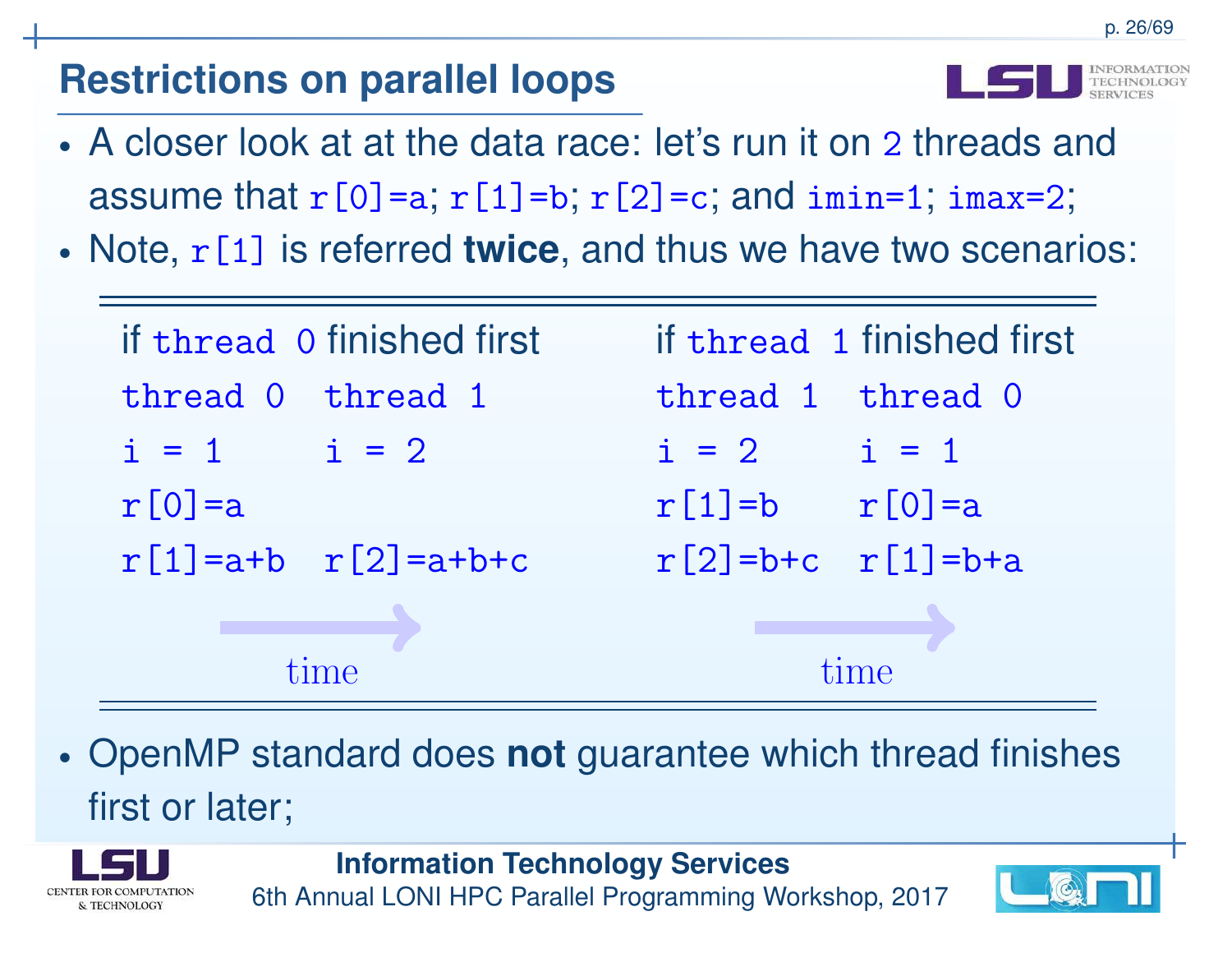- •How to identify data dependence and possibly remove it;
- • A rule of thumb: **(1)** focus on those variables that areaccessed **twice or more**. If the same memory location is only accessed (r/w) once, we don't have data dependence for that variable. **(2)** analyze all variables (mostly **array elements**) in<sup>a</sup> loop body. **(3)** pay attention to the **global** variables.

$$
\begin{array}{|c|c|c|c|c|c|c|c|c|} \hline 1 & \text{for (i = imin; i <= imax; ++i)} & C/C++ \\ \hline 2 & \{ b[i] = b[i] + b[i-1] ; \} & \\ \hline 1 & \text{for (i = imin; i <= imax; ++i)} & \\ \hline 2 & \{ b[i] = b[i] + a[i-1] ; \} & \\ \hline 1 & \text{for (i = 2; i <= imax; i+=2)} & \\ \hline 2 & \{ a[i] = a[i] + a[i-1] ; \} & \hline \end{array}
$$



**Information Technology Services**

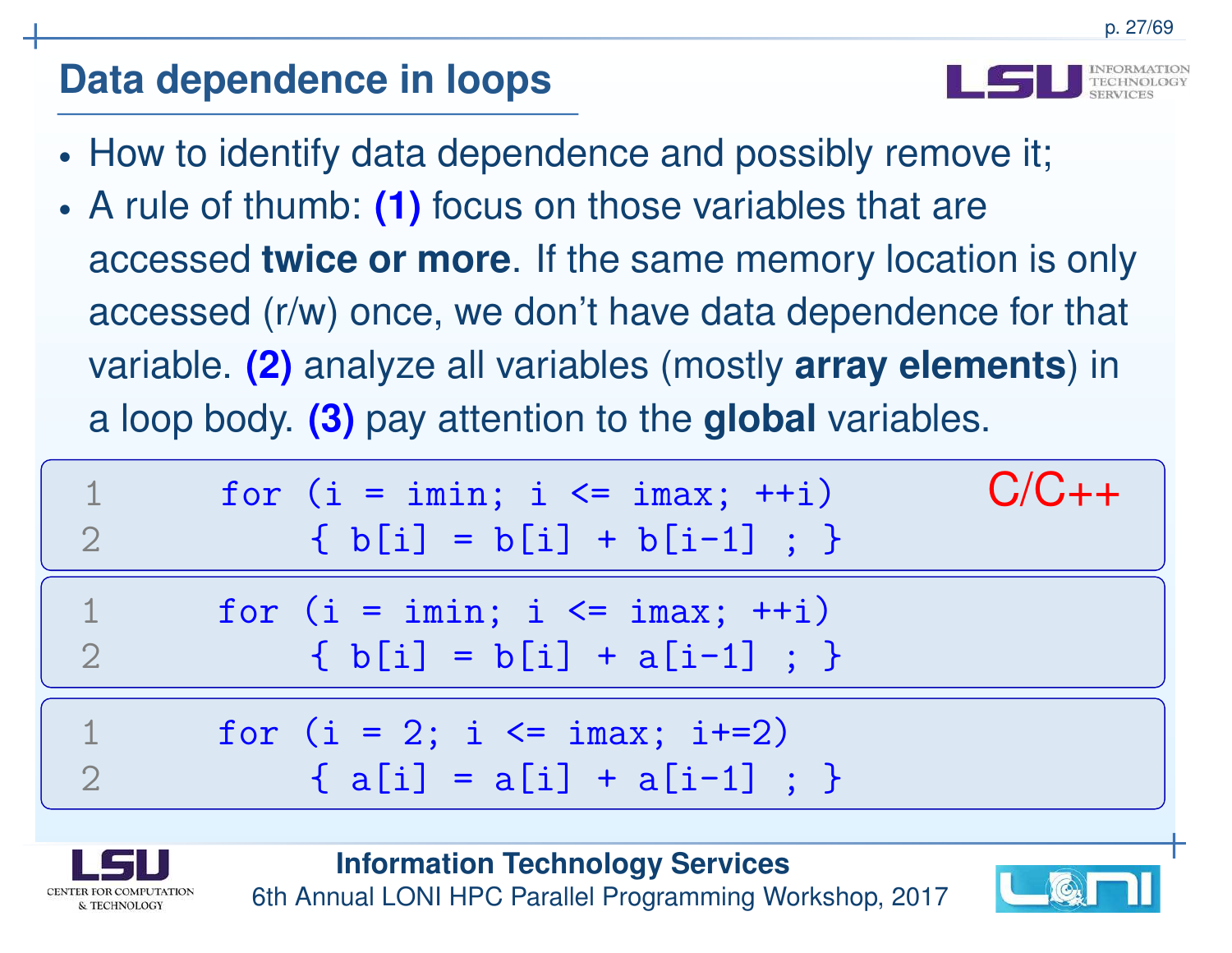- •How to identify data dependence and possibly remove it;
- • A rule of thumb: **(1)** focus on those variables that areaccessed **twice or more**. If the same memory location is only accessed (r/w) once, we don't have data dependence for that variable. **(2)** analyze all variables (mostly **array elements**) in<sup>a</sup> loop body. **(3)** pay attention to the **global** variables.

| for $(i = imin; i \leq imax; ++i)$<br>$\{ b[i] = b[i] + b[i-1] ; \}$             | $C/C++$ |
|----------------------------------------------------------------------------------|---------|
| for $(i = imin; i \leq imax; ++i)$<br>$\{ b[i] = b[i] + a[i-1] ; \}$             |         |
| for $(i = 1; i \le i \text{ max}/2; ++i)$<br>$\{ b[i] = b[i] + b[i+imax/2] ; \}$ |         |



**Information Technology Services**

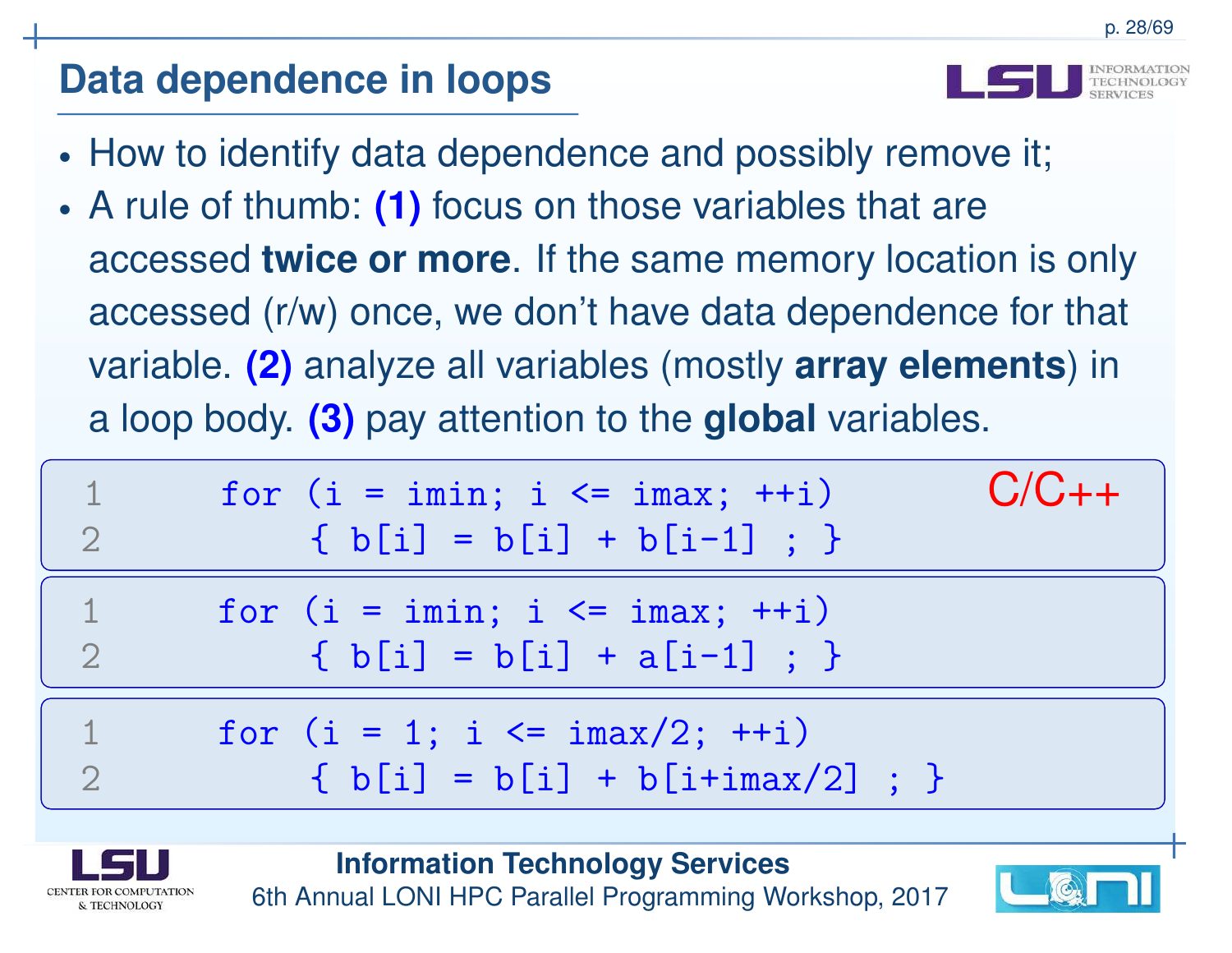

- •**Dataflow** analysis for potential data dependence;
- •Access sequence in two or more statements is critical;
- •**Three** types of dataflows:

**(1)** flow dep. **(2)** anti-flow dep. **(3)** output dep.

3

- 1for  $(i=0; i<10; ++i)$
- 2{ tmpi=sin(i);
- 3 $b[i]=a[i]+tmpi;$ }

1for  $(i=0; i<10; ++i)$ 2 $\{$  tmpi=fact\*c $[i]$ ;

$$
3 \quad c[i]=b[i]+tmpi; \}
$$



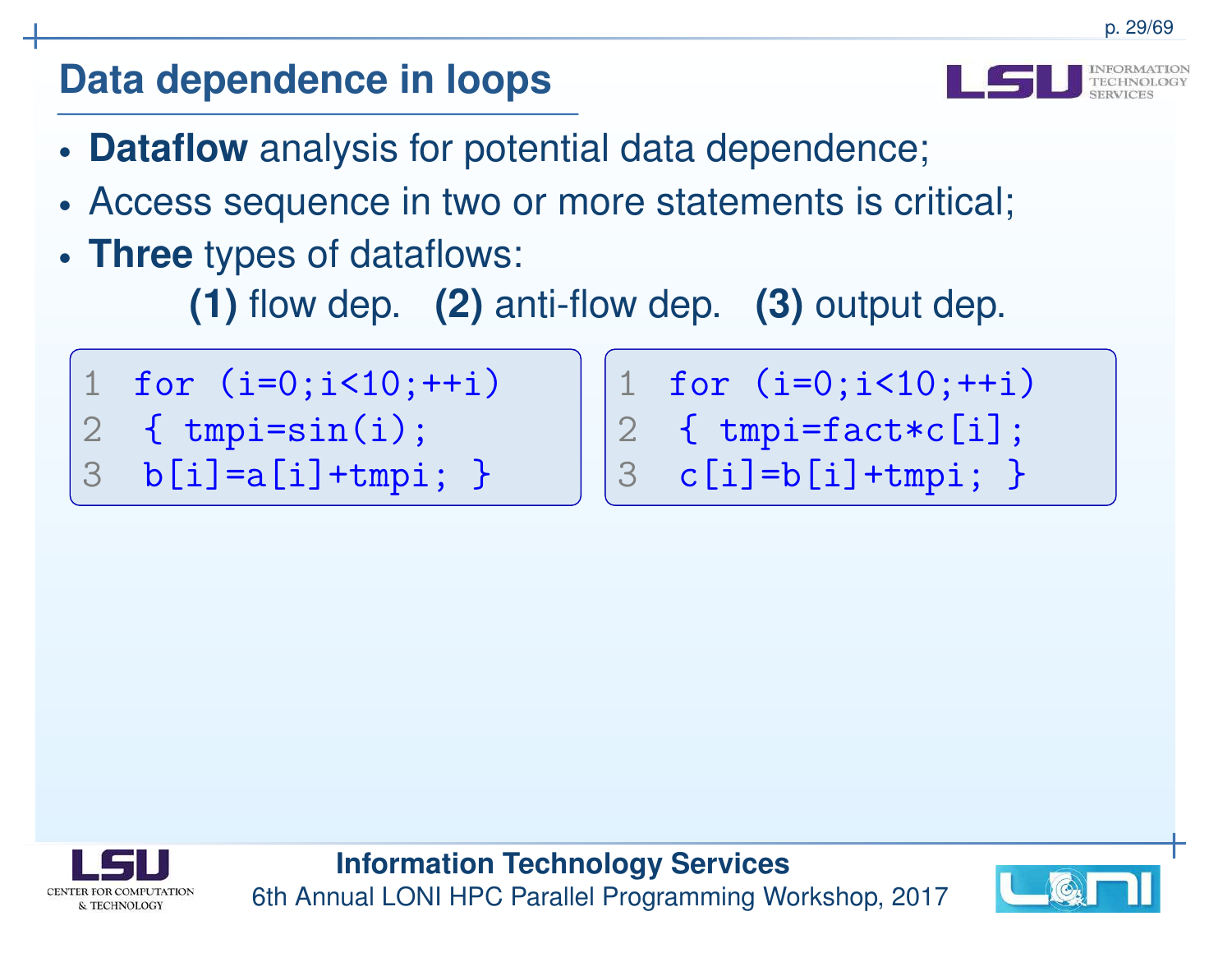- 
- •**Dataflow** analysis for potential data dependence;
- •Access sequence in two or more statements is critical;
- • **Three** types of dataflows:
	- **(1)** flow dep. **(2)** anti-flow dep. **(3)** output dep.

 $S_1\,$  $S_{2}$  $\mathcal{L}_1$  writes the var.  $r_2$  reads the same var.

**(1) Flow dependence**

 $S_1\,$  $\epsilon_1$  reads the var.

 $S_2$  $\frac{1}{2}$  writes the same var.

**(2) Anti-flow dep.**



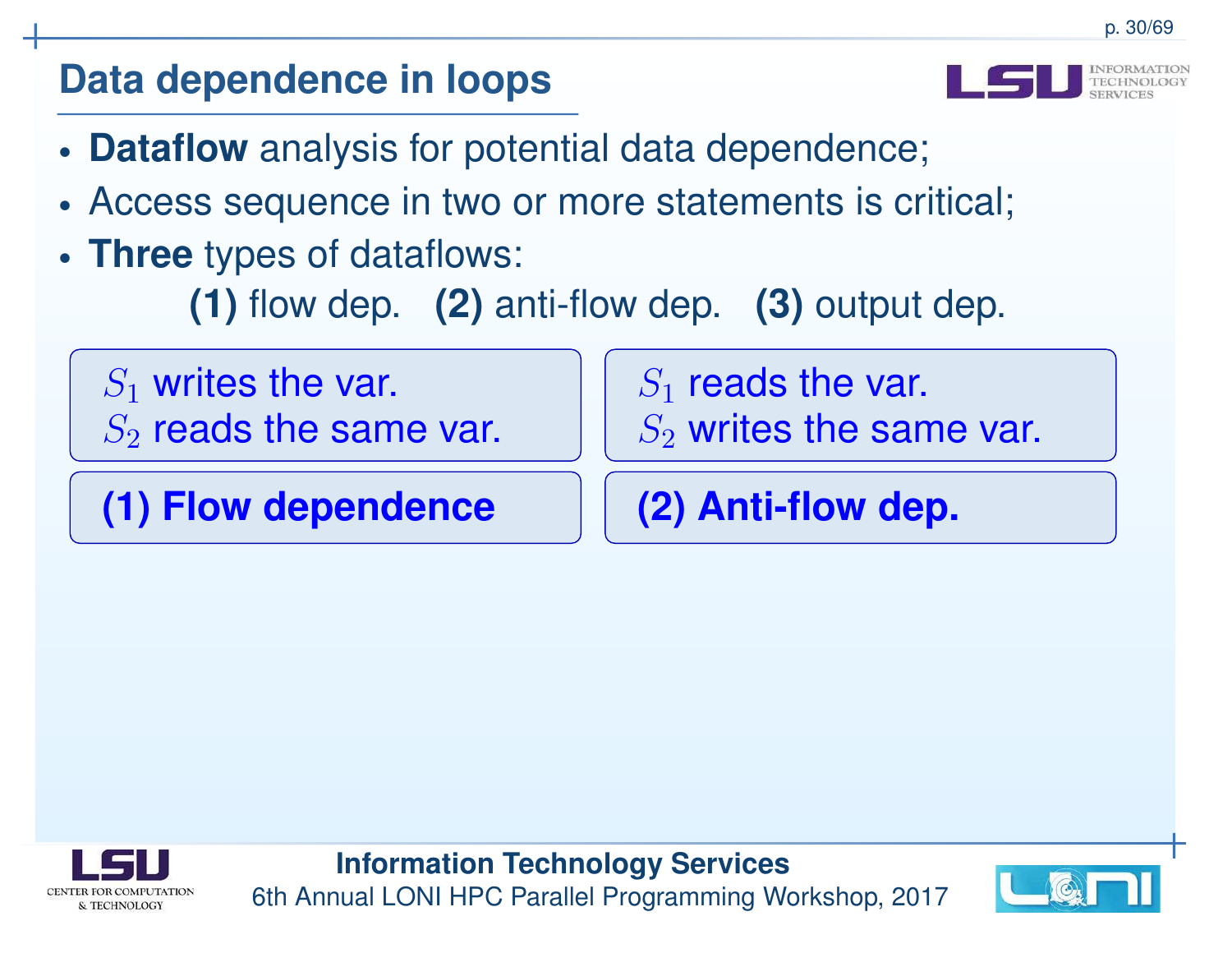- 
- •**Dataflow** analysis for potential data dependence;
- •Access sequence in two or more statements is critical;
- • **Three** types of dataflows:
	- **(1)** flow dep. **(2)** anti-flow dep. **(3)** output dep.





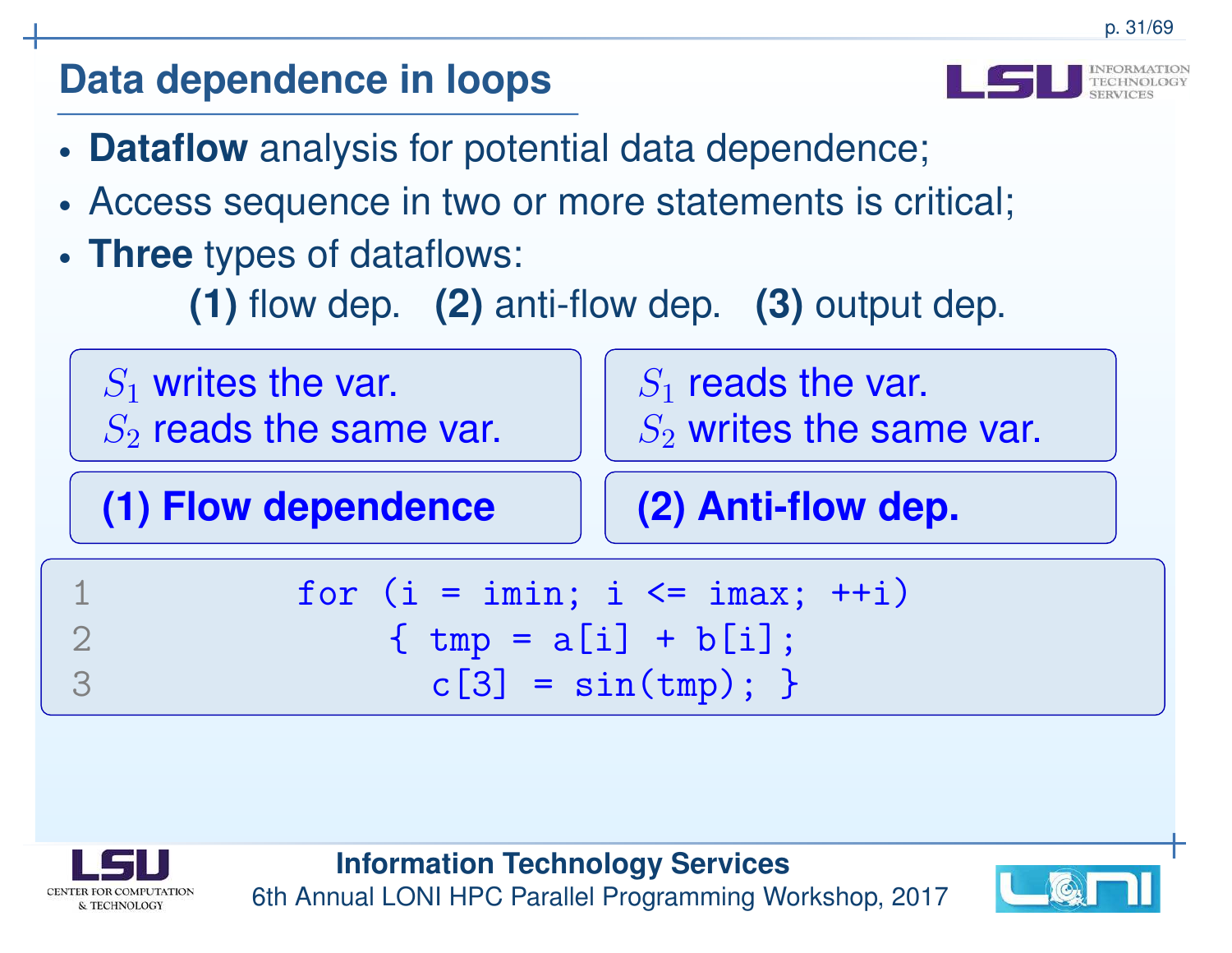- 
- •**Dataflow** analysis for potential data dependence;
- •Access sequence in two or more statements is critical;
- • **Three** types of dataflows:
	- **(1)** flow dep. **(2)** anti-flow dep. **(3)** output dep.

| $S_1$ writes the var.<br>$S_2$ reads the same var. | $S_1$ reads the var.<br>$S_2$ writes the same var. |  |
|----------------------------------------------------|----------------------------------------------------|--|
| (1) Flow dependence                                | (2) Anti-flow dep.                                 |  |
|                                                    | for $(i = imin; i \le imax; ++i)$                  |  |
| ${ \t{tmp = a[i] + b[i];$                          |                                                    |  |
|                                                    | $c[3] = sin(tmp);$                                 |  |

# Multiple statements write to the same memory location**(3) Output dependence**



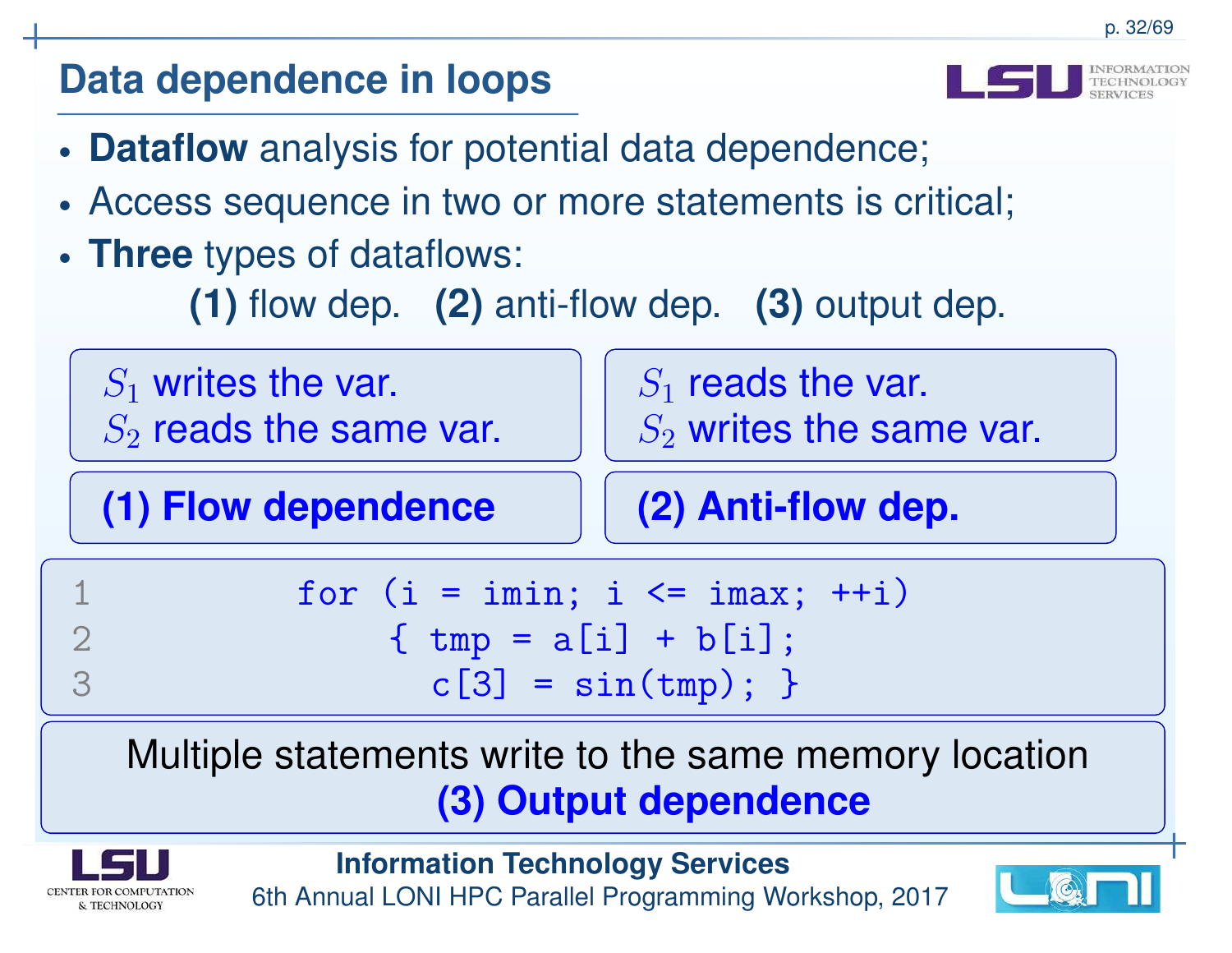- •Is it possible to remove **anti-flow** and **output** dependences?
- •The answer is **yes** in most cases: change the **data structure**;
- •Can we parallelize the following serial code?

|                | 1 // array a[] and b[] are ready to use. $VO\ C/C++$ |  |
|----------------|------------------------------------------------------|--|
| $\overline{2}$ | for $(i=0; i<$ nsize, $i++$ )                        |  |
| -3             | $a[i] = a[i+1] + b[i];$                              |  |

- • This is <sup>a</sup> typical example of **anti-flow** dependence;
	- **(1)** For the given i-th iteration, read a [i+1] (RHS, S<sub>1</sub>);<br>(2) Leads to the state of the state of the state of the state of the state of the state of the state of the sta **(2)** In the next  $\texttt{i+1-th}$  iteration, write  $\texttt{a[i+1]}$  (LFS,  $S_2$ );



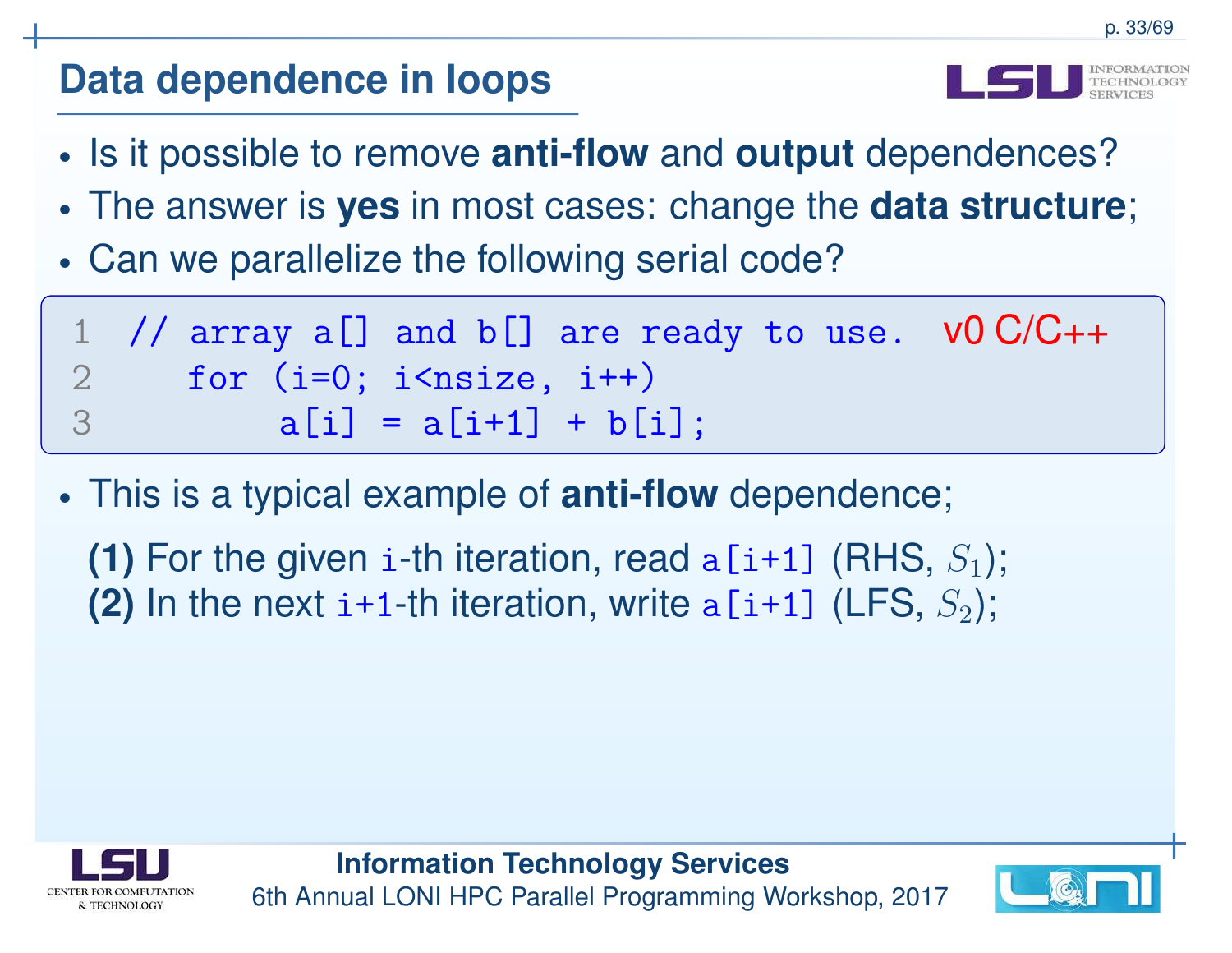- •Is it possible to remove **anti-flow** and **output** dependences?
- •The answer is **yes** in most cases: change the **data structure**;
- $\bullet$ Data dependence follows <sup>a</sup> certain **pattern**;
- •Define <sup>a</sup> new array with **shifted** indices;

```
1 // make a new array by shifting index. v1 C/C++2 #pragma omp parallel for
3for (i=0; i<nsize, i++) a new[i] = a[i+1];
4
5// array a[] and b[] are ready to use.
6 #pragma omp parallel for7 for (i=0; i<nsize, i++)
78a[i] = a new[i] + b[i];
```
•• Now the data dependences were removed;



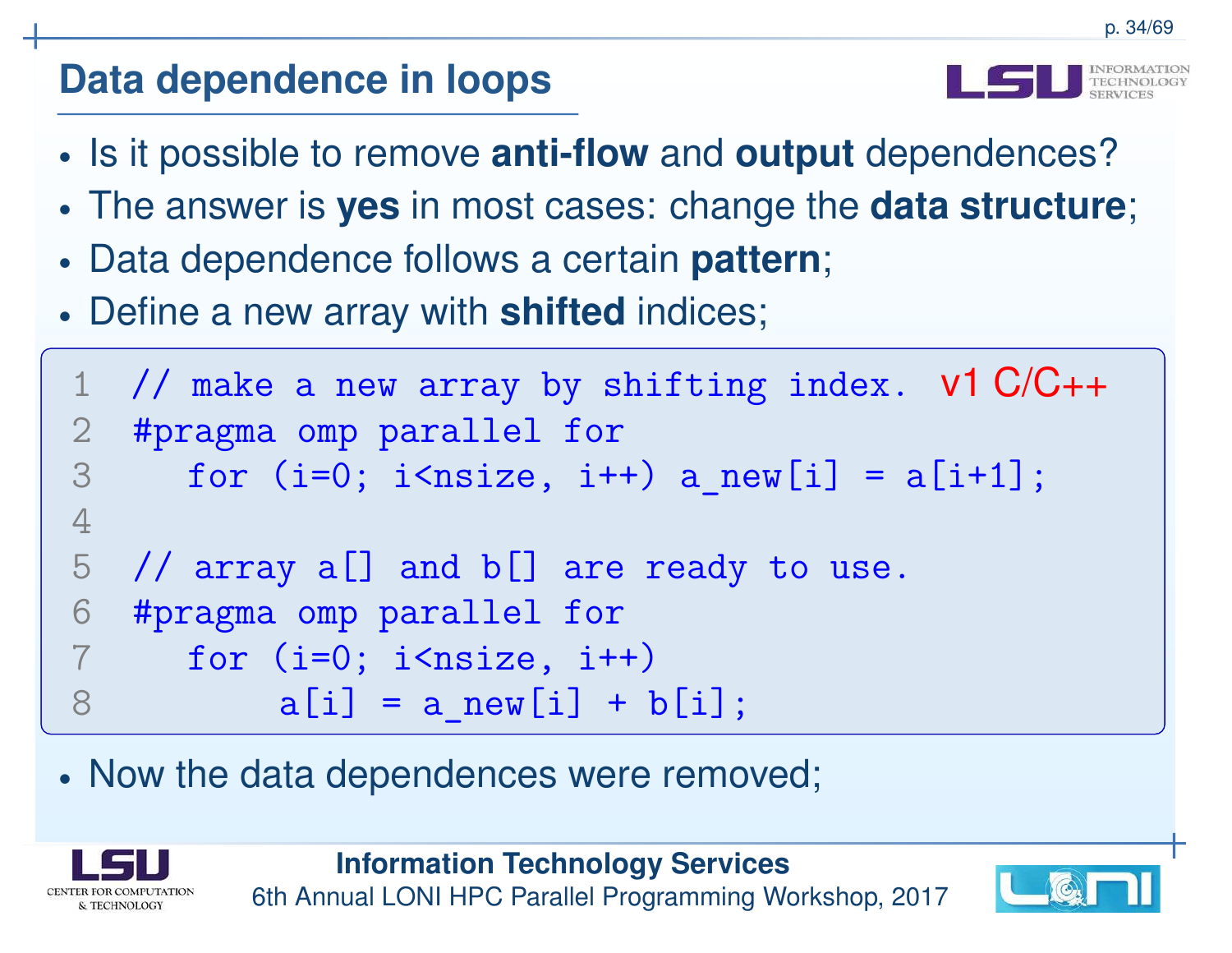# **How to control loops again?**

- 
- • OpenMP supports three loop schedulings as clauses: static, dynamic, and guided in the code, plus run-time scheduling;
- •schedule( type[, chunk\_size] )

For static, if chunk\_size is given, loop iterations are dividedinto multiple blocks and each block contains chun\_size iterations. The iterations will be assigned to threads in <sup>a</sup> round-robin fashion. If chunk\_size is not present, the loop iterations will be (nearly) evenly divided and assigned to eachthread.

4

8

12







14 iterations on 4 threadsin round-robin fashion



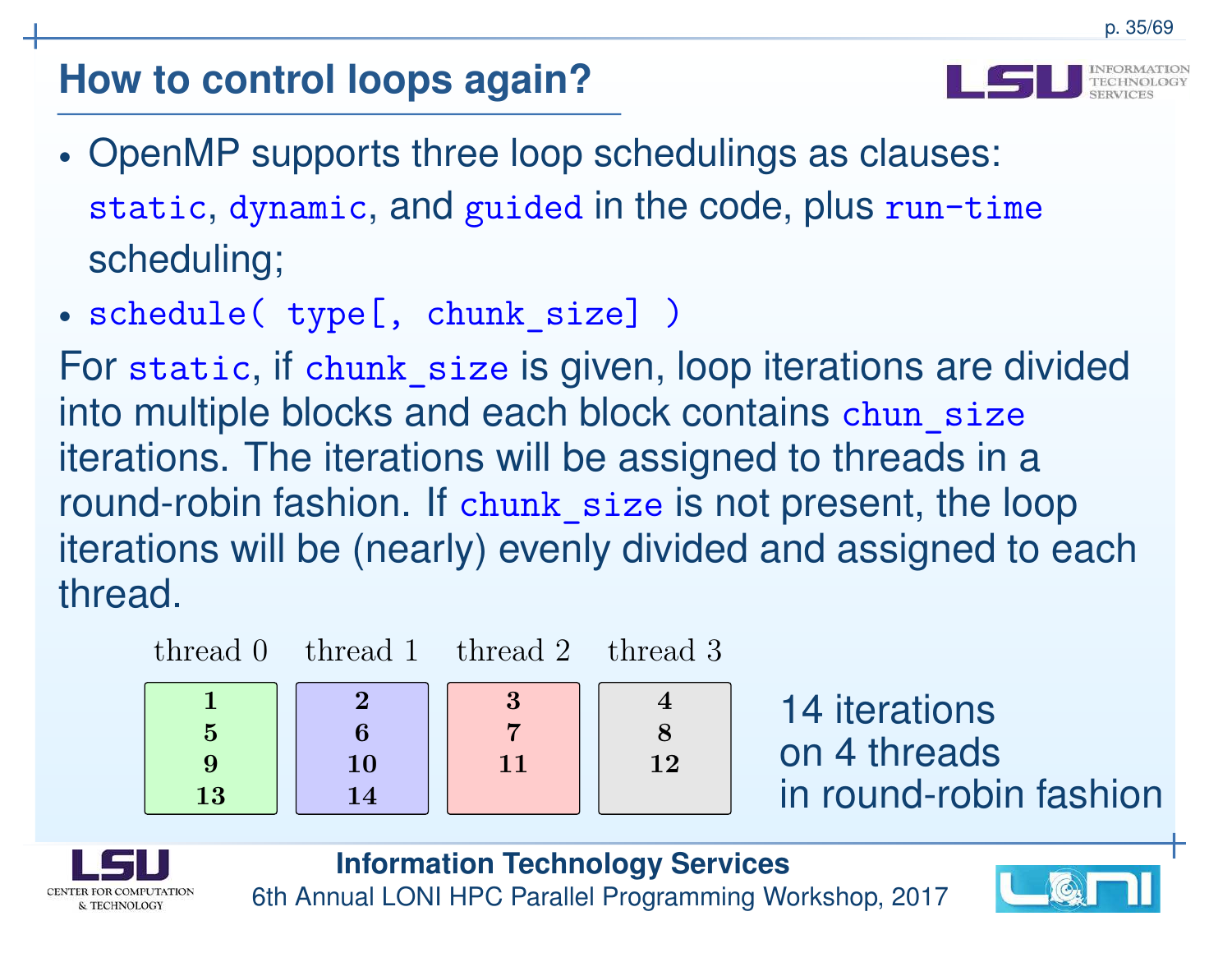# **How to control loops again?**

- • For dynamic, if chunk\_size is given, the partition is almost thesame as those of static. The difference is that with static, the mapping between loop iterations and threads are doneduring **compilation**, while for dynamic, it will be done at **run-time** (therefore, more potentially overhead); if  $\tt chunk\_size$  is not present, then it was set to 1.
- •• The guided scheduling means the chunk\_size assigned to threads decreases exponentially;
- • Run-time scheduling: set the environment variableOMP SCHEDULE;
- •\$ expor<sup>t</sup> OMP\_SCHEDULE=10, for instance;
- • Each scheduling has its own pros and cons, so be careful with chunk\_size and potential overhead;



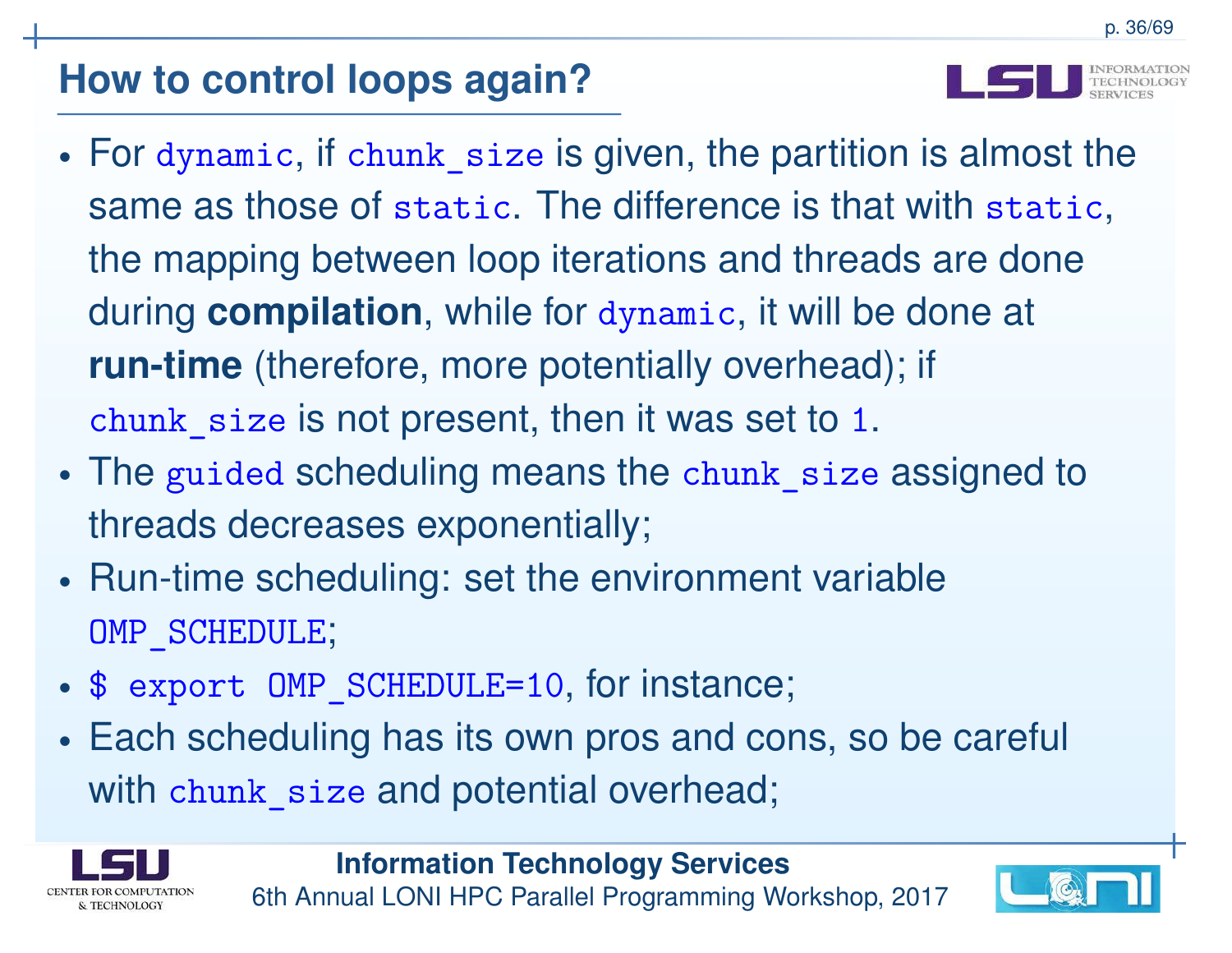

- • Let's consider the following question: For <sup>a</sup> given **integer** matrix, how do we count the total number of **even** matrix elements?
- •This is how the serial code looks like:

```
1// count the number of even integers. V0 C/C++2counter even = 0;
3for (i=0; i<nosize; i++)
4for (j=0; j<nosize; j++)
5\{ itmp = matrix[i][j]%2;
6if (imp == 0) ++counter even;
7
8}8 printf("Number of even integers is \lambda d \n\ln", \
9counter even);
```
•• How do we parallelize these two loops?



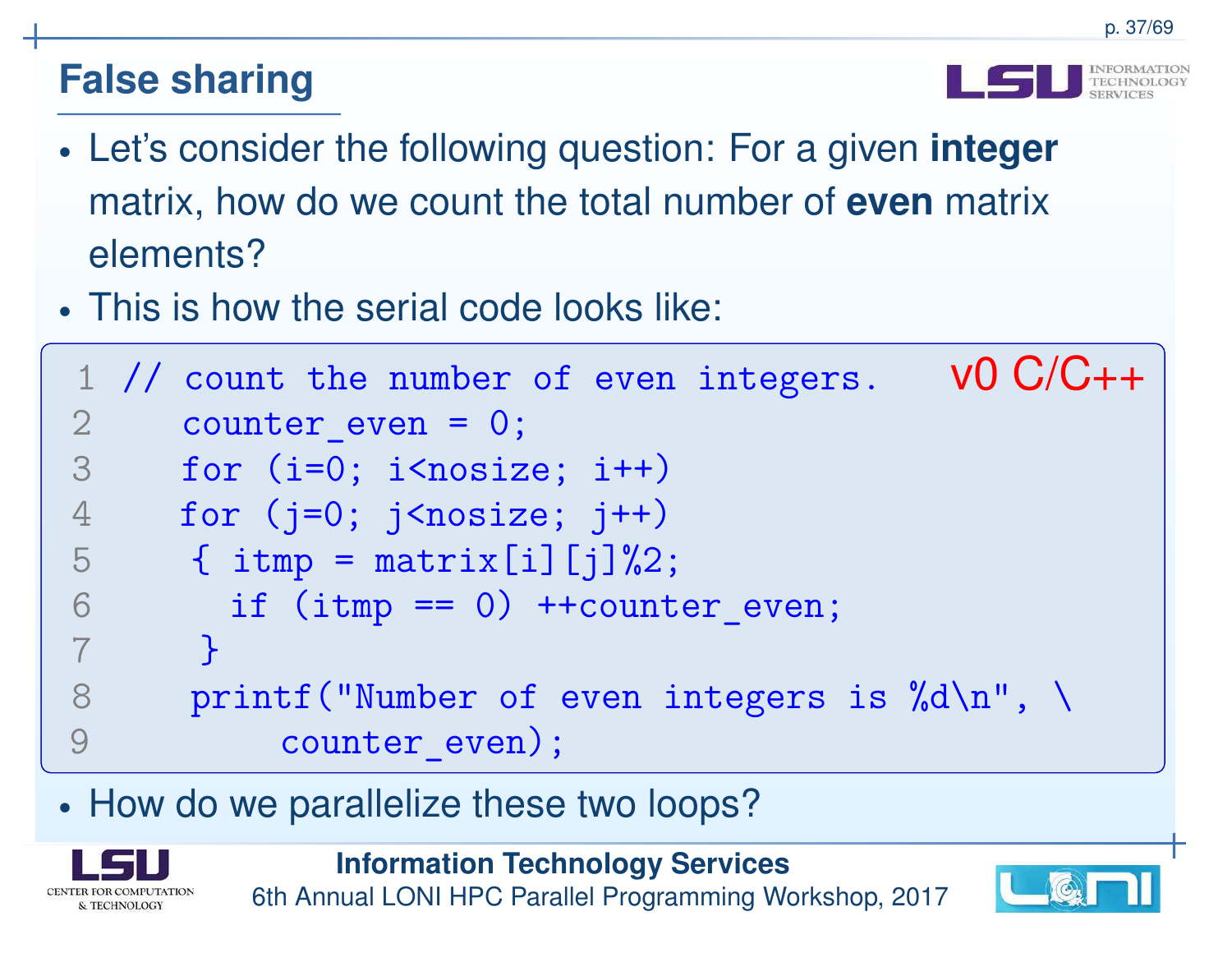

- • Generally, loop-level parallelism is considered **fine-grained**parallelism;
- •Let's try something different: manually decompose the data;
- • This is called **coarse-grained** parallelism:
	- ◦ We decompose the matrix in <sup>a</sup> **row-wise** and each thread takes care of one block (for the **outer** loop);
	- ◦ $\circ$  Then we define a counter array: each thread has its own counter;
	- ◦ $\circ$  Each thread counts the number of even matrix elements in its own block;
	- ◦Finally, the **master** thread makes <sup>a</sup> summation;
- • Reduce the overhead in the loop scheduling and maintaingood **scalability** and **performance**;



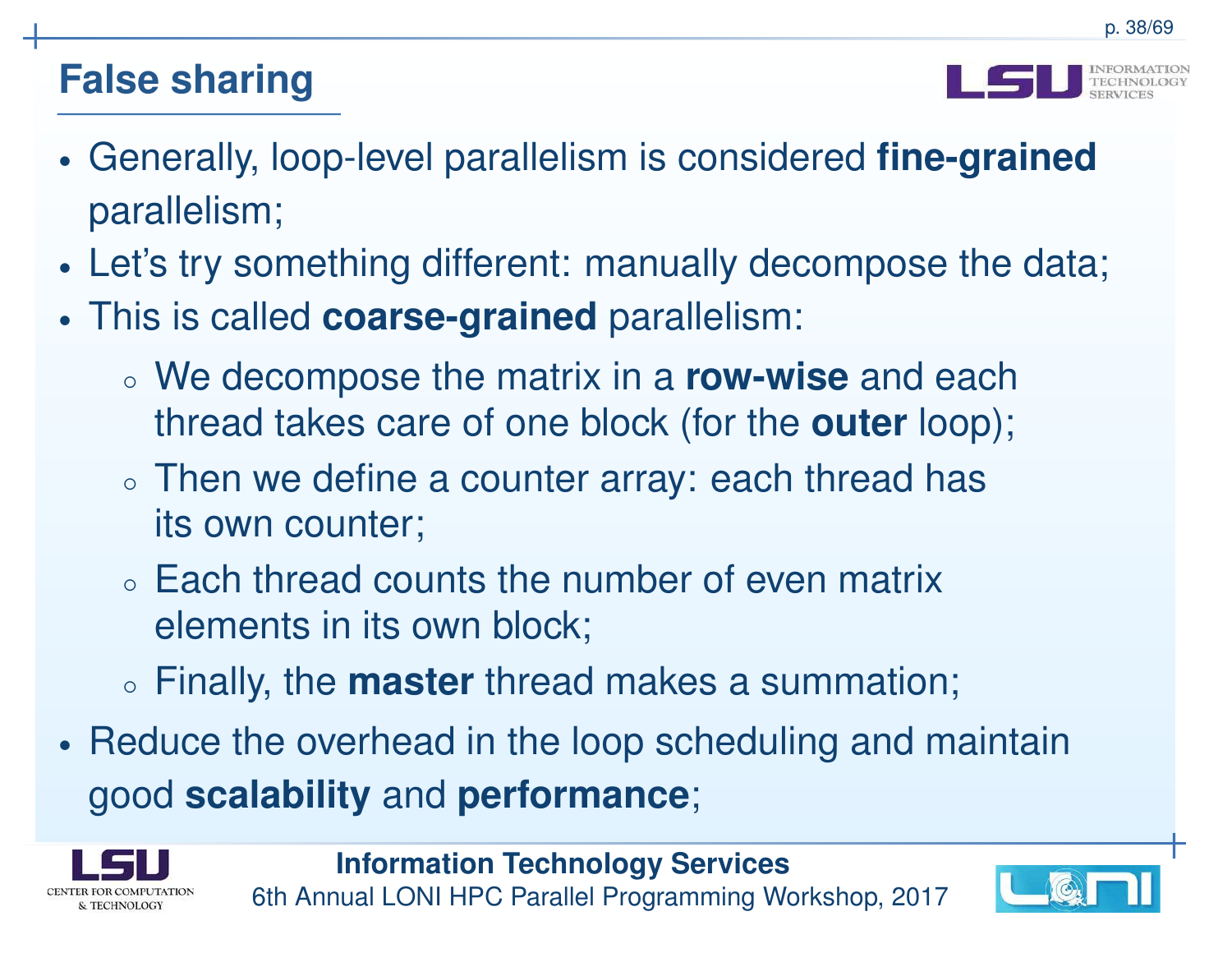



|                                                                         | 1 // define the arrays.                                             |  |
|-------------------------------------------------------------------------|---------------------------------------------------------------------|--|
|                                                                         | 2 counter = $(int*)$ malloc(nothread*sizeof(int));                  |  |
| 3                                                                       | start $idx = (int*){mall}$ malloc(nothread*sizeof(int));            |  |
| $\overline{4}$                                                          | end_idx = $(int*)$ malloc(nothread*sizeof(int));                    |  |
| 5                                                                       | chunk size = $nosize / nothread + 1$ ;                              |  |
| 6                                                                       | $v1 C/C++$<br>for (id=0; id <nothread; id++)<="" td=""></nothread;> |  |
| $\overline{7}$                                                          | { start $idx[id] = id * chunk size;$                                |  |
| 8                                                                       | end $idx[id] = MIN(start_idx[id]+chunk_size-1, \n\$                 |  |
| 9                                                                       | $nosize-1); i$                                                      |  |
| 10                                                                      | $for(id=0;id\simthread; id++) counter [id] = 0;$                    |  |
| 11                                                                      | #pragma omp parallel private(id, i, j, itmp)                        |  |
| 12                                                                      | { $id = comp get thread num()$ ;                                    |  |
| 13                                                                      | for $(i=start \text{idx}[id]$ ; $i<=end \text{idx}[id]$ ; $i++)$    |  |
| 14                                                                      | for $(j=0; j<$ nosize; $j++$ )                                      |  |
| 15                                                                      | { $\text{itmp} = \text{matrix[i][j]}\text{?}2;$                     |  |
| 16                                                                      | if $(itmp == 0) ++counter[id];$ } }                                 |  |
| <b>Information Technology Services</b>                                  |                                                                     |  |
| 6th Annual LONI HPC Parallel Programming Workshop, 2017<br>& TECHNOLOGY |                                                                     |  |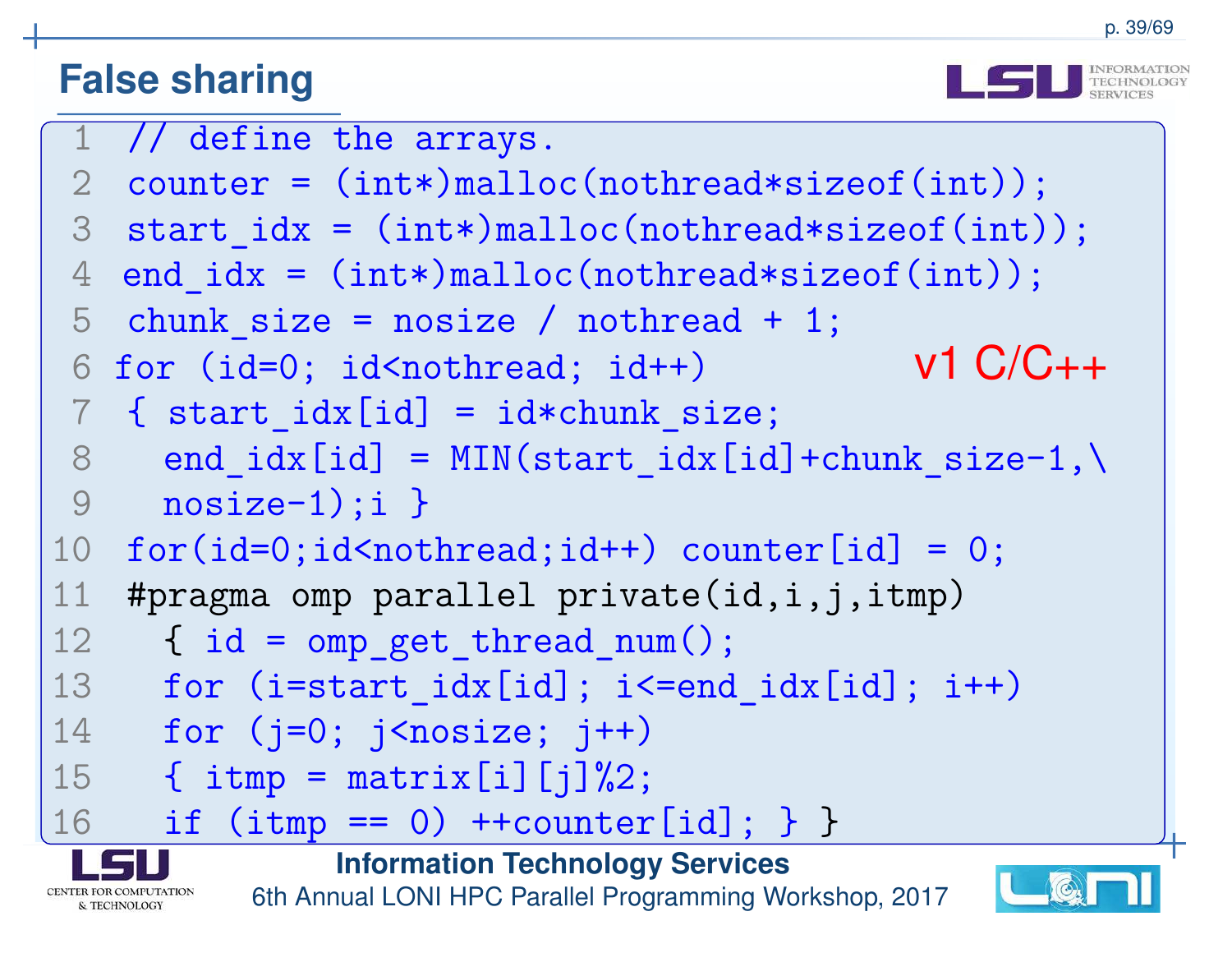& TECHNOLOGY

- •**False sharing** affects performance: the array counter[];
- •Thread only accesses its array element, but **adjacent**;
- • What is **false sharing**? If **two** or **more** threads that access the **same** cache line, at least one of them is to **modify** (**write**)that cache line.

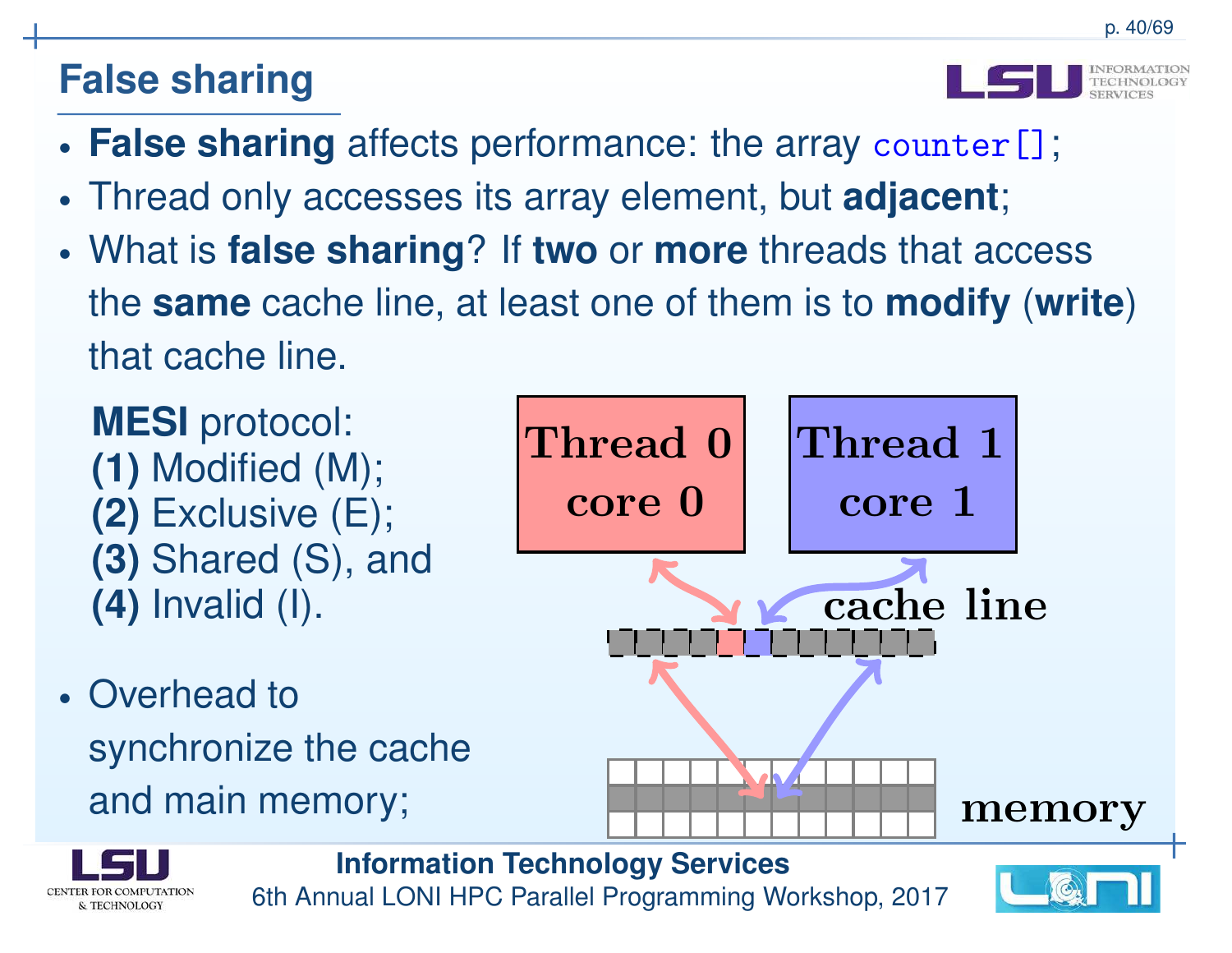

- •Understand memory and cache **hierarchy**:
- • Lower-level cache (smaller, faster), but higher-level cache(larger, slower);



#### **Memory Hierarchy of Xeon Sandy-Bridge Processor**

![](_page_40_Picture_7.jpeg)

![](_page_40_Picture_9.jpeg)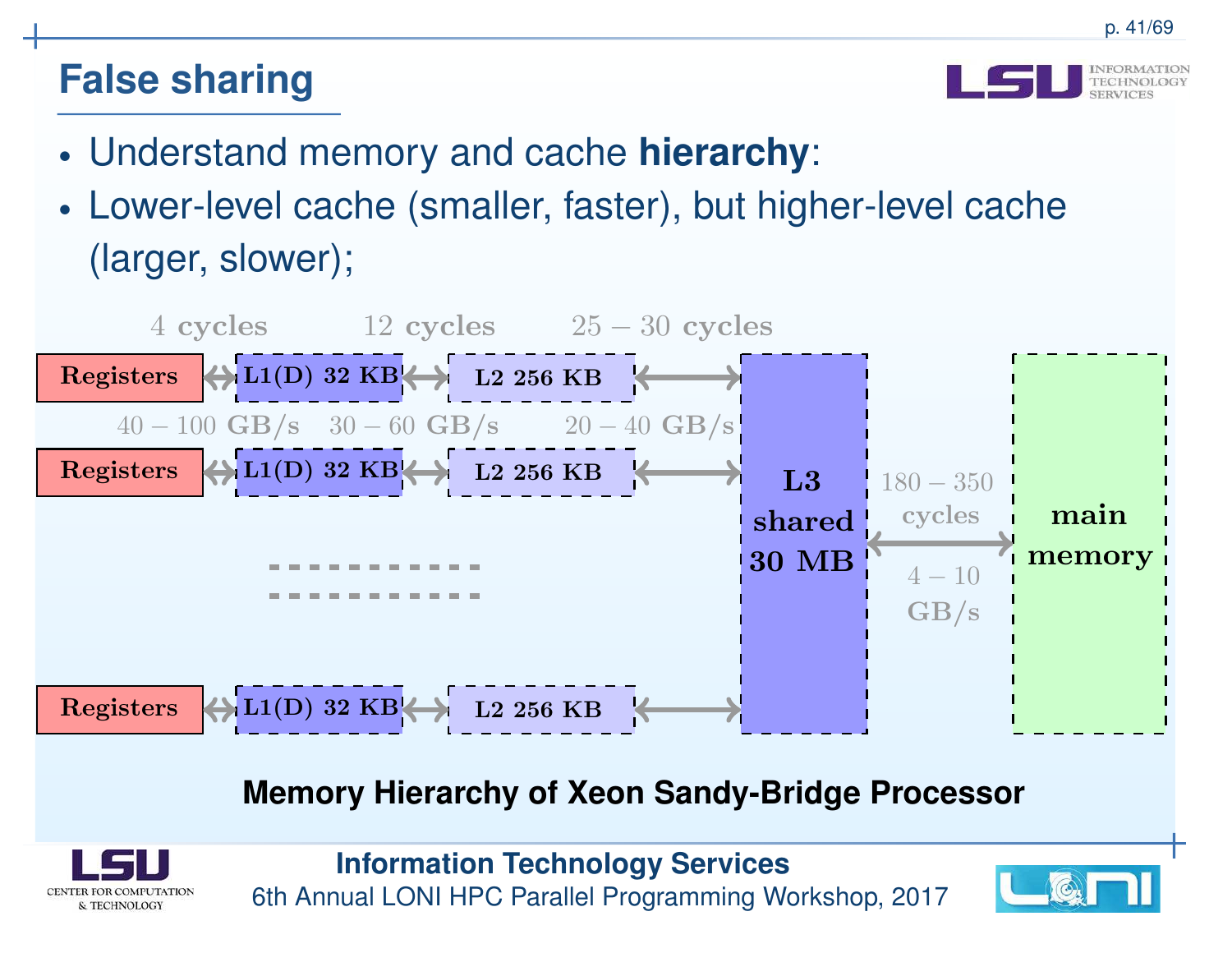![](_page_41_Picture_2.jpeg)

- •Can we **remove** the false sharing?
- • $\bullet$  The shared array  $\text{counter} \left[ \ \right]$  is the root of the problems;

```
1#pragma omp parallel \ v2 C/C++2 private(id,i,j,itmp,counter_own)
 3{ counter_own = 0;
 4 id = omp_get_thread_num();
 5 for (i=start\_idx[id]; i<=end\_idx[id]; i++)6 for (j=0; j<nosize; j++)
 7 \quad {\{\ \text{itmp} = \text{matrix[i][j]}\%2\}}8 if (itmp == 0) +-counter_own; }
99 counter[id] = counter_own; }
10 counter_even = 0;
11for(id=0; id<nothread; id++) \setminus12counter even += counter[id];
```
& TECHNOLOGY

**Information Technology Services**

![](_page_41_Picture_8.jpeg)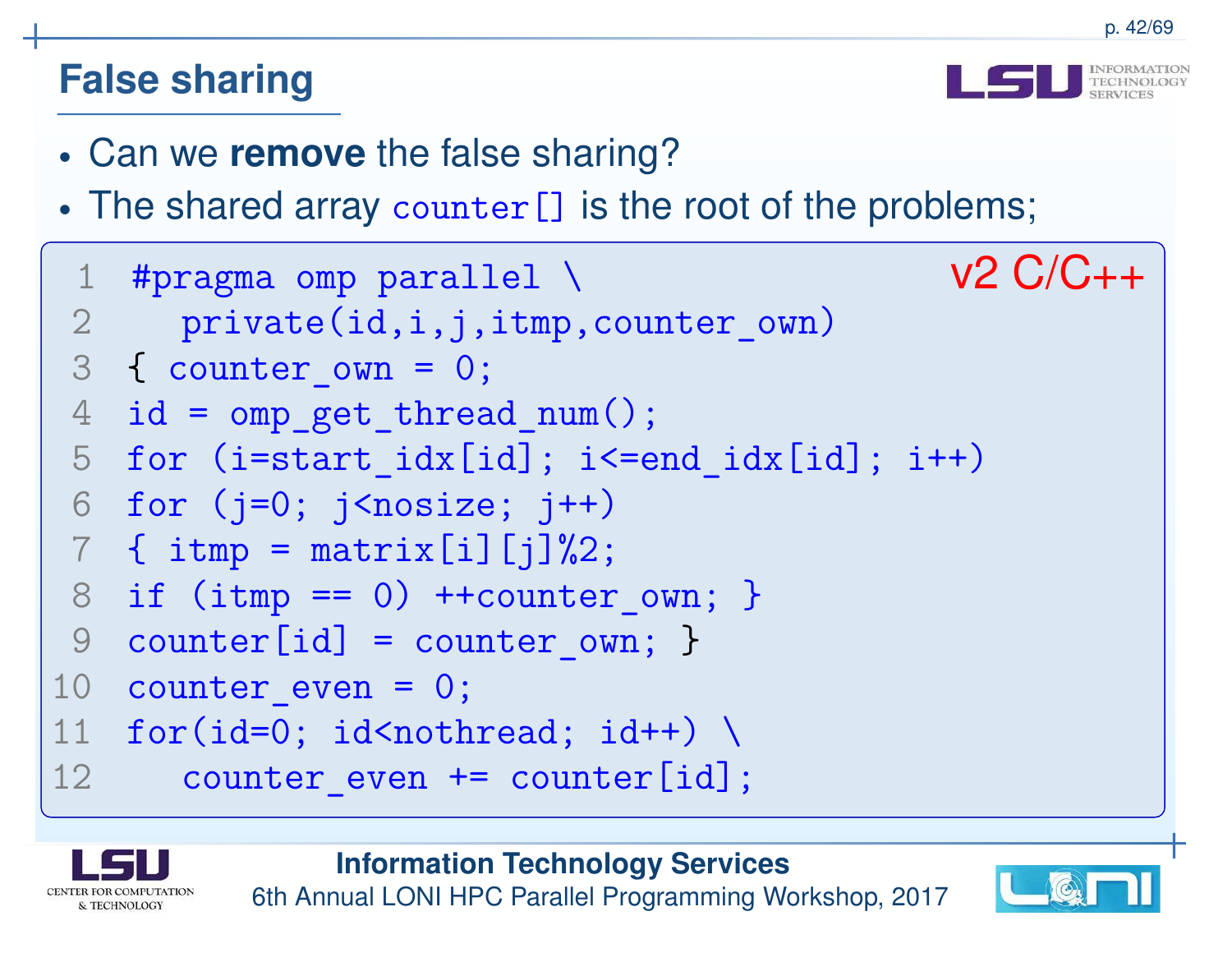- •Any improvement?
- •**• Has the false sharing been removed completely?**
- •What happens if we simple do parallel for ?

```
1// count the number of even integers. V3 C/C++2counter even = 0;
3#pragma omp parallel for \text{private}(i,j,\text{item})4for (i=0; i<nosize; i++)
5for (j=0; j<nosize; j++)
6\{ itmp = matrix[i][j]%2;
7 #pragma omp critical
8if (imp == 0) ++counter even;
9}
```
- •Using critical to **protect** the access to the **shared** variable;
- •• Any room to improve it?

![](_page_42_Picture_9.jpeg)

![](_page_42_Picture_11.jpeg)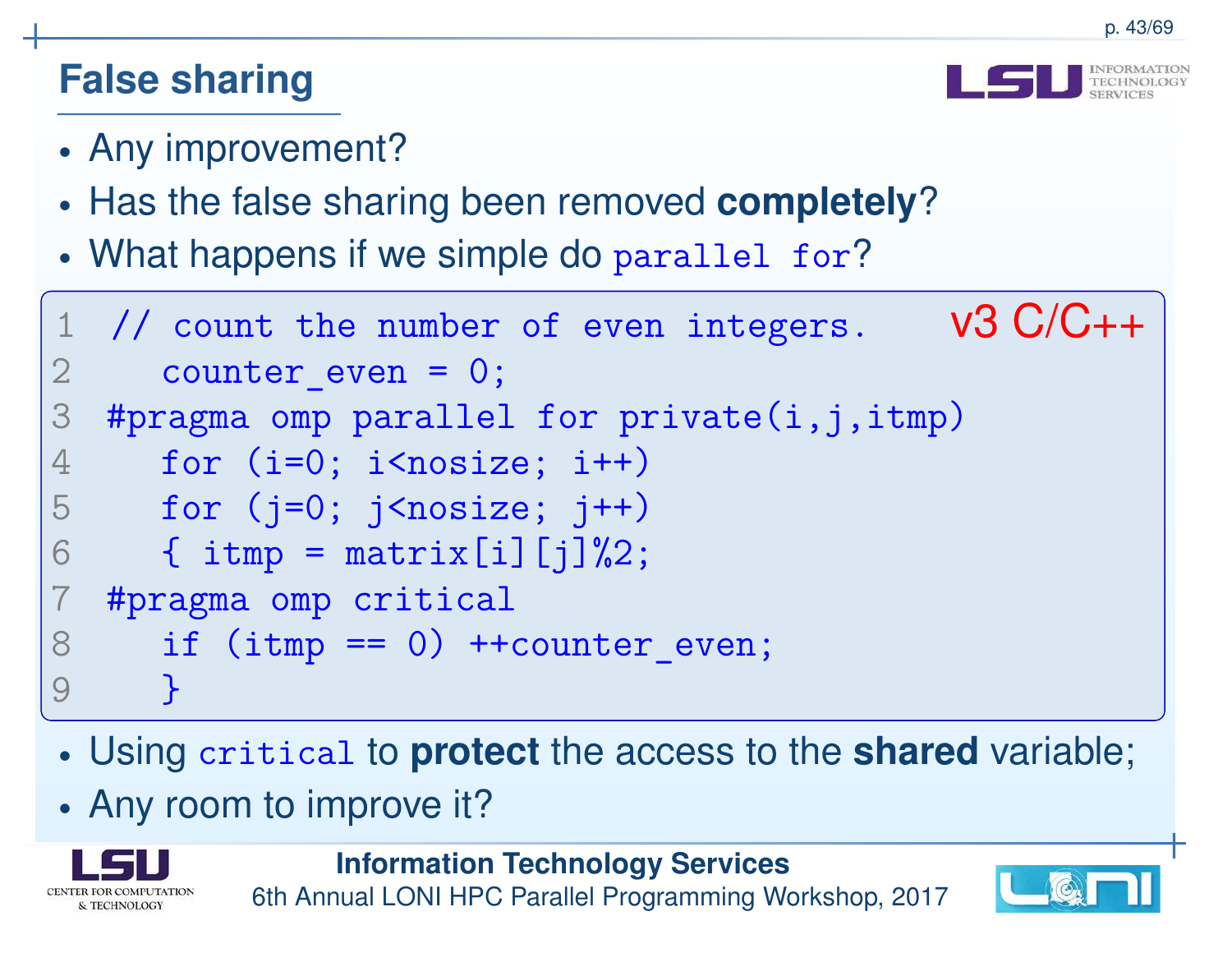![](_page_43_Picture_2.jpeg)

#### •Using **reduction** instead of **critical**:

```
1// start a timer. v4 C/C++
2 time_start = omp_get_wtime();
3 // count the number of even integers.
4counter even = 0;
5#pragma omp parallel for private(i,j,itmp) \setminus6 reduction(+:counter_even)7for (i=0; i<nosize; i++)
8for (j=0; j<nosize; j++)
9\{ itmp = matrix[i][j]%2;
 0 if (itmp == 0) ++counter_even;
1011
12}2 time_end = omp_get_wtime();
13 printf("Elapsed time (sec) is \
14\%.5f\n",time end-time start);
```
![](_page_43_Picture_5.jpeg)

**Information Technology Services**

![](_page_43_Picture_7.jpeg)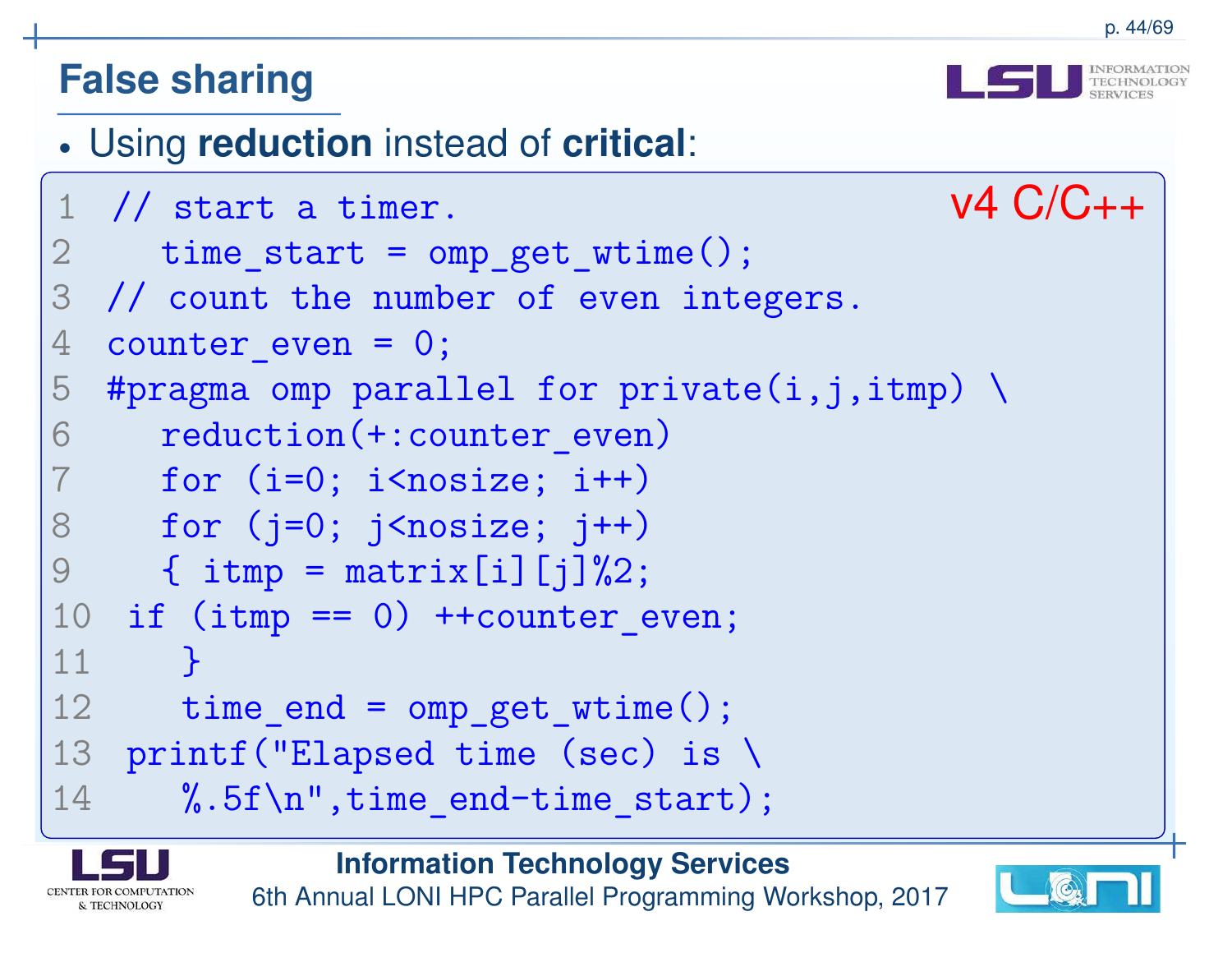![](_page_44_Picture_2.jpeg)

#### •Compare the performance of the different versions;

![](_page_44_Figure_4.jpeg)

- •Which version is the best?
- •• In the ideal case, the walltime  $\times$  No. of threads is **flat**;
- • The **coarse-grained** data decomposition(**v2**) is the best in terms of both speedup and walltime;

![](_page_44_Picture_8.jpeg)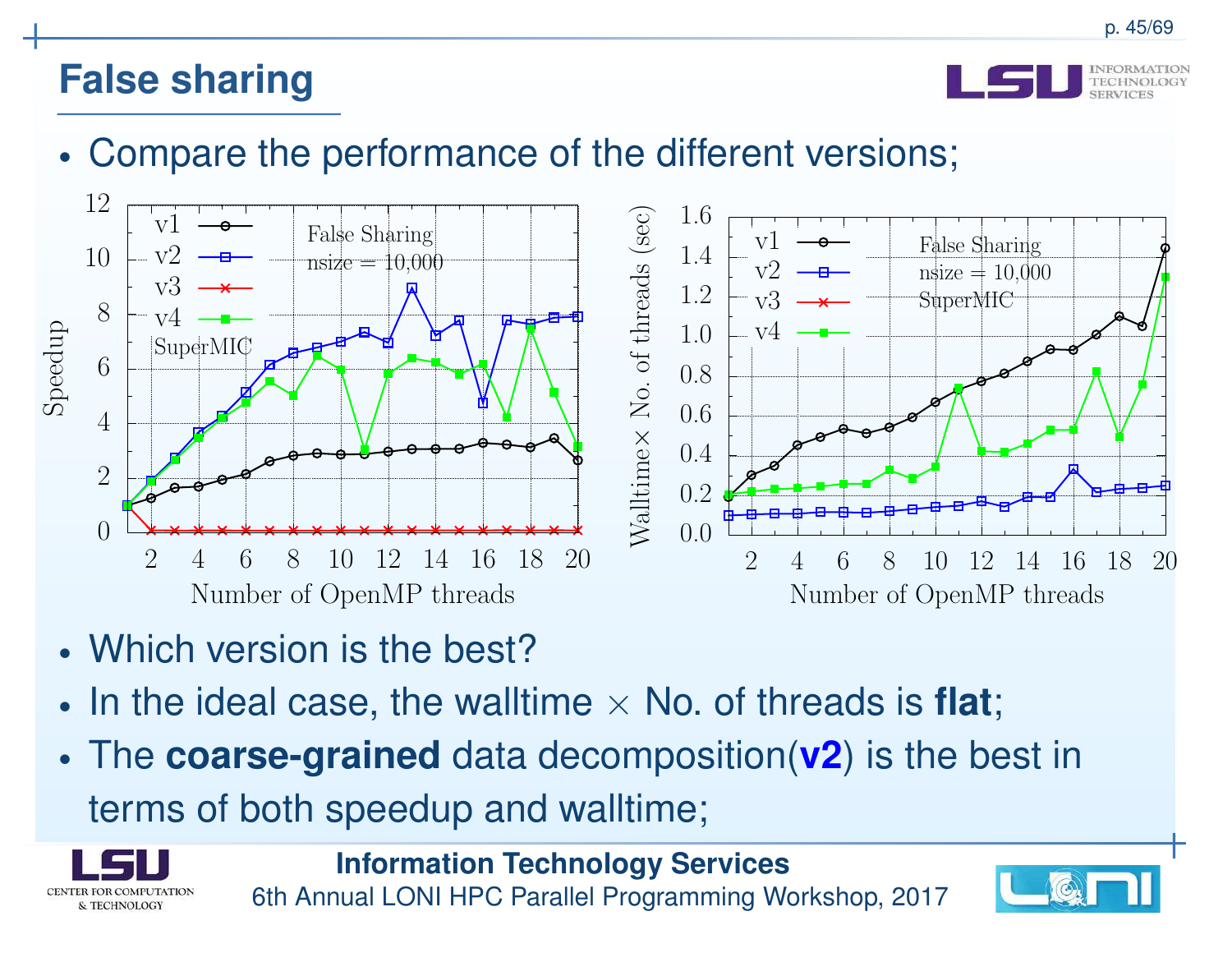![](_page_45_Picture_2.jpeg)

#### •Compare the performance of the different versions;

![](_page_45_Figure_4.jpeg)

- •Which version is the best?
- •Performance also depends on the **problem size**;
- • The **coarse-grained** data decomposition(**v2**) is the best in terms of the speedup (**v4**) and walltime (**v2**);

![](_page_45_Picture_8.jpeg)

![](_page_45_Picture_10.jpeg)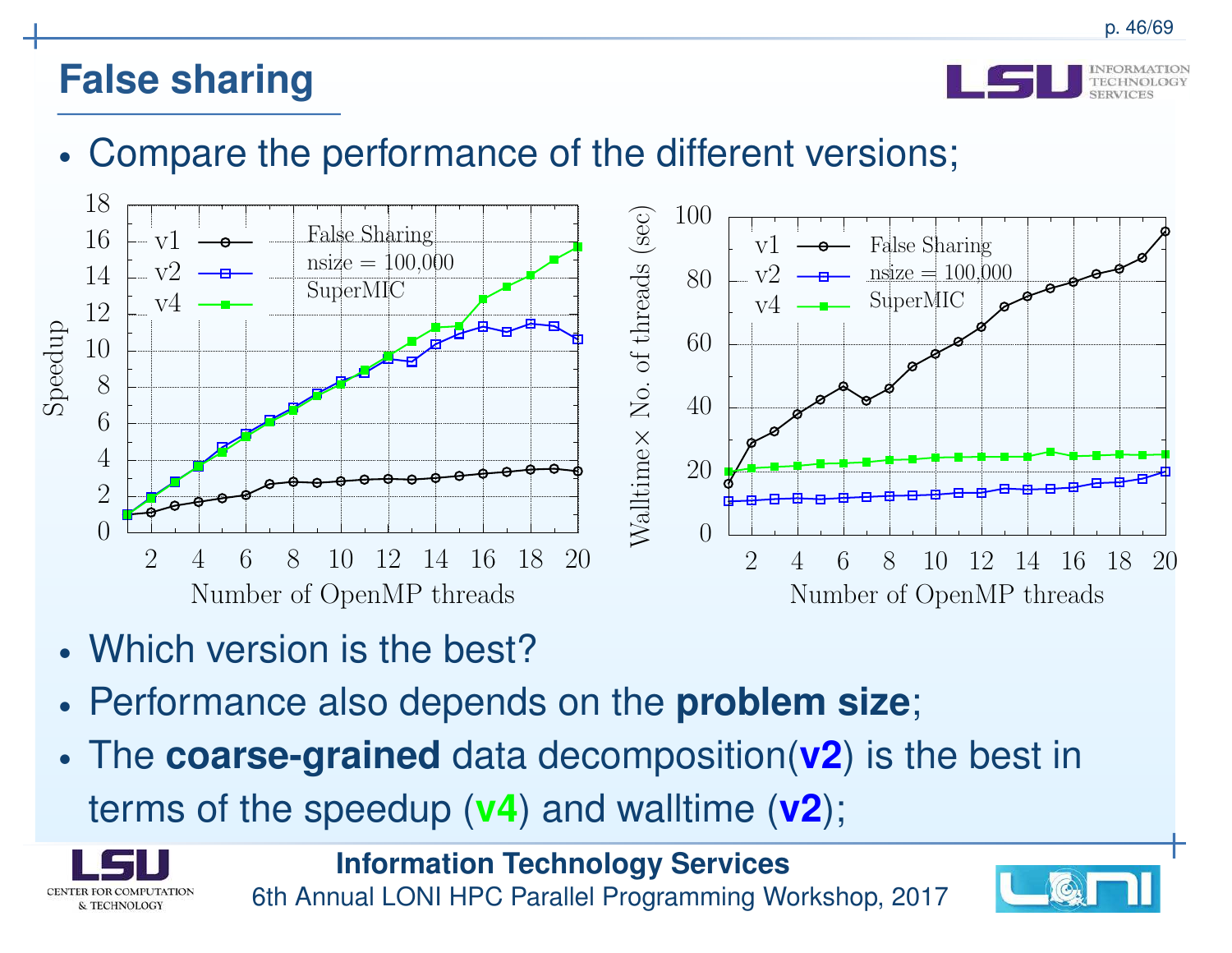![](_page_46_Picture_2.jpeg)

**v1**: manually decomposition with false sharing;

- **v2**: manually decomposition with false sharing removed(almost);
- **v3**: using parallel for with critical;
- **v4**: using parallel for with reduction;
- •Don't confuse **false sharing** with **data race**!
- •**Data race** affects the **correctness** of your results;
- • **False sharing** affects the code **performance**, but has nothing to do with the correctness of data;
- •**Both are caused by shared variables**;

"*Sharing is the root of all contention!*" (H. Sutter 2009)

![](_page_46_Picture_12.jpeg)

![](_page_46_Picture_14.jpeg)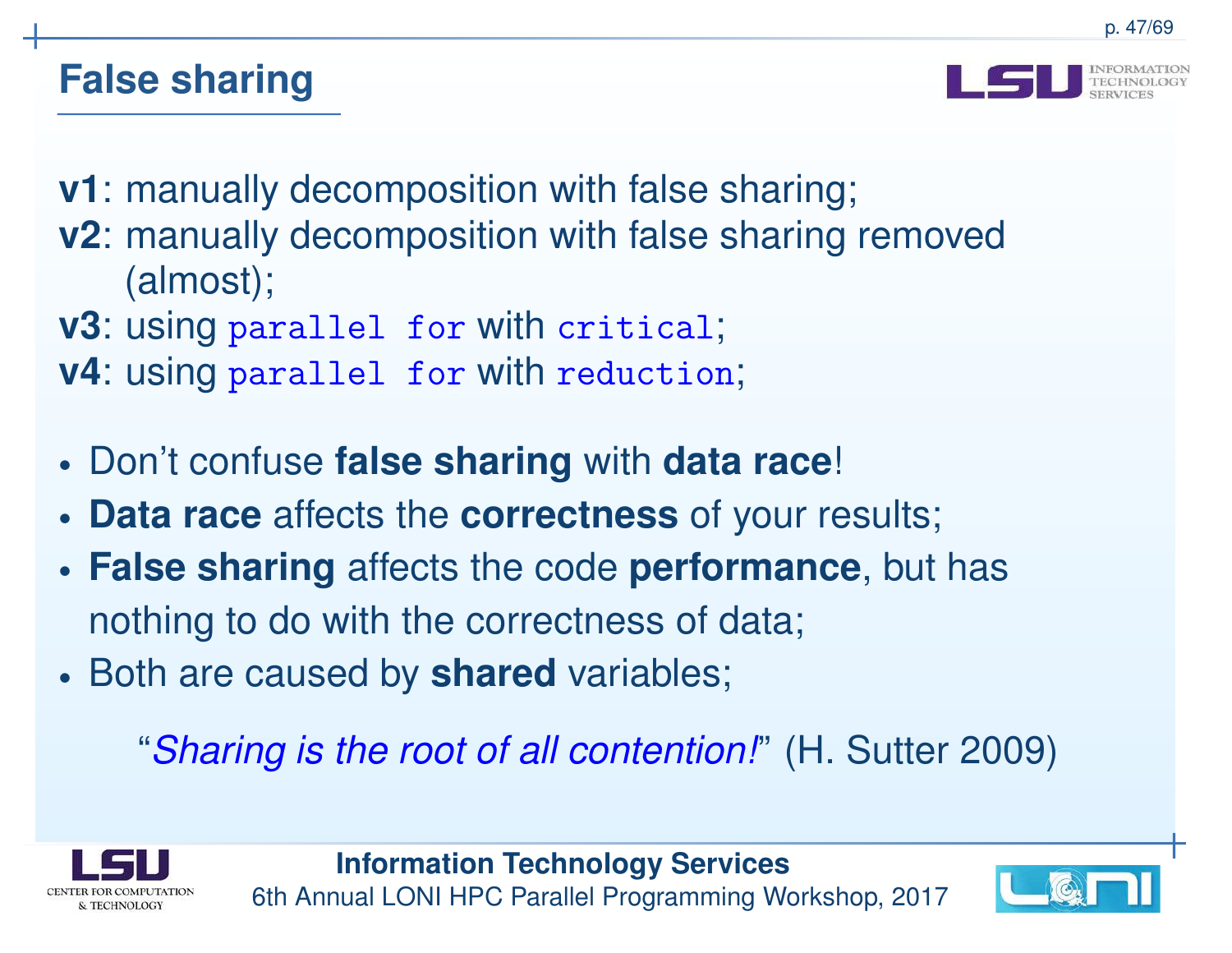![](_page_47_Picture_1.jpeg)

![](_page_47_Picture_3.jpeg)

![](_page_47_Picture_5.jpeg)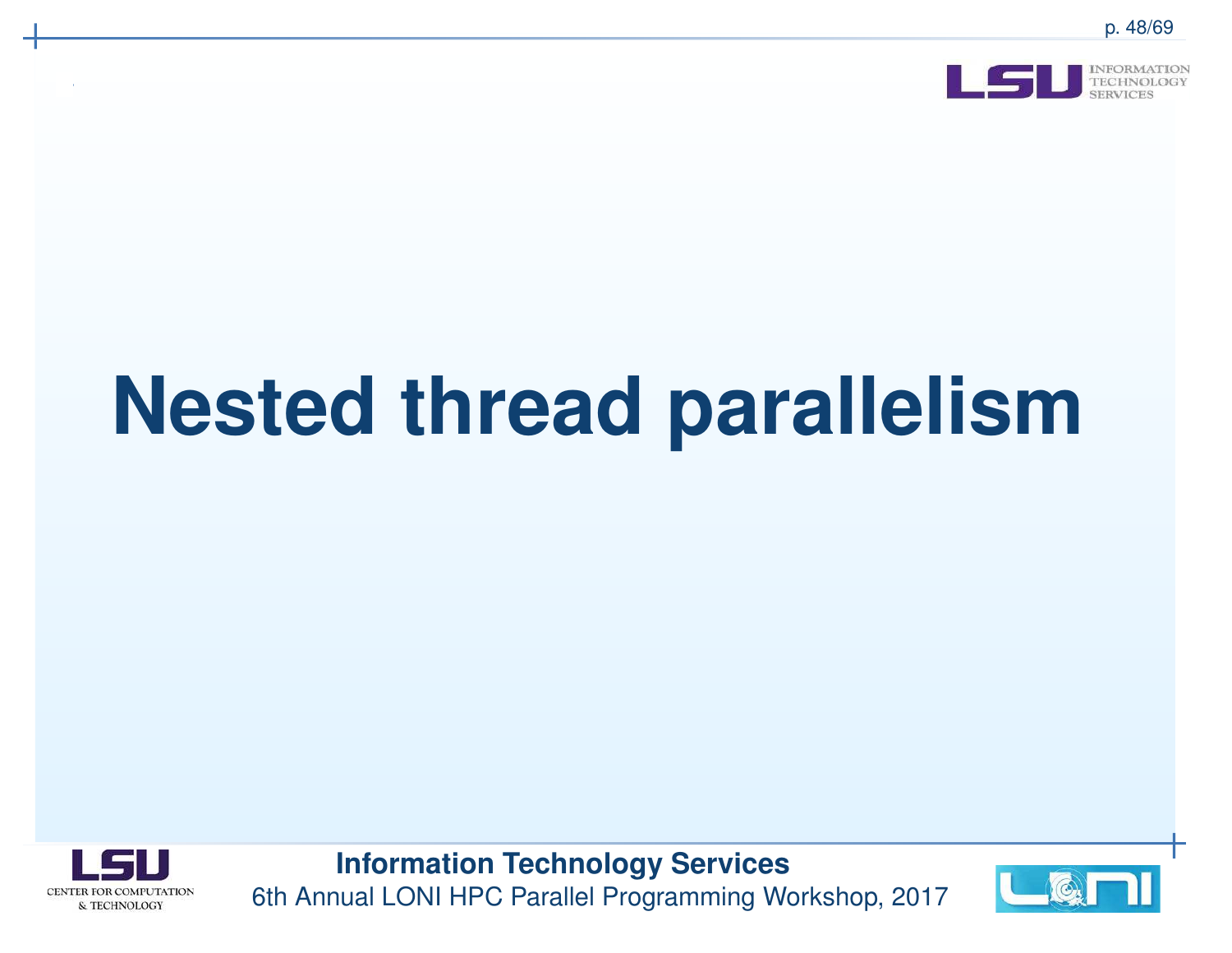- 
- • The Intel MKL contains BLAS, LAPACK, Sparse BLAS andsolvers, FFT routines, *. . .*
- • All BLAS/LAPACK routines were written in Fortran, and Intel compiler provides the flag **-mkl** to link to it. It also supports <sup>a</sup> **CBLAS** wrapper for C/C++ code;
- • In some cases we need to call the **MKL** routines in <sup>a</sup> **parallel** region. Note the problems of **oversubscribing** resources;
- -mkl=parallel Uses the threaded MKL routines. It is thesame as -mkl (default);
- • $\bullet$  -mkl=sequential Uses the non-threaded MKL routine.
- -mkl=cluster Uses the **cluster** part and the **sequential** part of the MKL routines on **multiple** nodes. It is possible to link to the cluster part and parallel routines at the same time;

![](_page_48_Picture_9.jpeg)

![](_page_48_Picture_11.jpeg)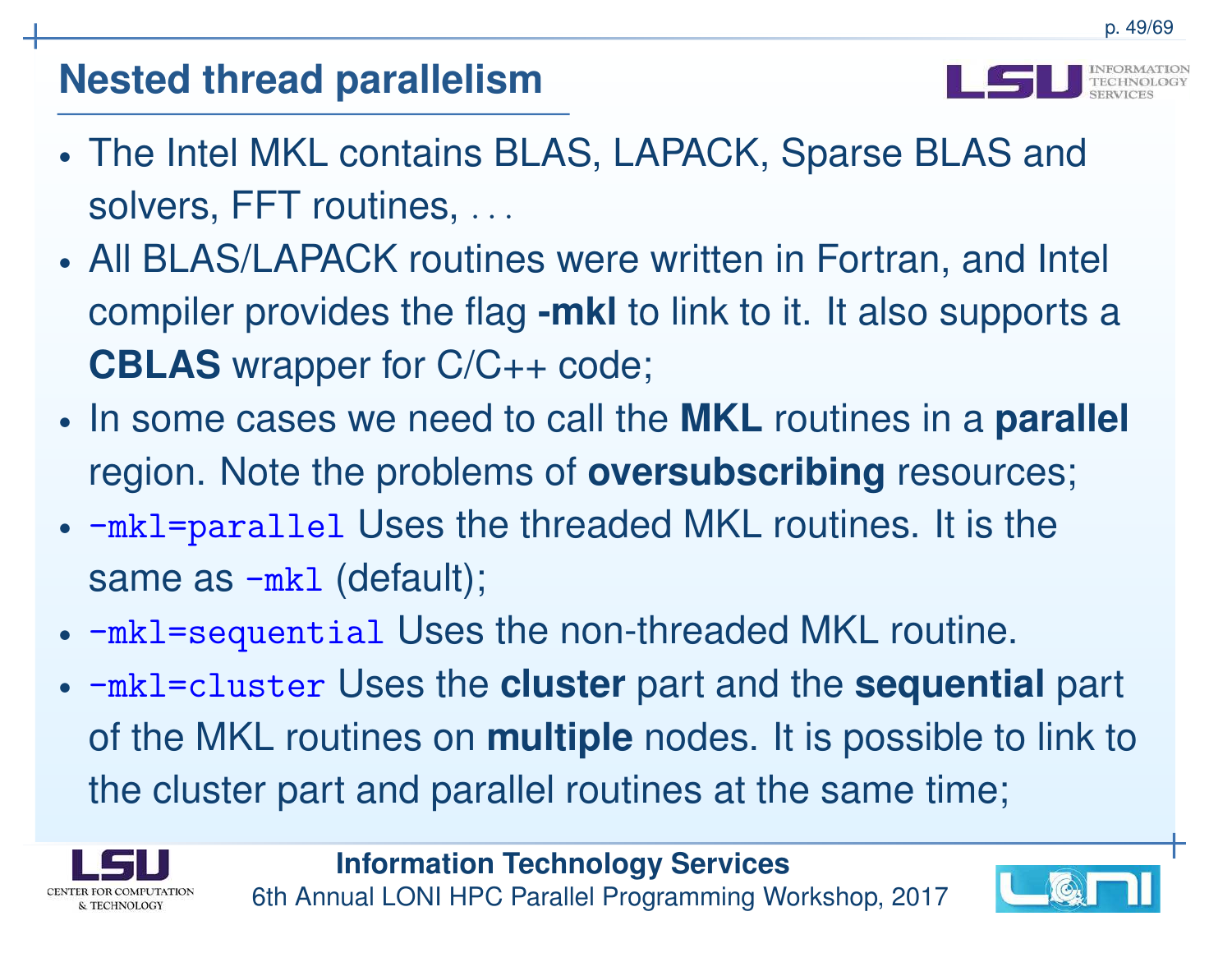- • Consider **matrix-matrix** products that need to be repeated multiple times;
- •• Link it to the MKL routine dgemm in Fortran or cblas\_dgemm routine in C;
- 11 // repeat "iteration" times:  $C = A \times B$ .  $C/C_{++}$ 2 #pragma omp parallel for 3for (k=0; k<iteration; k++) 5 { cblas\_dgemm(CblasRowMajor, CblasNoTrans, \ 6CblasNoTrans, nsize, nsize, nsize, \ alpha, matrix\_a, nsize, matrix\_b, nsize, \ 78beta, matrix c, nsize); }
	- •The MKL routine was embedded in the **parallel** region;
	- •**Explicit** OpenMP threading and **implicit** MKL threading;

![](_page_49_Picture_7.jpeg)

![](_page_49_Picture_9.jpeg)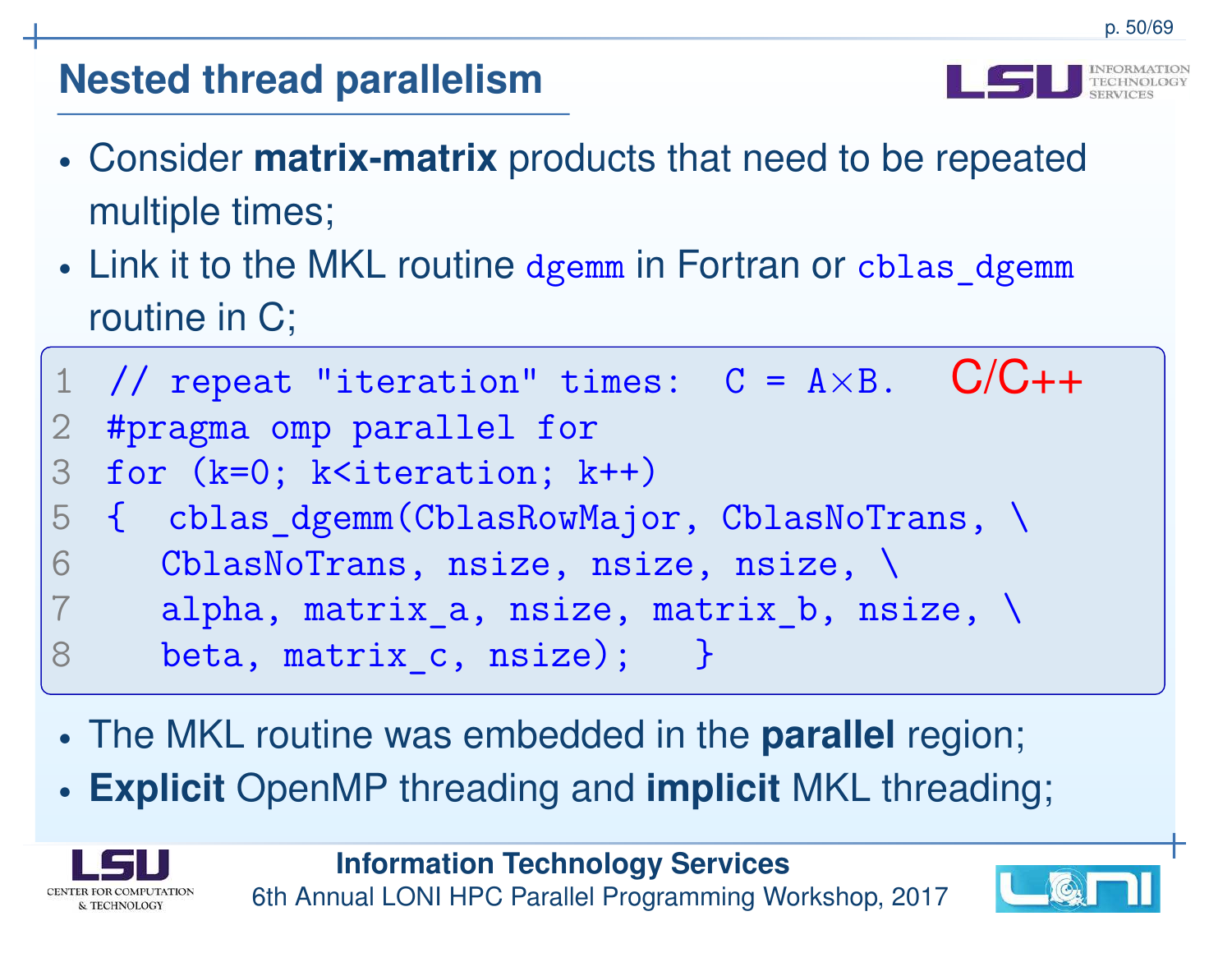- •• Compile it with -openmp -mkl flags;
- • On <sup>a</sup> **compute node**, run the following commands and monitor the **load** average:
- **(1)** Without setting anything but run \$ ./threaded\_dgemm How many threads from **OpenMP parallel for** and how many threads from the implicit **MKL** routine?
- **(2)** How do we **explicitly** control the no. of the **OpenMP**threads and the no. of the **MKL** threads?
	- \$ OMP NESTED=true MKL DYNAMIC=false \
		- OMP NUM THREADS=2 MKL NUM THREADS=4
		- ./threaded\_dgemm

In this case, we ask 2 OpenMP threads and each of them spawns 4 MKL threads;

![](_page_50_Picture_11.jpeg)

![](_page_50_Picture_13.jpeg)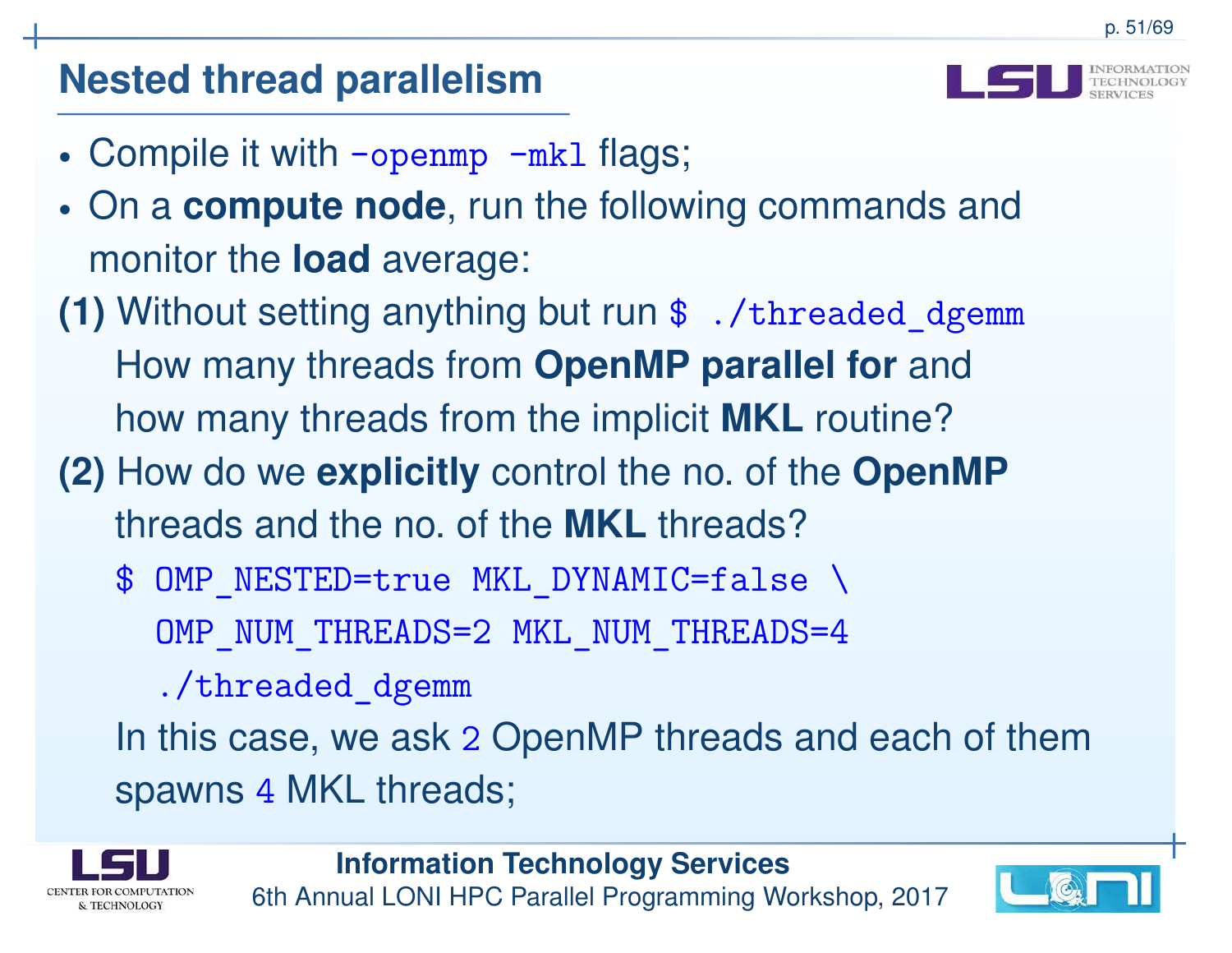![](_page_51_Picture_2.jpeg)

- •OMP\_NUM\_THREADS controls the number of **OpenMP** threads;
- •MKL\_NUM\_THREADS controls the number of **MKL** threads;
- •• Setting MKL\_NUM\_THREADS=1 at run-time is kind of equivalent to -mkl=sequential during compilation;
- • What if we **don't** explicitly specify both of the thread counts? \$ OMP\_NESTED=true MKL\_DYNMAIC=false ./threaded\_dgemm
- •• How many threads spawned in total?
- OMP\_NESTED enable/disable **nested parallel regions**. If not defined, nested parallel regions are **disabled** by default;
- MKL\_DYNAMIC=true allows the run-time system to detect anddecide how many threads need to spawn. This is good toavoid oversubscription. If it is false, each **MKL** thread has <sup>a</sup> chance to spawn the max of thread counts, which is bad;

![](_page_51_Picture_10.jpeg)

![](_page_51_Picture_12.jpeg)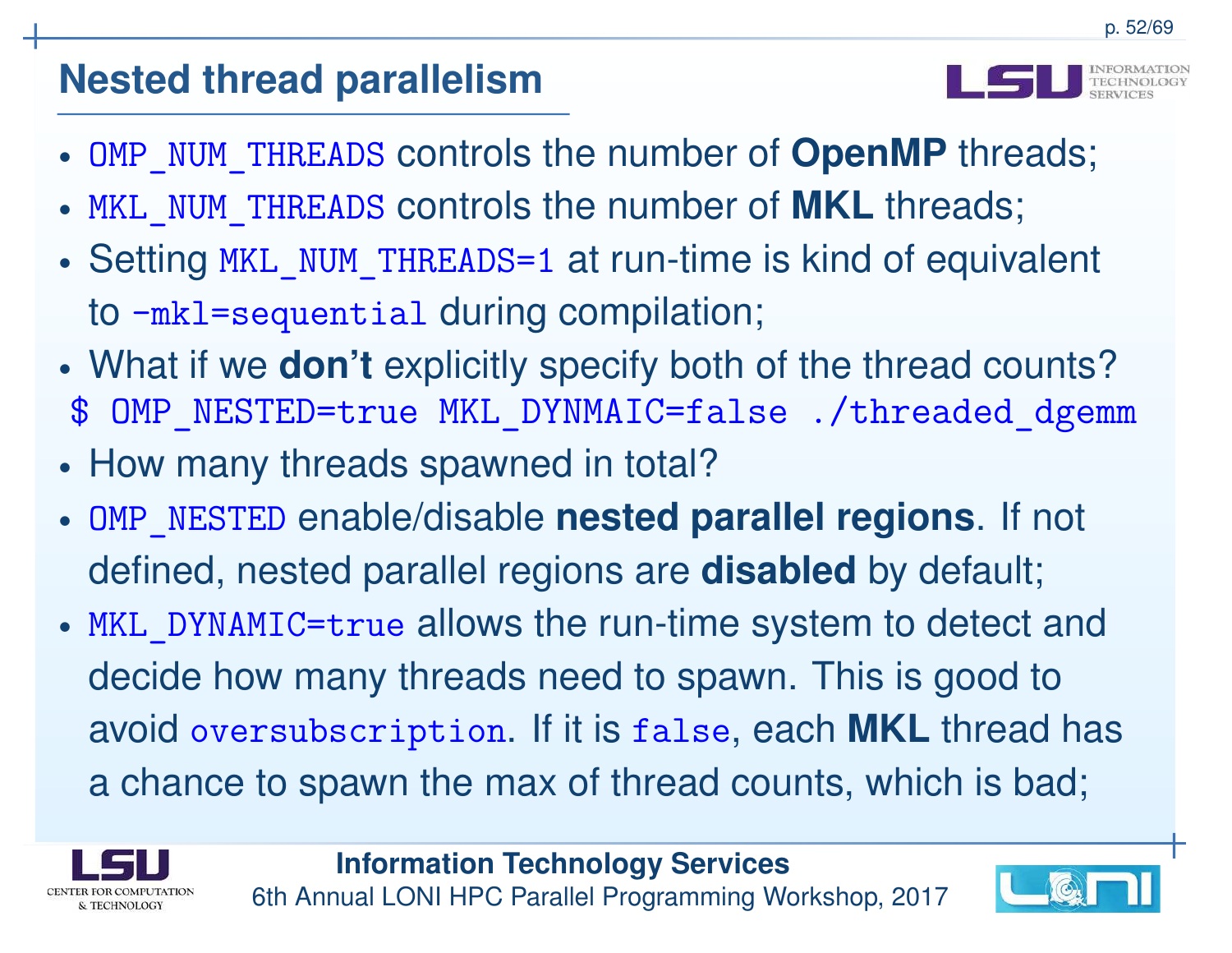![](_page_52_Picture_2.jpeg)

- •The **default** value of MKL\_DYNAMIC is true.
- • By **default** the MKL routines will use only 1 thread if they arecalled in an OpenMP **parallel** region;
- •"*I'm not <sup>a</sup> programmer, why should I be concerned about it?*"
- • Some third-party applications or packages that were built <sup>o</sup>nthe top of the Intel MKL may **overwrite** the default behavior at run-time (call omp\_set\_nested() and mkl\_set\_dynamic());
- **(1)** Modify the threaded\_dgemm.c code by adding $\texttt{omp\_set\_nested(1)}$ ;  $\texttt{mkl\_set\_dynamic(0)}$ ;
- **(2)** Compile it and run it with ./thread\_dgemm
- **(3)** Are there any problems and how can we fix it?
- **(4)** Run it with \$ OMP\_NUM\_THREADS=4 ./threaded\_dgemm How many threads in total?
- •Use the env OMP\_NUM\_THREADS to control it;

![](_page_52_Picture_12.jpeg)

![](_page_52_Picture_14.jpeg)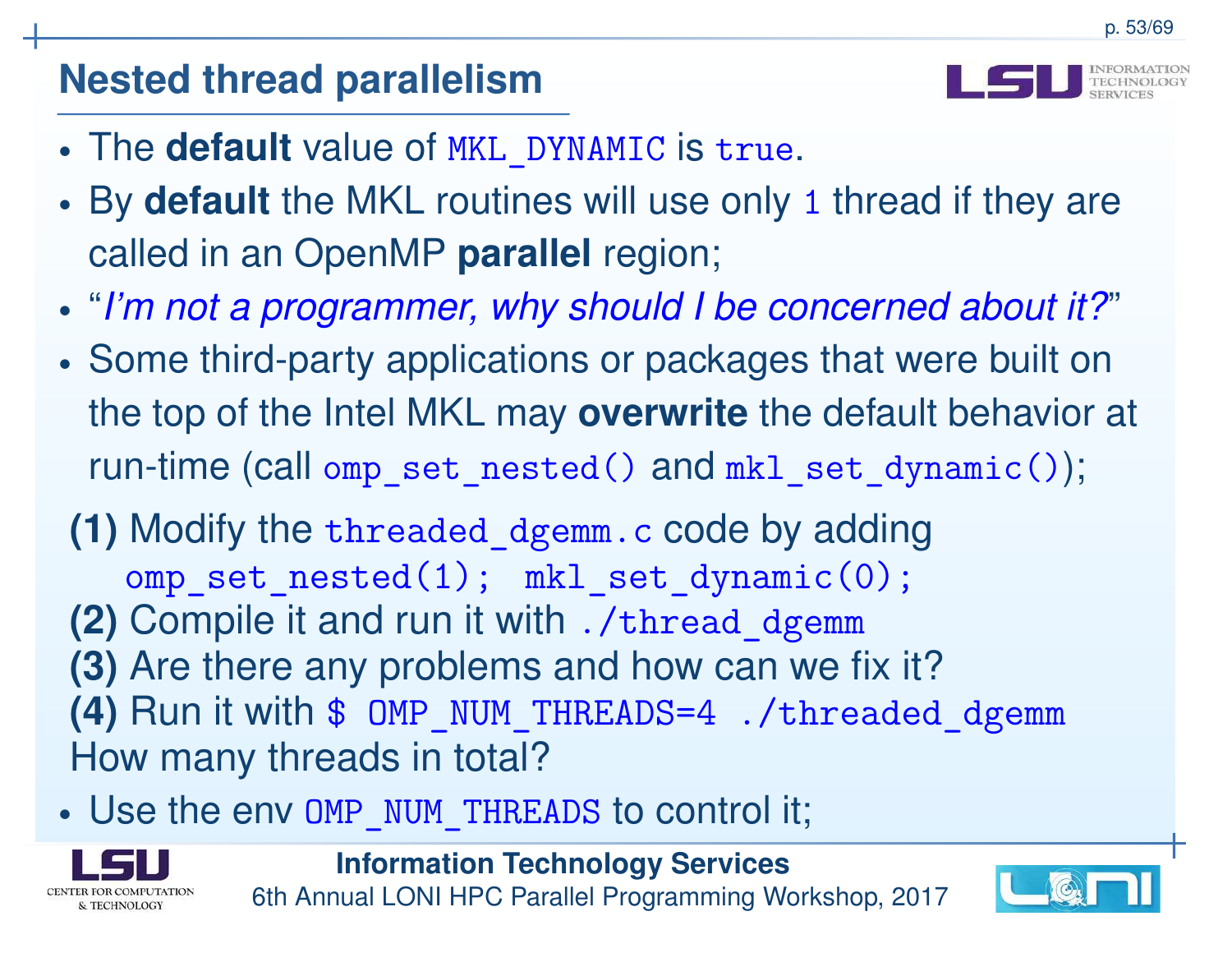![](_page_53_Picture_1.jpeg)

# **Non-loop-level parallelism**

![](_page_53_Picture_3.jpeg)

![](_page_53_Picture_5.jpeg)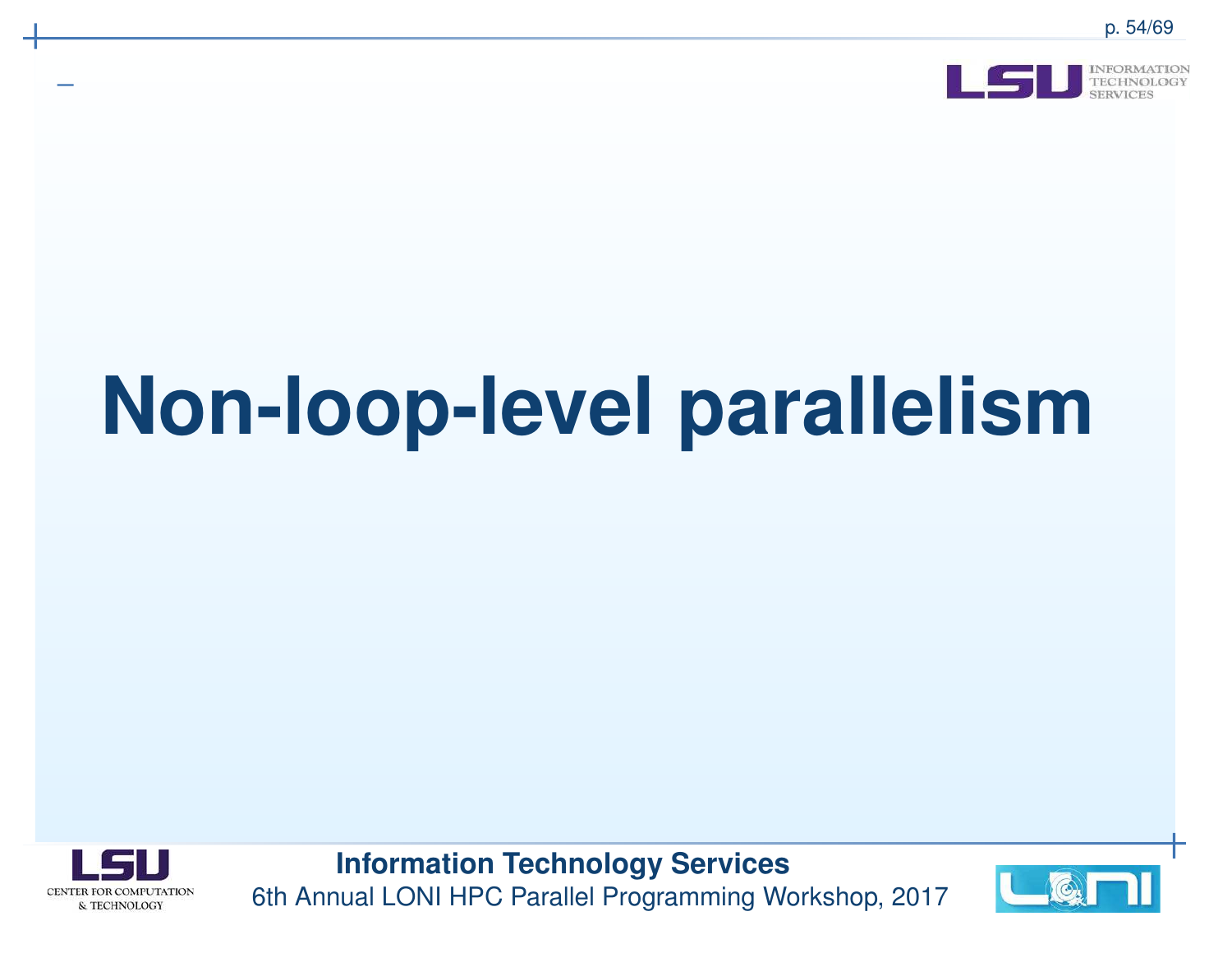### **Parallel regions**

- •• In addition to parallel do or for, most importantly, OpenMP supports the parallelism beyond loop levels;
	- 1!\$omp parallel [clauses] Fortran
- 2code block
- 3!\$omp end parallel
- 1 #pragma omp parallel [clauses] C/C++2{ code block ; }
- • Each thread in the parallel team executes the same block of code, but with different data;
- • In parallel directives, **clauses** include: private(list), shared(list), reduction(operation : list), default(none | private | shared), if(logicaloperation), copyin(list);

![](_page_54_Picture_9.jpeg)

![](_page_54_Picture_11.jpeg)

![](_page_54_Picture_12.jpeg)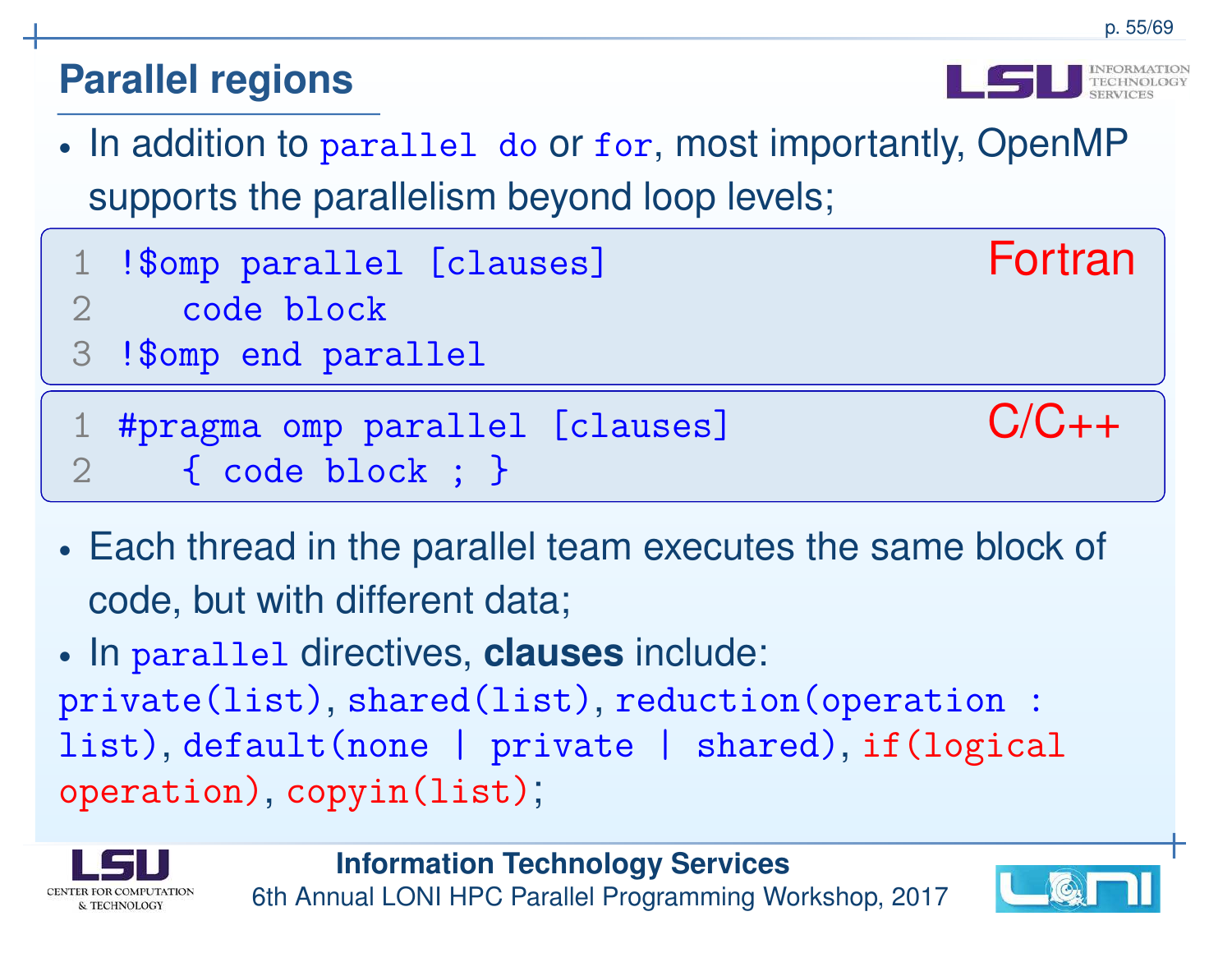#### **Any differences?**

![](_page_55_Figure_2.jpeg)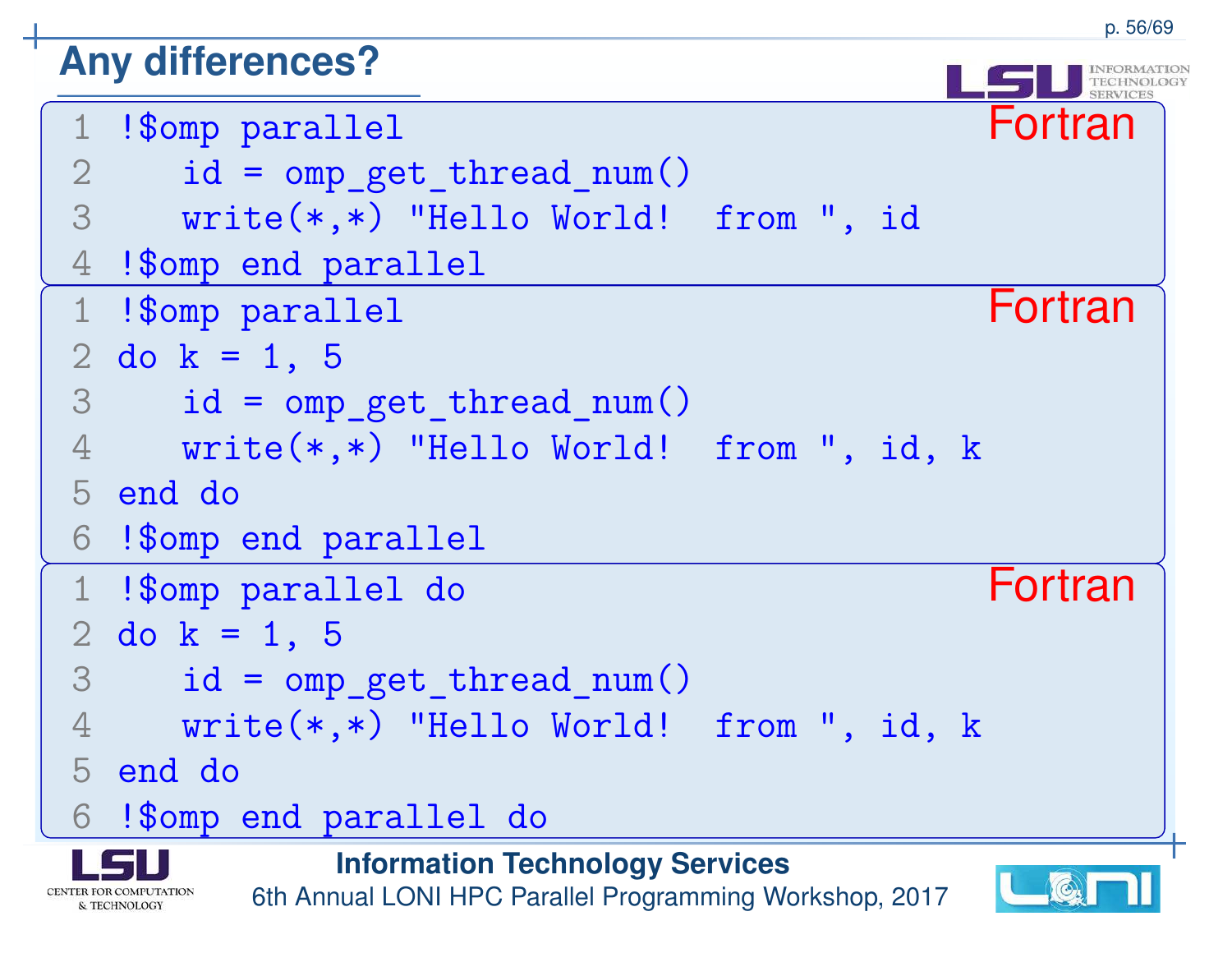# **Global variables in OpenMP**

![](_page_56_Picture_2.jpeg)

- •**•** In addition to **automatic** or **static** variables in Fortran and C/C++, we also need **global** variables;
- common blocks or modules in Fortran, while <sup>g</sup>lobals in C/C++, and we might have issues with private variables;
- • **Global**/**local** variables between different code units for <sup>a</sup>given thread;
- • **Private**/**shared** variables between multiple threads in <sup>a</sup> given code unit;
- • The default data scoping rule is only apply to its **lexical** region, and all rest are **shared**; How can we make **private** variables "propagate" to **other** code units ?
- • OpenMP introduced the threadprivate directive to solve data scoping issues;

![](_page_56_Picture_9.jpeg)

![](_page_56_Picture_11.jpeg)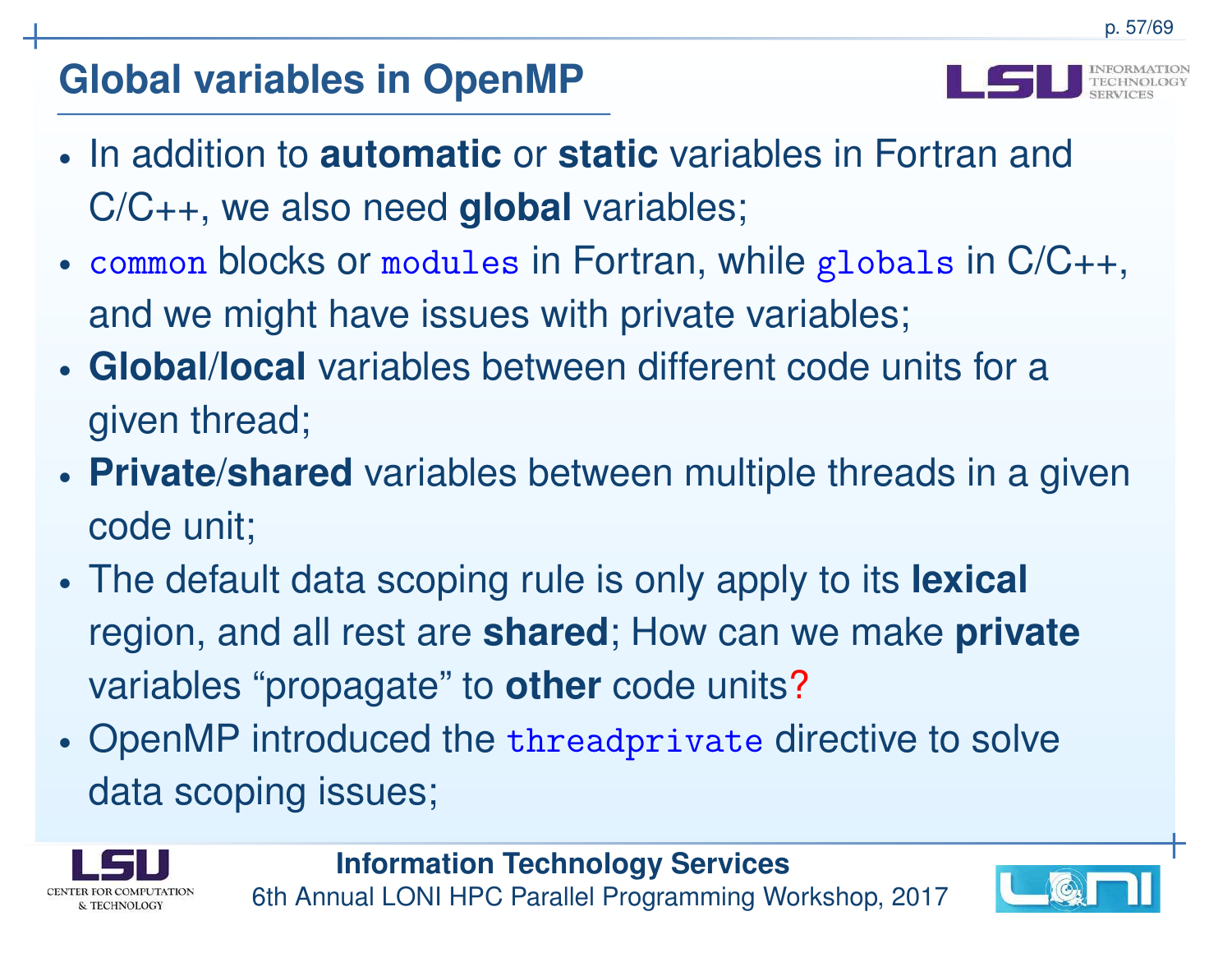# **Global variables in OpenMP**

- •!\$omp threadprivate (list\_common\_variables) in Fortran;
- •#pragma omp threadprivate (list\_variables) in C/C++;
- •We have **global** but **private** variables;
- • The threadprivate variables are special private variables; thus thread a cannot access the  ${\tt three}$ private variables stored on thread **b**;
- • The threadprivate variables persist from one parallel regionto another, because they are globals;
- • Furthermore, OpenMP supports the copyin (list) clause toinitialize global variables on slave threads to be the values onthe master thread;
- •#pragma omp parallel copyin (a,b,c) { code block; }
- •Sounds similar to the Intel Xeon Phi programming?

![](_page_57_Picture_10.jpeg)

![](_page_57_Picture_12.jpeg)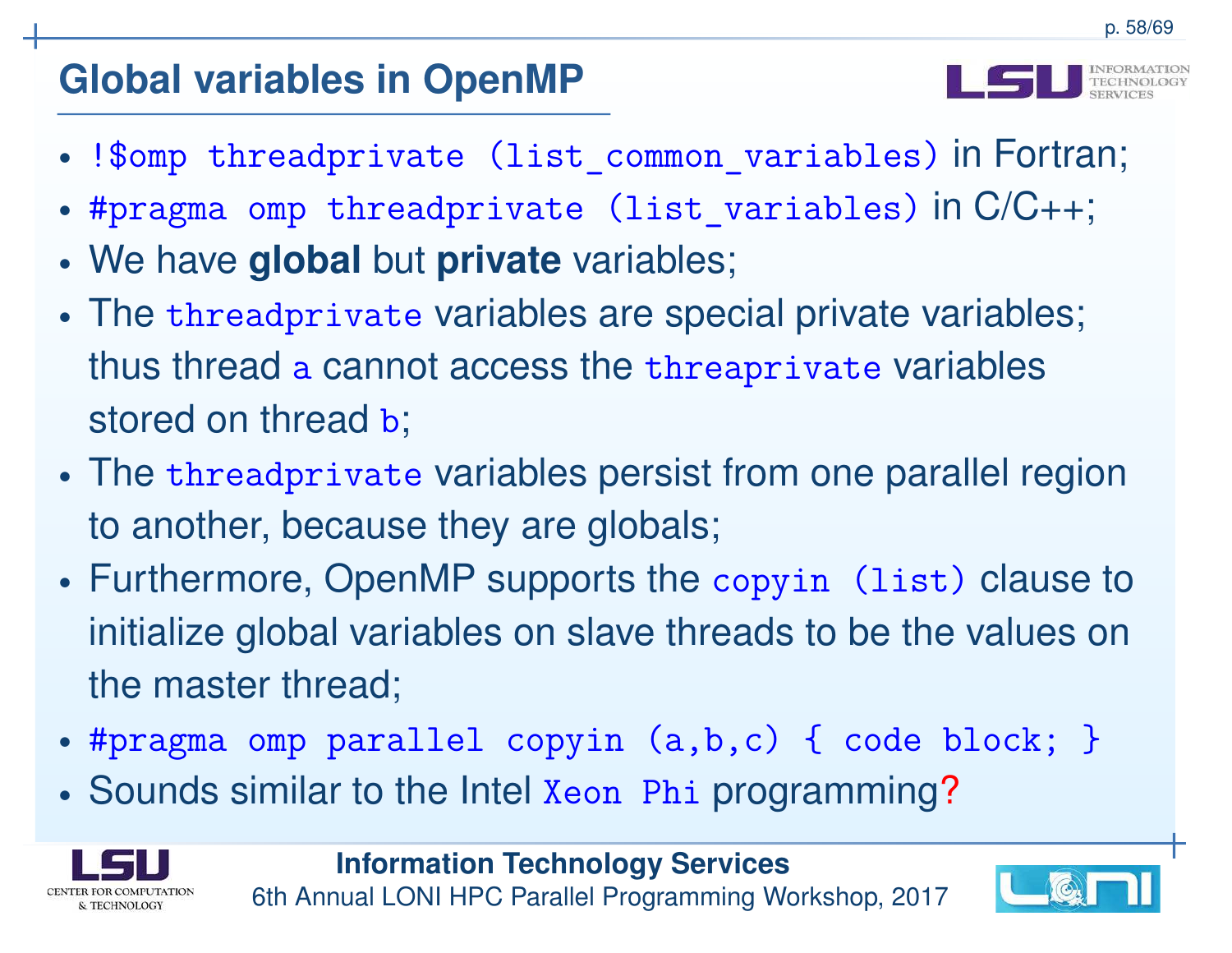![](_page_58_Picture_2.jpeg)

```
1 program mapping Fortran
2 implicit none
3 integer :: i,id,nothread, &
4 omp_get_thread_num, omp_get_num_threads
5
6!$omp parallel private (k,id), shared(nothread)
7 id = omp_get_thread_num()
8nothread = omp get num threads()
9 !$omp do0 do k = 1, 40
1011 write(*,'(1x,2(a,i4))') "id = ",id, " k = ",k
12 end do
13 !$omp end do [nowait]
14 <mark>!$omp end parallel</mark>
15 end program mapping
```
**Information Technology Services**

![](_page_58_Picture_5.jpeg)

![](_page_58_Picture_7.jpeg)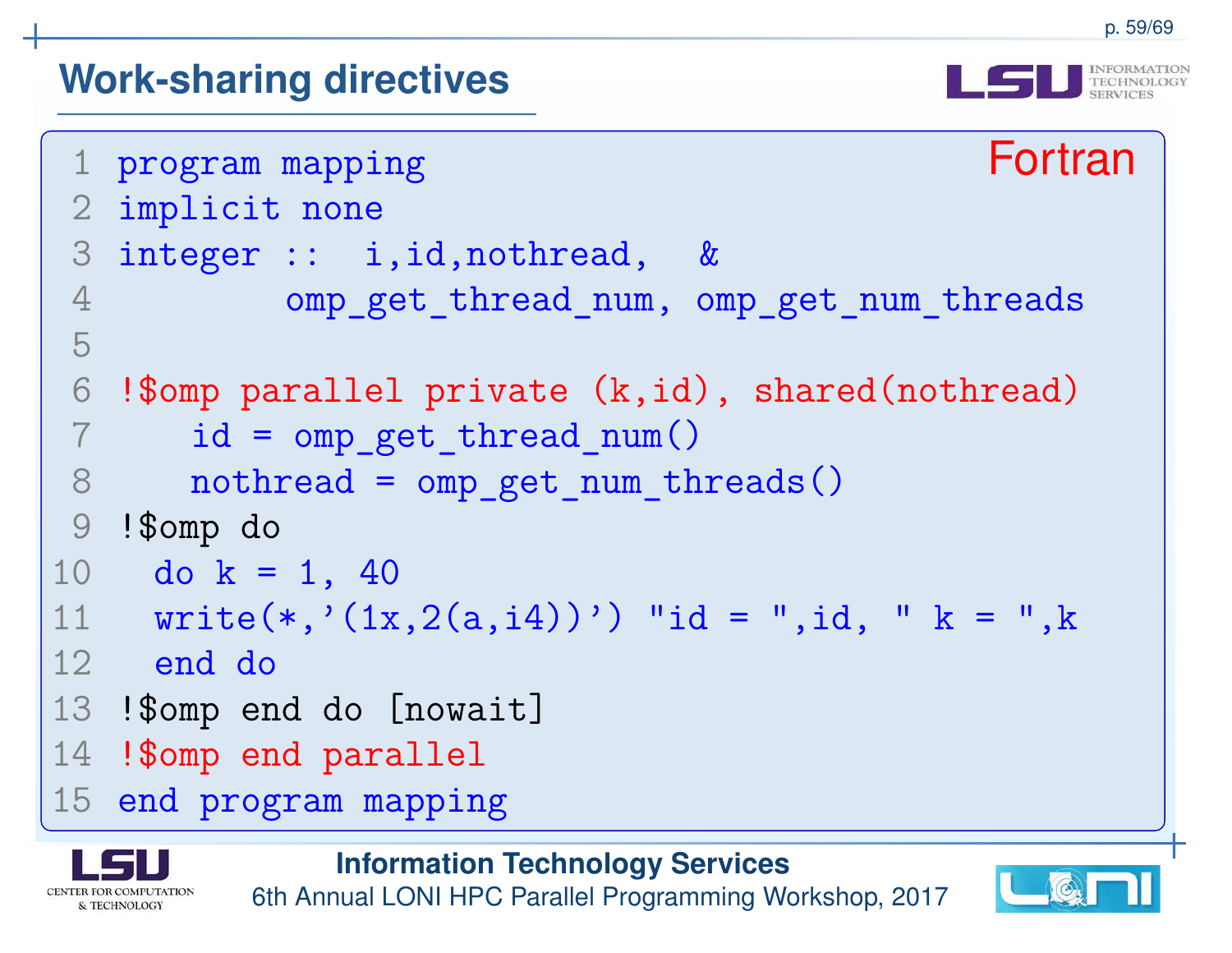![](_page_59_Picture_2.jpeg)

![](_page_59_Figure_3.jpeg)

![](_page_59_Picture_4.jpeg)

![](_page_59_Picture_6.jpeg)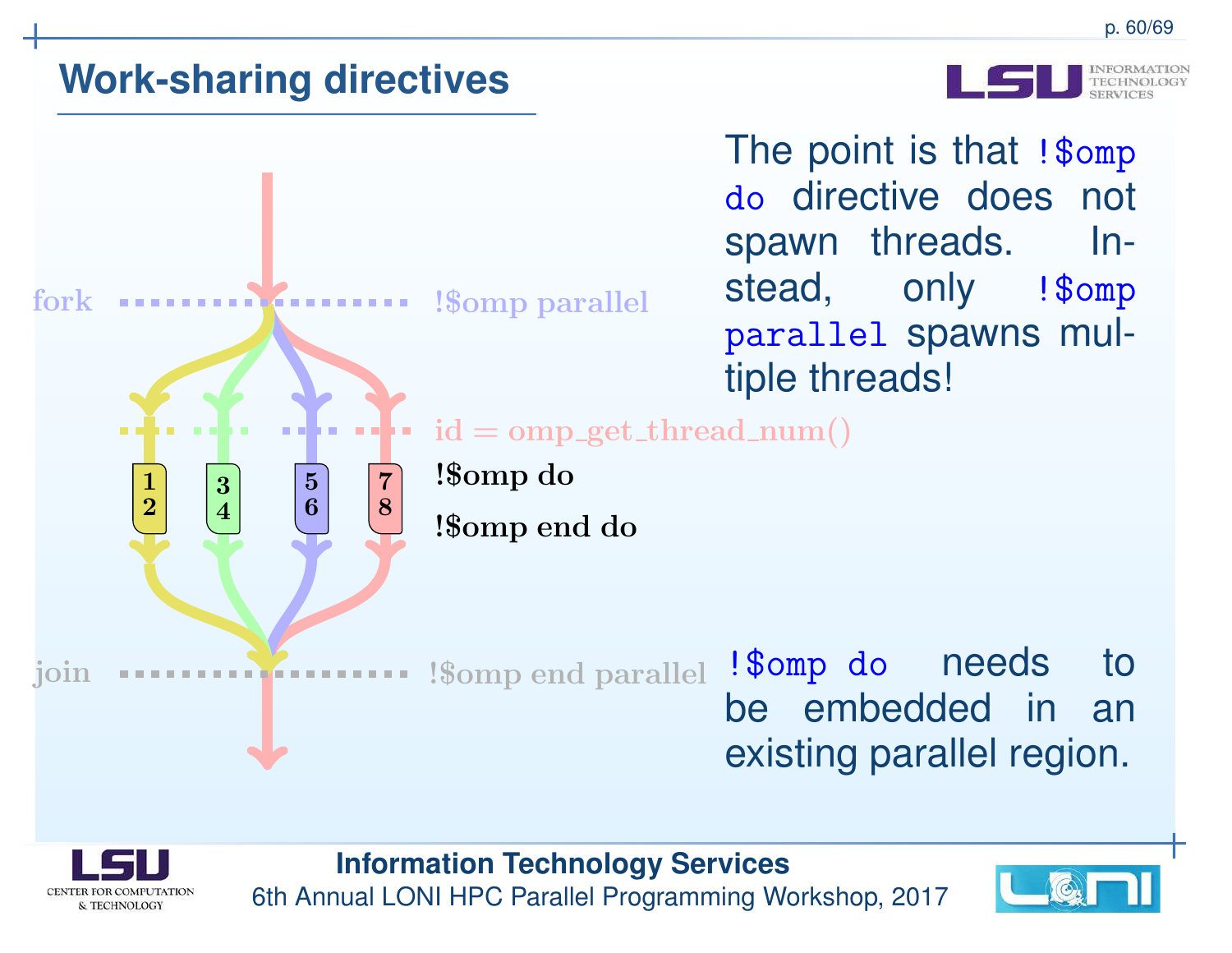- • Work-sharing constructs do **not** spawn multiple threads; they need to be **embedded** in <sup>a</sup> parallel region; if not, only one thread will run work-sharing constructs;
- • There is an **implicit** barrier at the **end** of <sup>a</sup> work-sharing construct, but no implicit barrier upon the entry to it;
- •**Three** work-sharing constructs:

| !\$omp do |                | #pragma for     |  |
|-----------|----------------|-----------------|--|
|           | ! Somp section | #pragma section |  |
|           | !\$omp single  | #pragma single  |  |

- • A thread may work on zero, one, or more omp sections; but only one thread runs omp single at <sup>a</sup> given time;
- •Be sure there are no data dependencies between sections;
- • All threads must encounter the same workflow (though it mayor may not execute the same code block at run-time);

![](_page_60_Picture_9.jpeg)

**Information Technology Services**

![](_page_60_Picture_12.jpeg)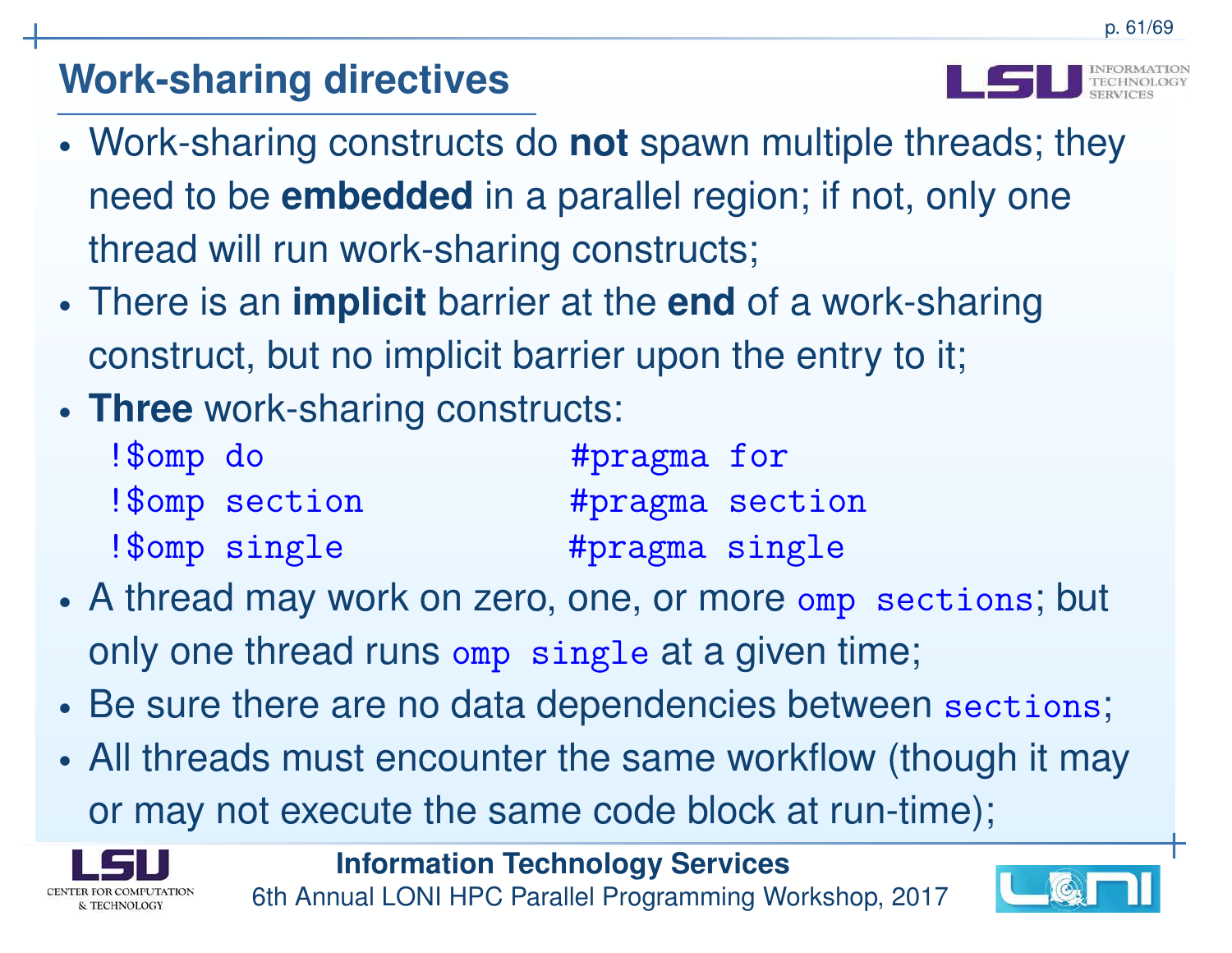#pragma single

!\$omp do !\$omp section !\$omp single #pragma for #pragma section

![](_page_61_Figure_5.jpeg)

![](_page_61_Picture_6.jpeg)

**Information Technology Services**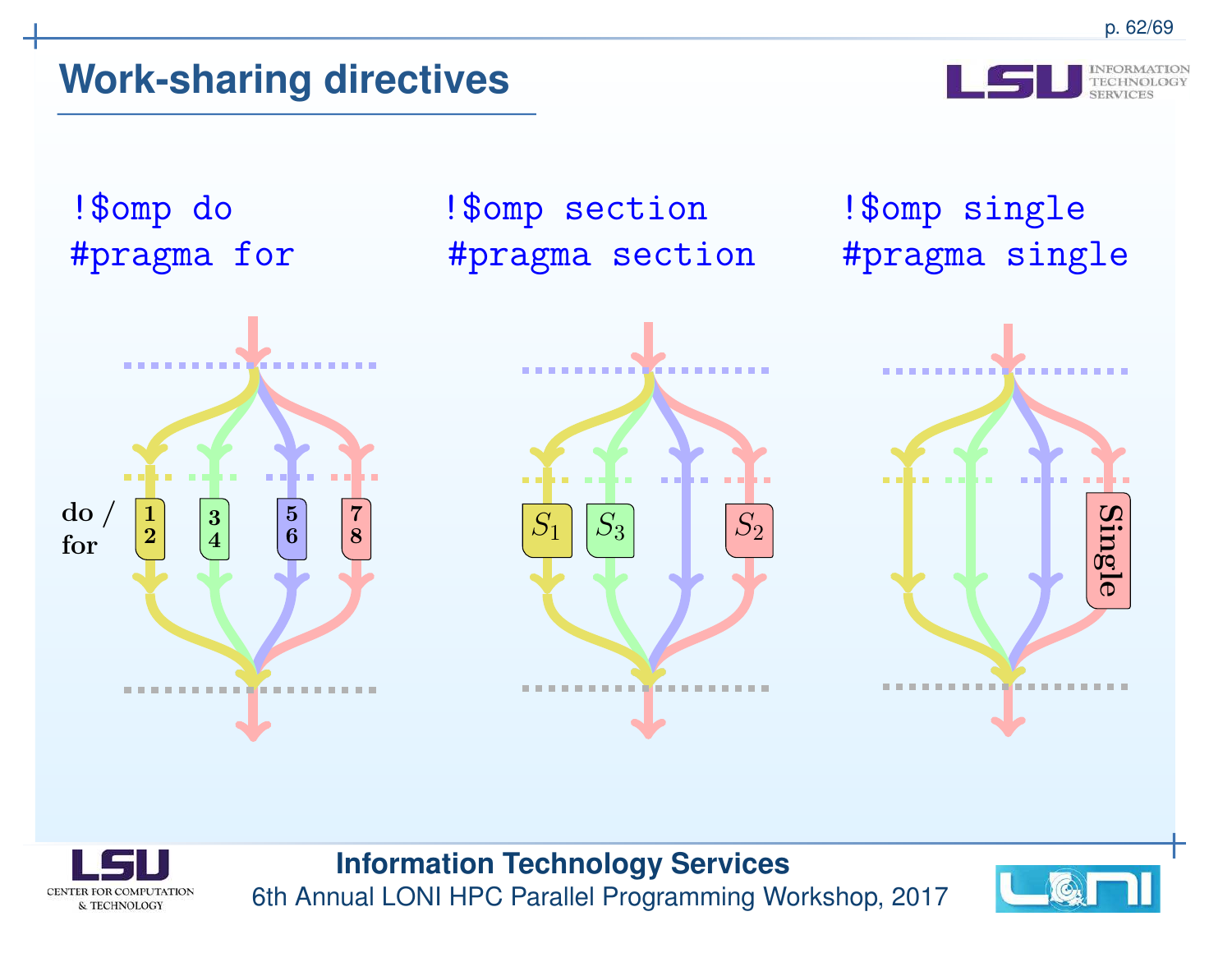![](_page_62_Picture_2.jpeg)

![](_page_62_Picture_3.jpeg)

**Information Technology Services**

![](_page_62_Picture_5.jpeg)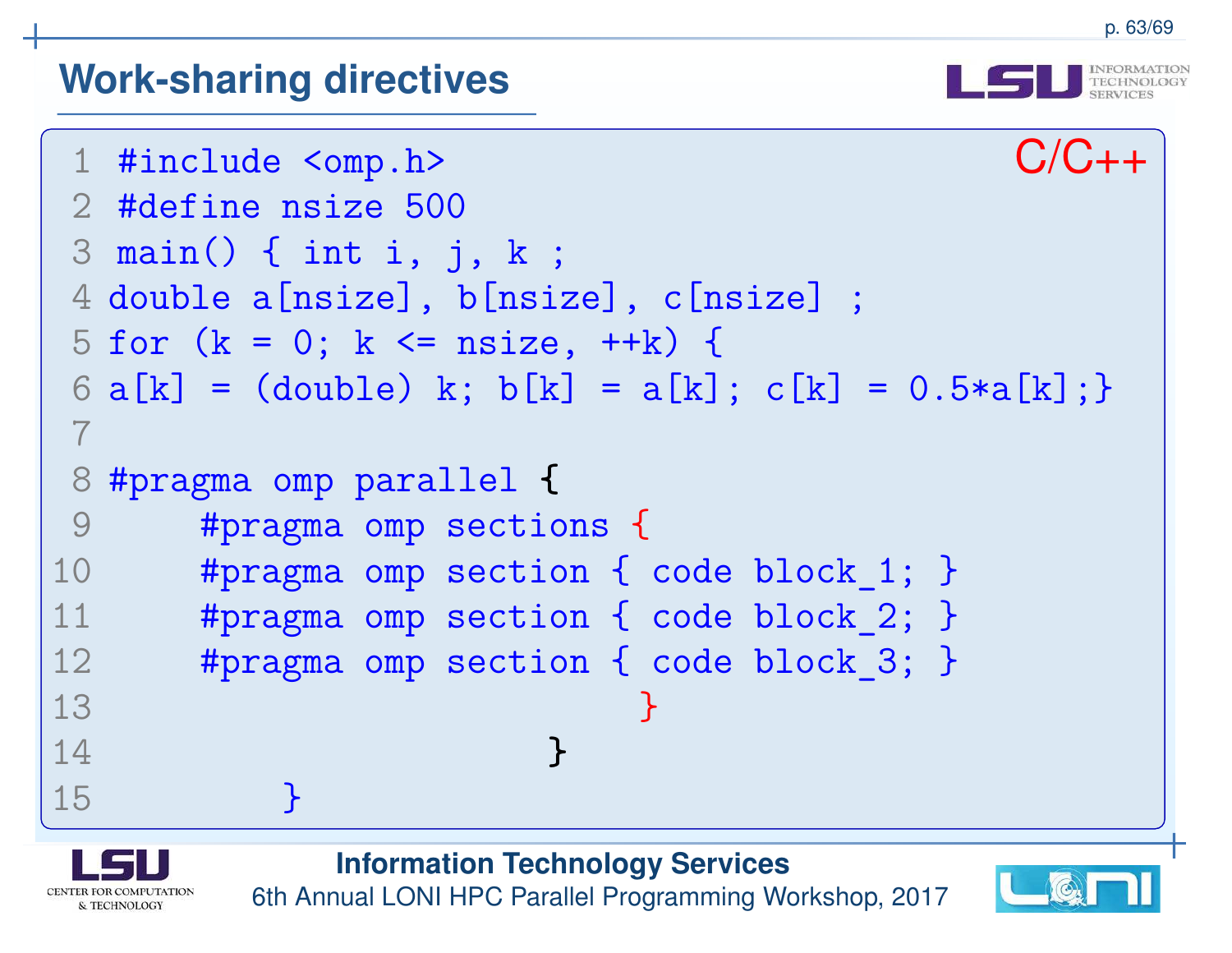![](_page_63_Picture_1.jpeg)

![](_page_63_Picture_3.jpeg)

![](_page_63_Picture_5.jpeg)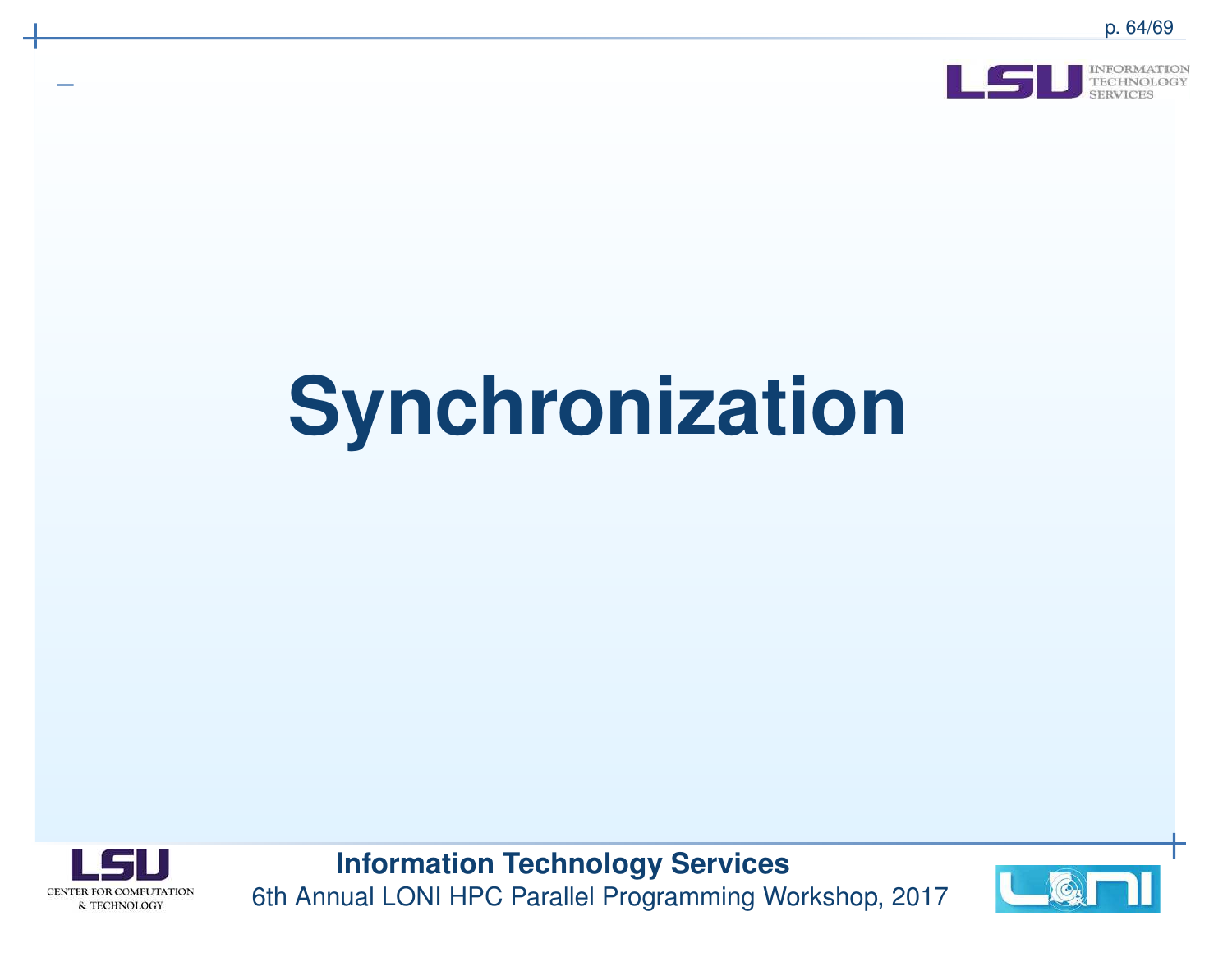![](_page_64_Picture_2.jpeg)

- • OpenMP provides the constructs for **mutual exclusion**: critical, atomic, master, barrier, and run-time routines; !\$omp critical [name] code block !\$omp end critical [name] in Fortran; #pragma omp critical [name] {code block;} in C/C++;
- •• [name] is an optional; But in Fortran, name here should be unique (cannot be the same as those of  $\texttt{do}$  loops or  $\texttt{if} / \texttt{endif}$ blocks, etc);
- • At <sup>a</sup> given time, critical only allows **one** thread to run it, and all other threads also need to go through the critical section, but have to wait to enter the critical section;
- •Don't jump into or branch out of <sup>a</sup> critical section;
- •• It is useful in a parallel region;
- •• It might have a tremendous impact on code performance;

![](_page_64_Picture_9.jpeg)

![](_page_64_Picture_11.jpeg)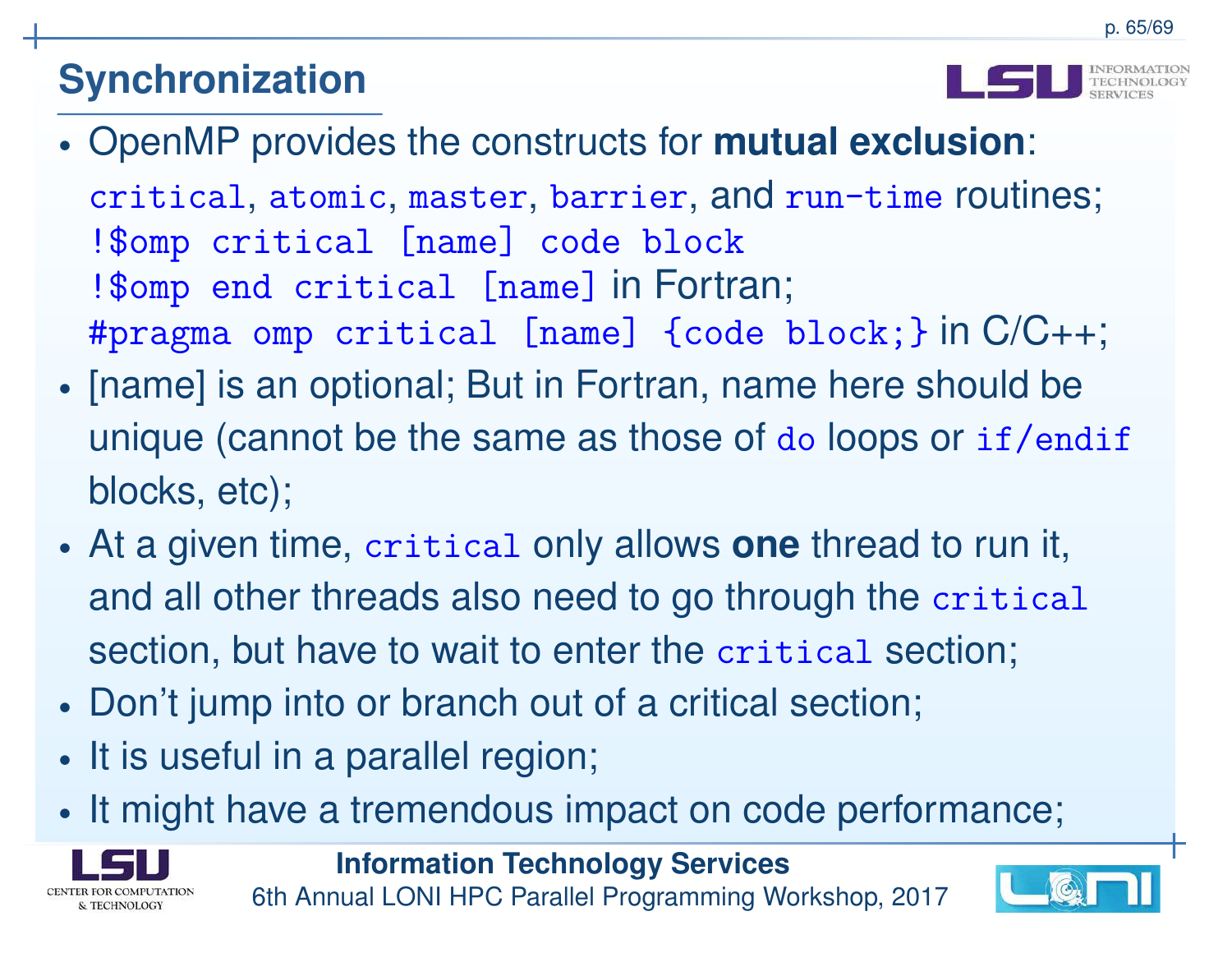•The other way to think of reduction variable (say addition):

```
1tsum = 0.0d0; nsize = 10000 Fortran
2 !$omp parallel private(temp), shared(tsum,nsize)
3temp = 0.0d04 !$omp do
5do i = 1, nsize
6temp = temp + array(i)7 end do
8 !$omp end do
9
10 !$omp critical
11tsum = tsum + temp12 !$omp end critical
1314 !$omp end parallel
```
![](_page_65_Picture_4.jpeg)

![](_page_65_Picture_6.jpeg)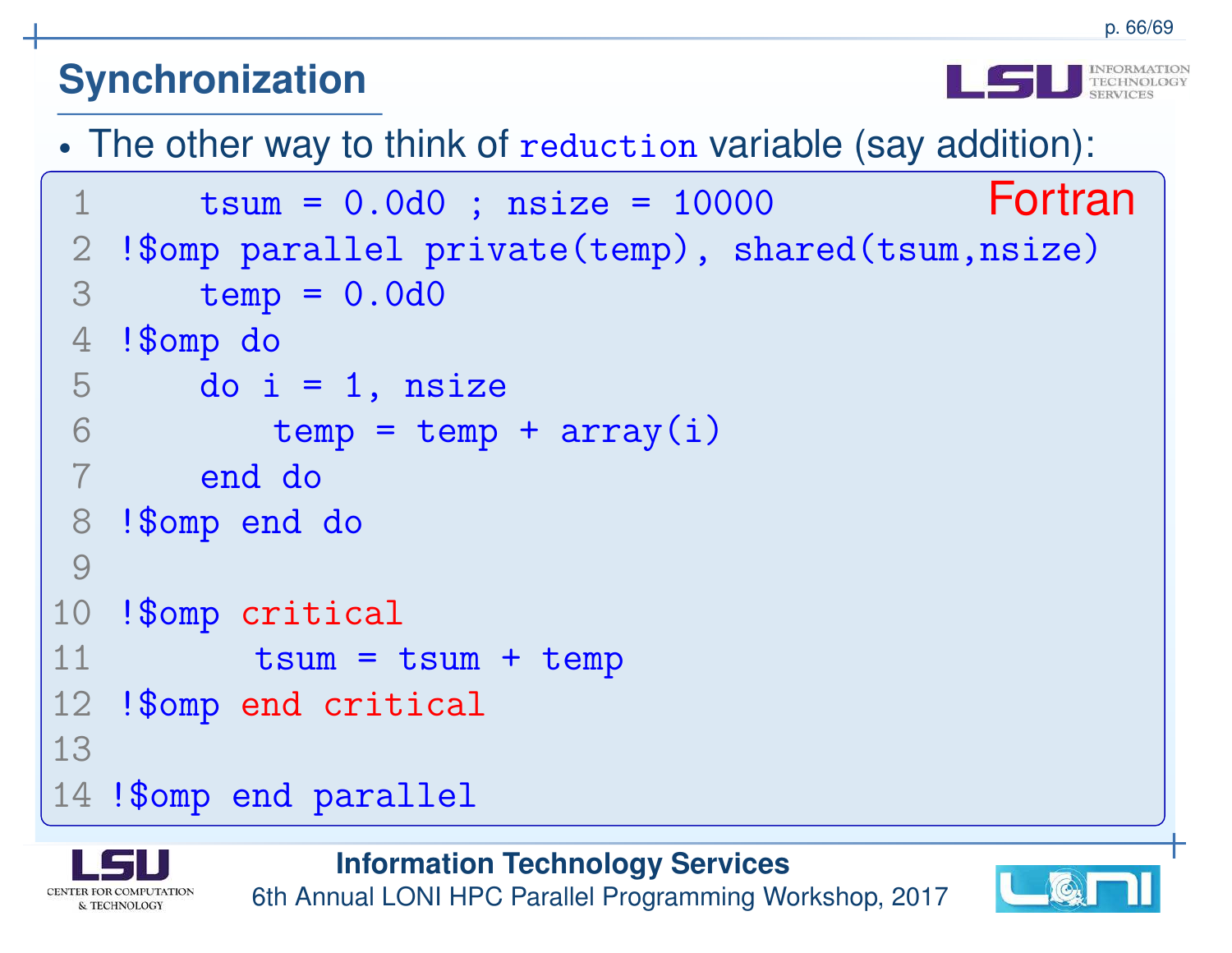![](_page_66_Picture_2.jpeg)

```
• Using atomic to protect a shared variable:
 1 #include <omp.h> C/C++2 #include <stdio.h>
3 #include <stdlib.h>
4 #define nsize 1000
5 int main () {
6 int i; double x = 0.0, answer;

7 #pragma omp parallel for private(i) shared(x)
{8 for (i = 1; i <= nsize; ++i) {
9 #pragma omp atomic
10x \leftarrow (double) i; }
                                  }<br>}

11 answer = (double) 0.5*(nsize+1)*nsize;
12 \text{print}('%f\n', x);
13 printf("correct answer is %f\n", answer);
14}
```
**Information Technology Services**

![](_page_66_Picture_5.jpeg)

![](_page_66_Picture_7.jpeg)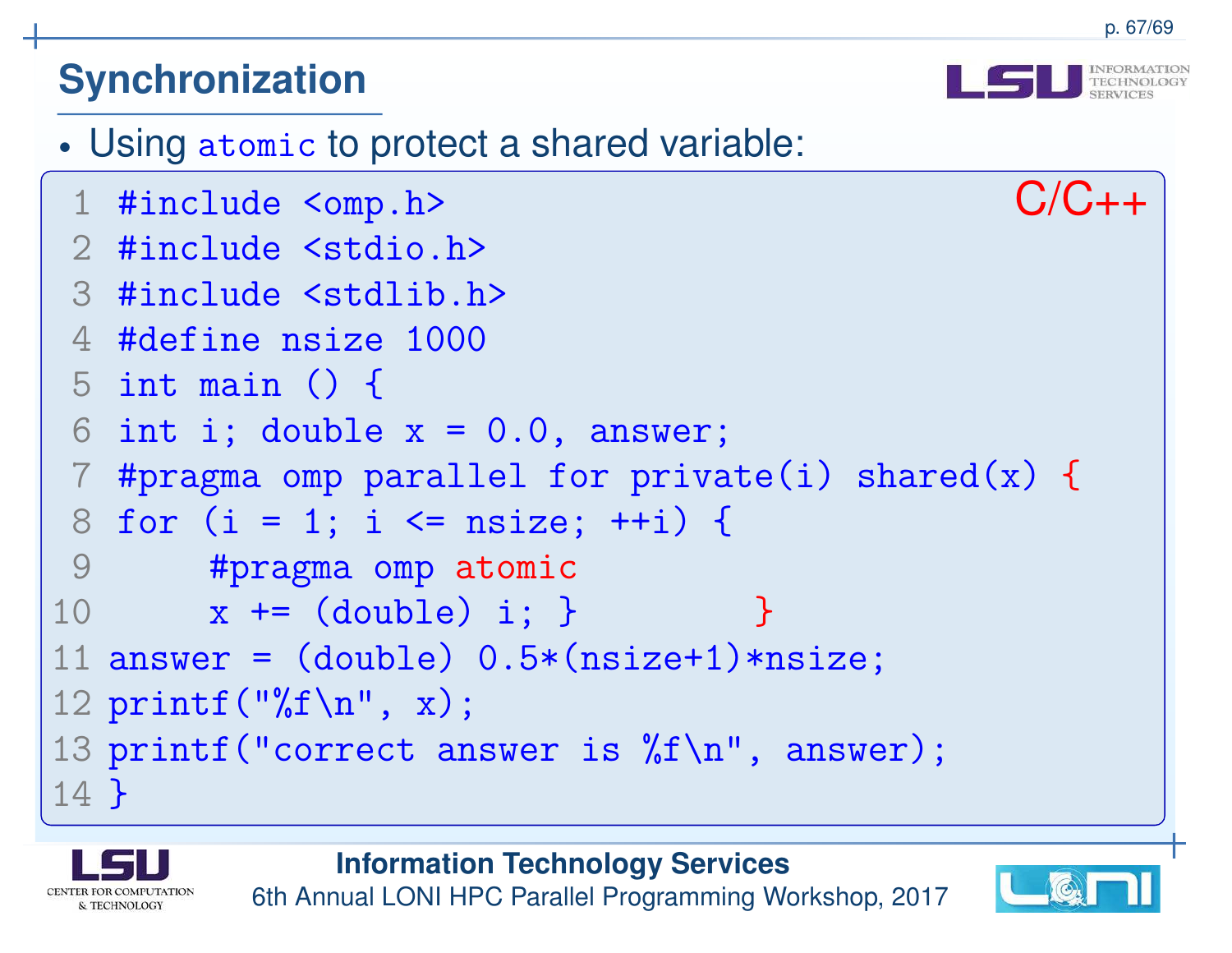# **OpenMP run-time libraries**

- • integer omp\_get\_num\_threads() int omp\_get\_num\_threads(void)**#** No. of threads in the current collaborating parallel region;
- • integer omp\_get\_thread\_num() int omp\_get\_thread\_num(void)**#** Return the thread IDs in <sup>a</sup> parallel team;
- • integer omp\_get\_num\_procs() int omp\_get\_num\_procs(void)**#** Get the number of "processors" available to the code;
- • call omp\_set\_num\_threads(num\_threads)omp\_set\_num\_threads(num\_threads) **#** Set number of threads to be num\_threads for the following parallel regions;
- • omp\_get\_wtime()**#** Measure elapsed wall-clock time (in seconds) relative to an arbitrary reference time;

![](_page_67_Picture_7.jpeg)

**Information Technology Services**

![](_page_67_Picture_10.jpeg)